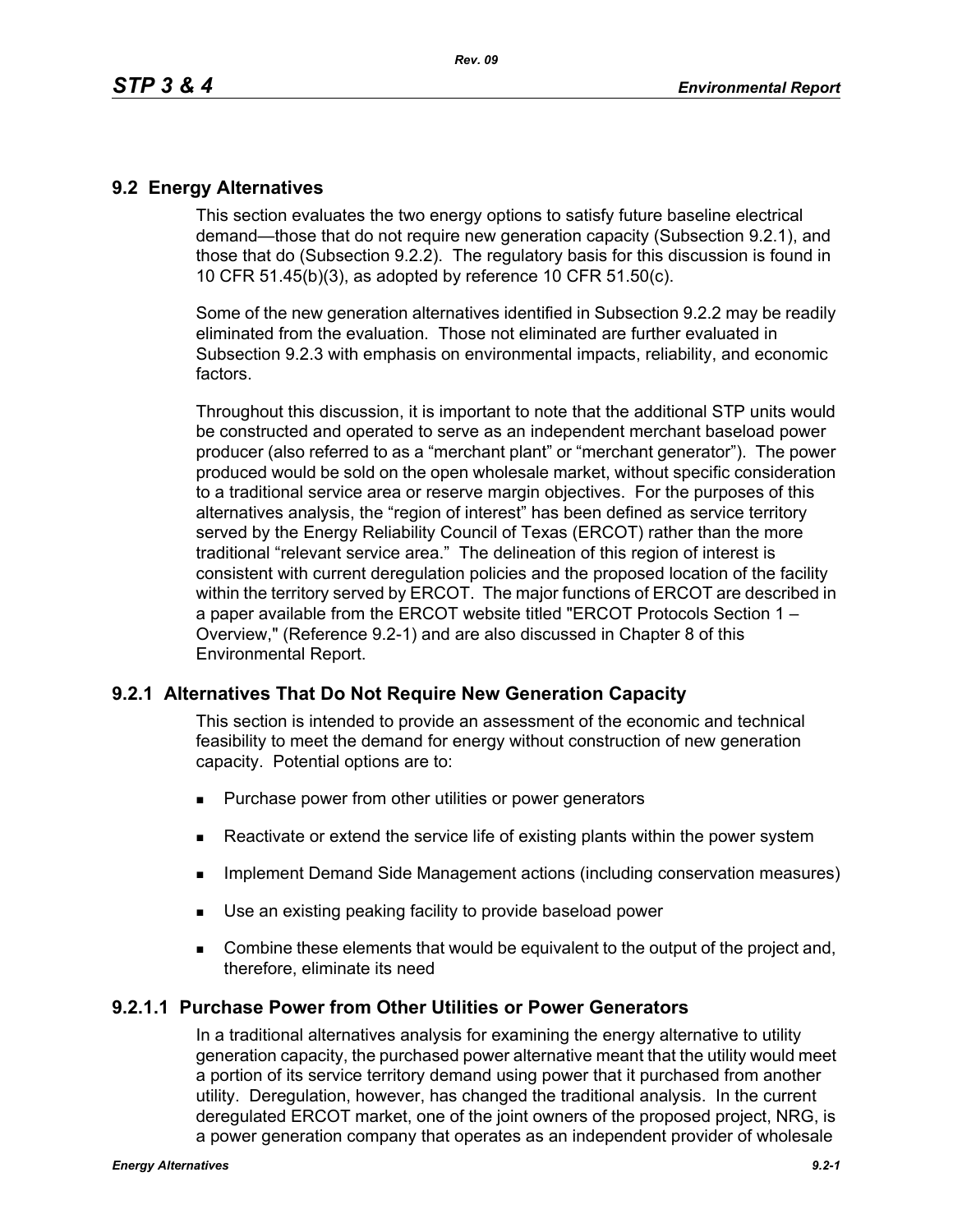electricity. As a power generation company, NRG would not be able to offer competitively priced power if it had to purchase electricity for resale in the wholesale market.

The other joint owner of the proposed project, CPS Energy, continues to operate as a traditional utility. As a traditional utility, one of CPS Energy's goals is to provide the lowest cost-reliable power supply to its customers. In some instances, when the price is right, CPS Energy makes short-term purchases of power on the wholesale market for the benefit of customers. However, to maintain an adequate reserve of generating capacity for reliability and wholesale market risk reduction, CPS Energy has determined that the proposed nuclear project is the lowest cost option. CPS Energy has and continues to evaluate power markets for opportunities to supplement its generation portfolio. However, power supply agreements are too costly to be a viable alternative to the proposed nuclear project.

Finally, as discussed in Chapter 8, the region of interest for the need for power analysis is ERCOT. Chapter 8 demonstrates that within ERCOT there is a need for power from STP 3 & 4 plus other new generating facilities. Chapter 8 also demonstrates that there are very limited interconnections between ERCOT and outside areas. Given the limited interconnections, it would not be possible to supply the need for power within ERCOT with power purchased from outside of ERCOT.

## **9.2.1.2 Reactivate or Extend Service Life of Existing Plants**

Reactivating or extending the service life of existing plants could reduce the need for a new nuclear power station. STPNOC has no plans to retire either of the existing STP units. Fossil plants that have been retired or that are slated for retirement tend to be ones that are old enough to have difficulty in meeting current restrictions on air contaminant emissions. In the face of increasingly stringent restrictions, delaying retirement, or reactivating plants to avoid development of large baseloaded plant would be unreasonable. To meet regulatory requirements, major construction to retrofit emission control devices, upgrade, or replace plant components would likely be required. STPNOC concluded that the environmental impacts of such a scenario are bounded by the coal- and gas-fired alternatives. Consequently, reactivation or extended service life for existing plants are not considered reasonable or environmentally preferable alternative energy sources for the owners of the proposed project.

## **9.2.1.3 Demand Side Management**

Historically, state regulatory bodies have required regulated utilities to institute programs designed to reduce demand for electricity; however, the capacity of the proposed baseload unit could not reasonably be replaced with conservation. Demand Side Management programs included energy conservation and load modification measures. In the current deregulated ERCOT market, NRG anticipates it would not be able to offer competitively priced power if it had to retain an extensive conservation and load modification incentive program.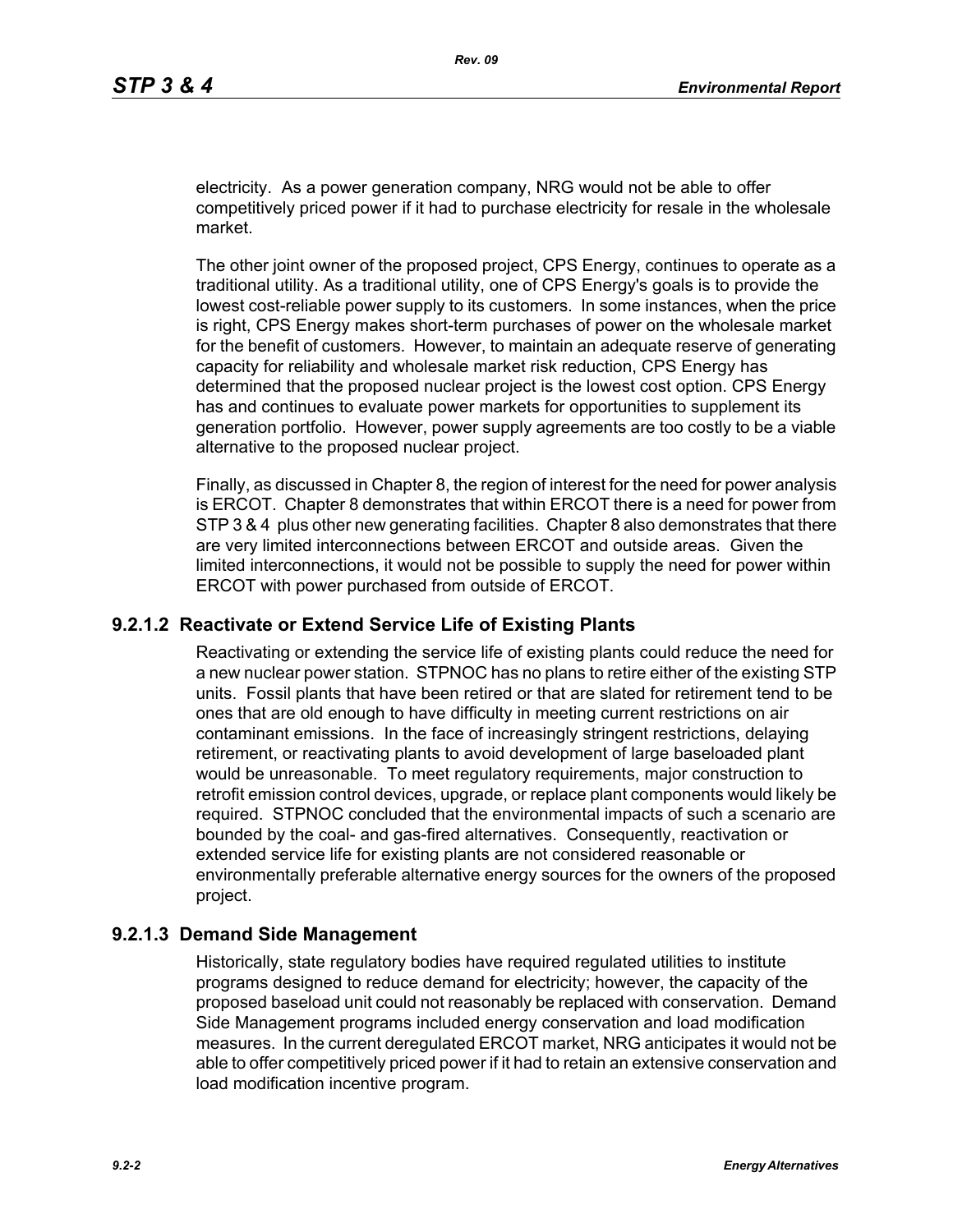*Rev. 09*

As discussed in Subsection 8.4.1, ERCOT does have a Demand Side Working Group to promote demand side management. ERCOT's determination of the need for power accounts for efforts to reduce demand. Therefore, even factoring in demand side management, there will be a need for power in ERCOT at the time STP 3 & 4 is scheduled to begin operation, and demand side management is not a reasonable alternative to new generating facilities.

[Finally, the purpose of STP 3 & 4 is to generate baseload power, and NRG's purpose](http://www.eere.energy.gov/windandhydro/windpoweringamerica/pdfs/power_supply_guidebook.pdf)  for the project is to sell baseload power on the wholesale market. Demand side management does not generate baseload power, and therefore does not serve the purpose of the project. Therefore, demand side management is not a reasonable alternative.

# **9.2.1.4 Use an Existing Peaking Facility to Provide Baseload Power**

Baseload facilities are normally used to satisfy all or part of the minimum or baseload of the system and, as a consequence, operate at full power continuously throughout the year. Peaking facilities usually run for short periods when demand on the grid exceeds baseload generation capacity in the region. Continuously running a peaking facility to provide baseload power could reduce the need for a new nuclear power station. Peaking facilities are small facilities, generally fueled by oil or natural gas, that quickly can be turned on and off according to swings in demand. Because they have a relatively low installed capital cost, simple cycle combustion turbines and diesel generators are the most prevalent peaking technologies. Peaking technologies are generally less fuel-efficient than baseload technologies using similar fuels. Consequently, peaking technologies are more expensive to operate and their impact on the environment per unit of generation is greater than the impact from baseload technologies using similar fuels. Therefore, using existing peaking facilities to provide baseload power is not considered a reasonable and/or environmentally preferable alternative energy source for the owners of the proposed project.

# **9.2.2 Alternatives That Require New Generation Capacity**

## **9.2.2.1 Introduction**

This section discusses potential alternatives that require new generation capacity and could reasonably be expected to meet the additional generation capacity expected from the proposed project at the STP site. The STPNOC COL application is premised on the construction and operation of a facility that would serve as a large baseload generator. Any feasible alternative would also need to be able to provide baseload power. For this evaluation, STPNOC determined that NUREG-1437, "Generic Environmental Impact Statement for License Renewal of Nuclear Plants" (Reference 9.2-2), identifies a useful set of alternative technologies. To generate the reasonable set of alternatives in NUREG-1437, NRC included commonly known generation technologies and consulted various state energy plans to identify alternative generation sources that are typically considered by state authorities across the country. From this review, NRC established a reasonable set of alternative technologies for power generation. This section considers those same alternatives.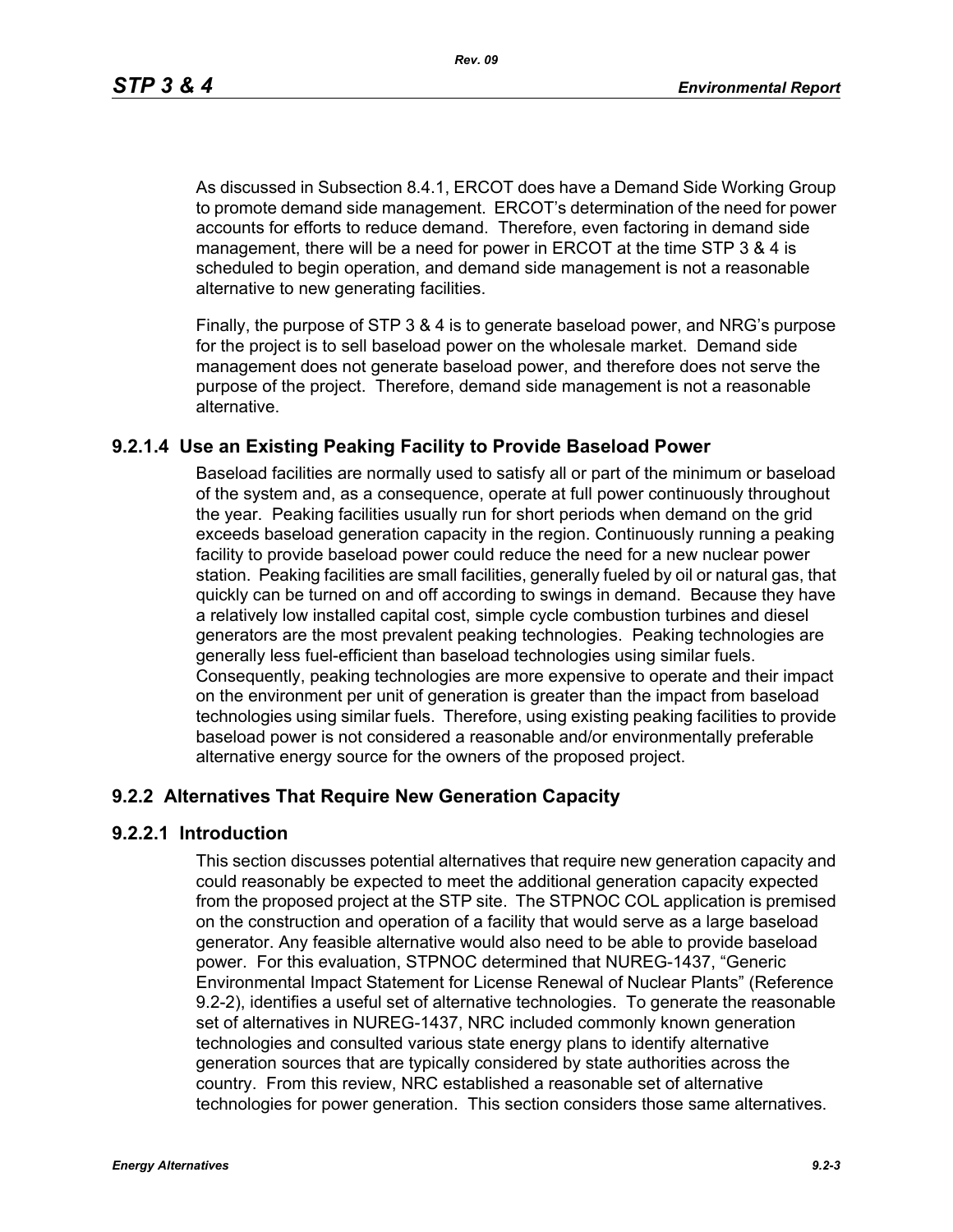*Rev. 09*

Over the lifetime of the proposed project, technology is expected to continue to improve operational and environmental performances. Thus, any analyses of future relative competitiveness or impacts are subject to these uncertainties. However, in the case of alternatives evaluated in Subsection 9.2.2, STPNOC believes that sufficient knowledge is available to make a reasonable assessment.

Energy alternatives identified for consideration in NUREG-1437 include coal, natural gas, petroleum fuels, wind, geothermal, hydroelectric, wood waste, and municipal solid waste, energy crops, and solar. Although NUREG-1437 is specific to license renewal, the alternatives analysis therein is generic and independent of license renewal and can be compared to the proposed action to determine if the alternative technology represents a reasonable alternative and satisfies the intent and requirements of the proposed action.

The alternative technologies considered in this analysis are consistent with national policy goals for energy use and are not prohibited by federal, state, or local regulations. Each of the alternatives are assessed and discussed in the subsequent sections relative to the following criteria:

- **The alternative energy conversion technology is developed, proven, and available** in the region of interest at the start of commercial operation of the proposed project.
- The alternative energy source provides baseload generation capacity equivalent to the level in the proposed action (i.e., STP 3 & 4).
- The alternative energy source does not result in environmental impacts in excess of a nuclear plant.
- The costs of an alternative energy source do not exceed the costs that make it economically impractical.

Several of the alternative energy sources were considered technically or economically infeasible after a preliminary review and were not considered further. Alternatives that were considered to be technically and economically feasible are assessed in further detail in Subsection 9.2.3.

STPNOC proposed a two-unit plant for the STP site based on General Electric's Advanced Boiling Water Reactor (ABWR) configuration. For the purpose of analysis, STPNOC assumed a target value of 2700 MWe for the net electrical output from the proposed STP units. This is considered a reasonable value and is the basis for the alternatives analysis in the following subsections.

## **9.2.2.2 Wind**

As of December 2006, 2508 MWe of wind generation has been in service in the ERCOT region (Reference 9.2-3). Wind power systems produce power intermittently because they are only operational when the wind blows at sufficient velocity and duration. Although recent advances in technology have improved wind turbine reliability, the capacity factors for wind power systems generally range from 25% to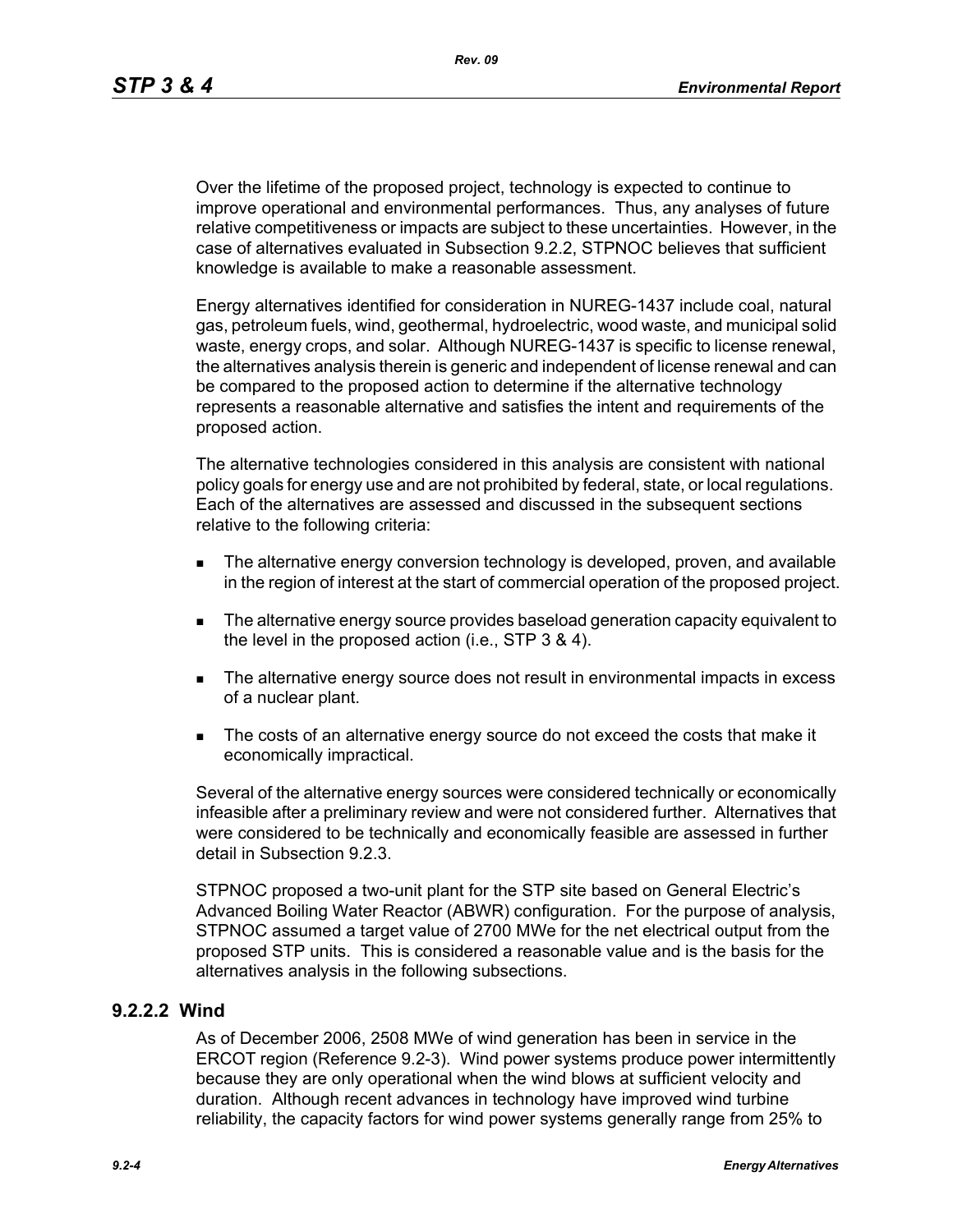40% (Reference 9.2-4) and the National Regulatory Research Institute reports an average capacity factor of around 30% (Reference 9.2-5).

The energy potential in the wind is expressed by wind generation classes that range from 1 (least energetic) to 7 (most energetic). In a Class 1 region, for a wind measurement height of 164 feet, the average wind speed is less than 12.5 mph and offers a wind power of less than 200 watts per square meter. A Class 7 region has an average of more than 19.7 mph and offers a wind power of more than 800 watts per square meter. These speed ranges are based on wind speeds measured at 164 feet above ground surface (Reference 9.2-6). Wind regimes of Class 4 or higher are potentially economical for the advanced utility-scale wind turbine technology currently under development. Class 3 wind regimes may be potentially economical for future utility-scale technology (Reference 9.2-7).

Within the ERCOT region, mountainous parts of west Texas, and perhaps even the lower Gulf Coast, contain areas with winds presently suitable for electric power generation from wind energy (Reference 9.2-8). Wind resource studies indicate that within the United States, the potential wind resources in Texas are second only to those in North Dakota (Reference 9.2-9). AWS Truewind submitted a Wind Generation Assessment to ERCOT in January 2007 that identifies 25 viable Competitive Renewable Energy Zones distributed across the state with an estimated 1200 potential wind project sites. The estimated wind energy potential exceeds 130,000 MWe in a typical historic year. Most of these are located in the north, west, and central areas of the ERCOT region, although viable areas are also present near the coast southwest of Galveston (Reference 9.2-10). However, STPNOC would have to acquire land rights to build wind generation facilities in the more favorable regions within ERCOT.

In open, flat terrain, a utility-scale wind plant requires about 60 acres per megawatt of installed capacity. However, 5% (3 acres) or less of this area is actually occupied by turbines, access roads, and other equipment. The other 95% can be used for compatible activities such as farming or ranching (Reference 9.2-11). Based on this data, to generate a net output of 2700 MWe, a wind farm that operates with 30% capacity factor (an average value) would require as much as 540,000 acres (844 square miles), with about 27,000 acres (42 square miles) occupied by turbines and support facilities (Reference 9.2-11). Based on the amount of land needed, the wind alternative would require a large greenfield site, which would result in a large environmental impact.

Wind resources off the coast of Texas also offer potential for wind-based energy production (Reference 9.2-12). Offshore wind turbines have several advantages over onshore turbines. At a sufficient distance from the coast, visual intrusion is minimized and wind turbines can be larger, which increases the overall installed capacity per unit area. In addition, studies have shown that very high tip-speed designs and reduced blade chord can reduce loads throughout a wind turbine structure and reduce costs; however, these designs have been restricted on land because of increased aeroacoustics noise emissions, but offshore installations would not be subject to the same limitations. These improvements can reduce the cost of energy by as much as 15%. Design modifications such as downwind operation and the use of high-tip speed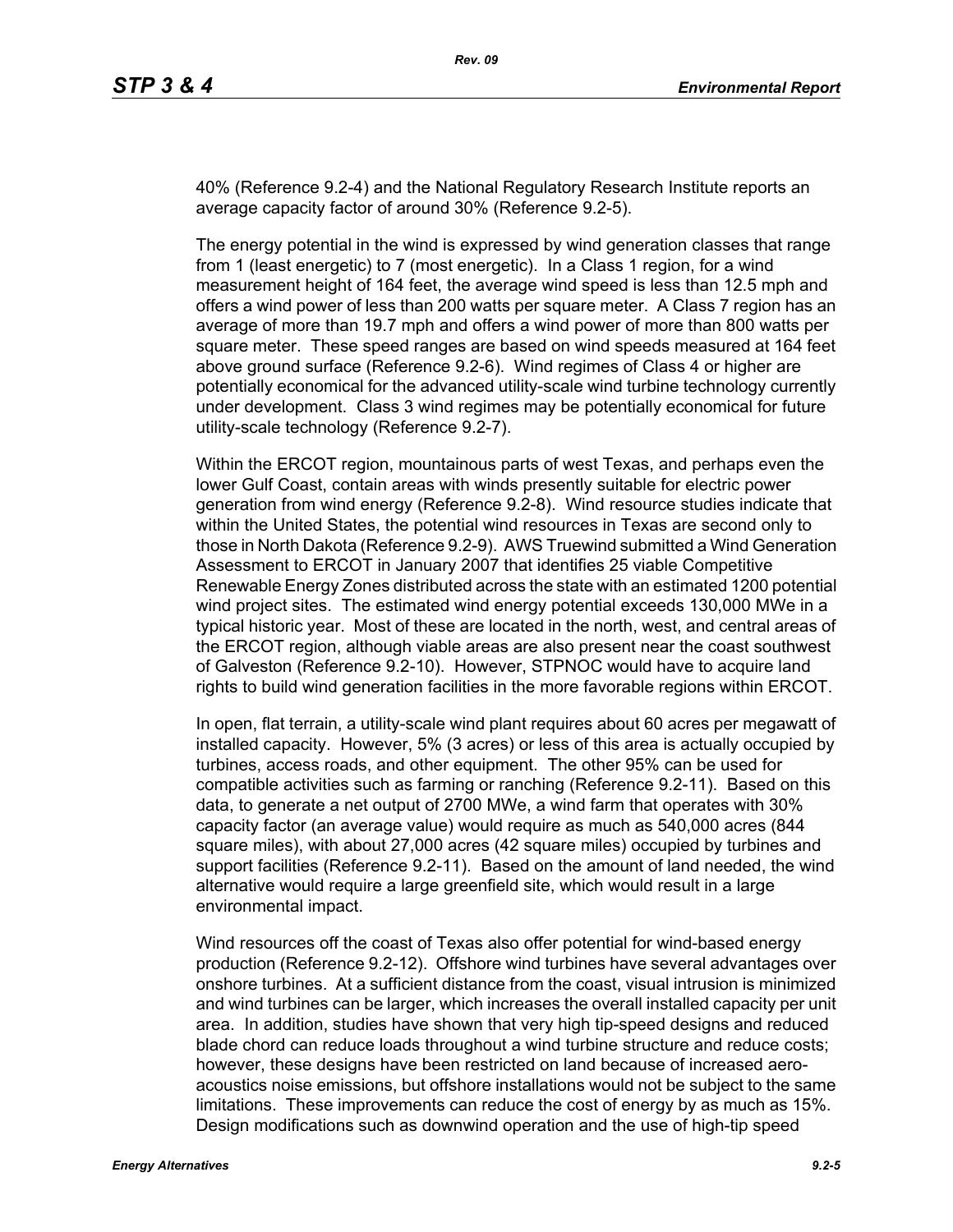flexible designs could further reduce capital cost. In addition, offshore winds tend to be faster and more uniform than onshore winds. A higher, steadier wind means less wear on the turbine components and more electricity generated per square meter of swept rotor area. Onshore turbines are often located in remote areas, where the electricity must be transmitted by relatively long power lines to densely populated regions, but offshore turbines can be located relatively close to urban load centers which can simplify transmission issues (Reference 9.2-13).

[Despite these advantages, however, significant challenges associated with offshore](http://www.nrri.ohio-state.edu/)  [wind power development exist. Environmental conditions at sea are more severe than](http://www.nrri.ohio-state.edu/)  on land, and the sea poses saltwater corrosion concerns and additional loads from waves. To date, turbine manufacturers have taken conventional land-based turbine designs, upgraded their electrical and corrosion-control systems to facilitate a marine service environment, and placed them on concrete bases or steel monopiles to anchor them to the seabed. Experience with offshore wind power development in Europe [indicates that the use of conventional land-based turbine designs in a marine](http://www.nrri.ohio-state.edu/)  [environment leads to reliability issues and increased maintenance costs. New turbine](http://www.nrri.ohio-state.edu/)  designs would be needed to withstand harsh offshore conditions. In addition, investment costs are higher and accessibility is more difficult, and these factors pose increased capital and maintenance costs (Reference 9.2-13).

Installation of wind power equipment can pose aesthetic concerns, particularly on mountaintops. Scenic vistas are important and considerable public resistance to the use of mountain ridges for the location of wind farms is likely. Public resistance to the use of coastal areas for wind farms is also likely for similar reasons (Reference 9.2-5).

The National Regulatory Research Institute estimates that the current overnight construction cost (in 2006 dollars) for an onshore 50 MW wind facility would range from \$1150 to \$1200 per kilowatt. A large wind facility could generate power at a cost of between \$0.04 and \$0.06 per kilowatt-hour (Reference 9.2-5).

Based on this analysis, STPNOC has determined that wind energy is developed, proven, and available in the ERCOT region at the start of commercial operation of the [proposed project; however, the capacity factor for wind energy is inadequate to provide](http://www.infinitepower.org/resgeothermal.htm)  baseload power. In addition, wind energy has large land use requirements and the associated construction and ecological impacts. For these reasons, wind power alone is not a feasible alternative for baseload power in the ERCOT region. However, wind power could be included in a combination of alternatives to the proposed project. Combinations of alternatives are discussed in Subsection 9.2.2.12.

# **9.2.2.3 Solar Technologies**

There are two basic types of solar technologies that produce electrical power photovoltaic cells (PVs), and concentrated solar power (CSP). For concentrated solar technologies to be effective, the average ground-level insolation rate must be a minimum of 6.0 kWh/m2/day (Reference 9.2-14). The ERCOT region receives 3.5 to 7.0 kWh/m2/day. The western portions of the ERCOT region receive considerably more direct solar radiation than the eastern ERCOT regions. Based on solar radiation maps, numerous areas in the western portion of the ERCOT region would meet or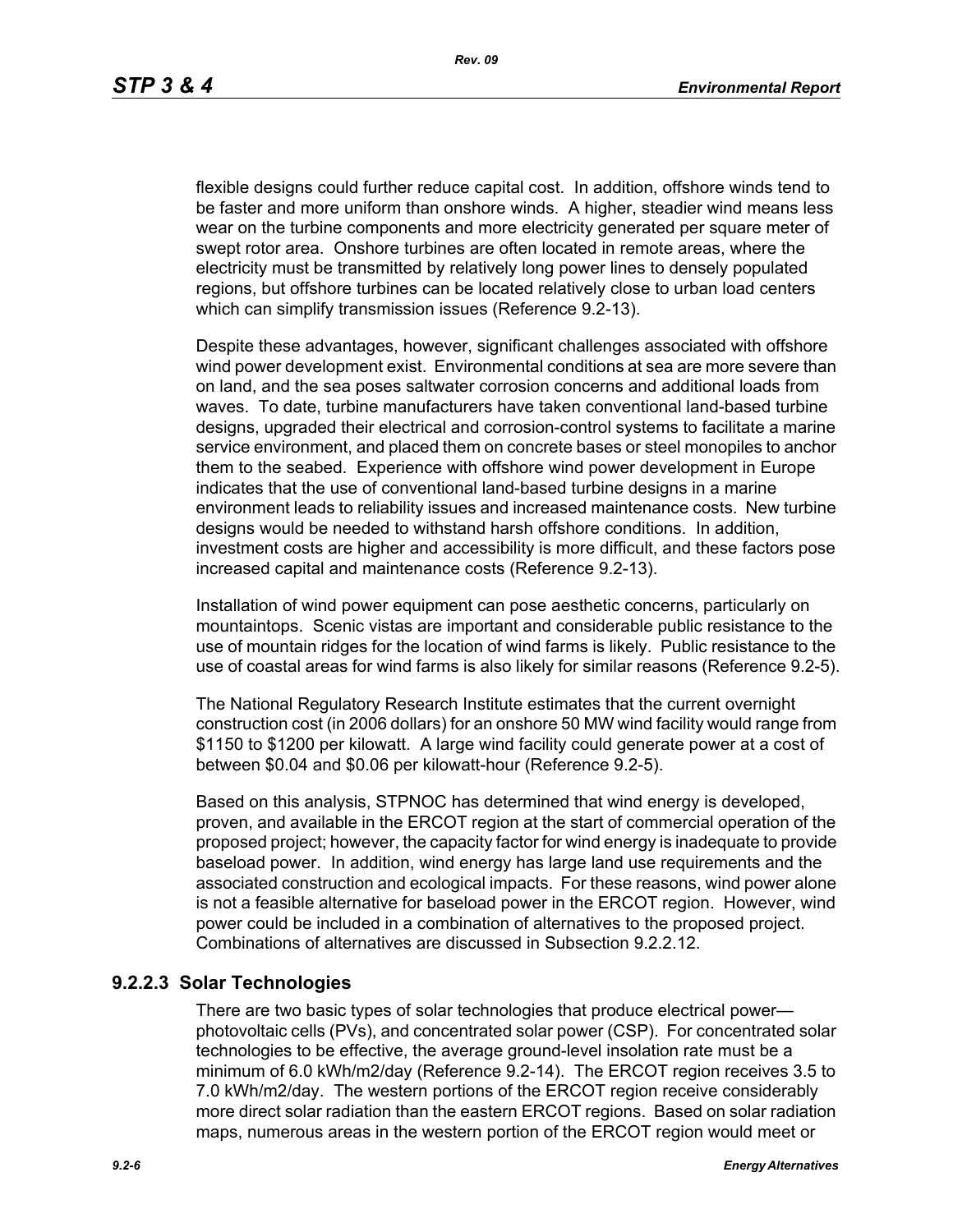exceed the 6.0 kWh/m2/day minimum insolation standard, especially in the far western portion of the ERCOT region (Reference 9.2-15). Environmental advantages shared by both solar technologies are near-zero emissions and an unlimited supply of fuel (sunlight). Environmental disadvantages shared by both solar technologies are sizeable land use requirements, aesthetic intrusion, and potential use of hazardous materials (lead) to store energy. Additional discussion of CSP and PV technologies is provided below.

# **9.2.2.3.1 Photovoltaic Cells**

In PVs, light particles called photons penetrate the solar cell and knock electrons free from a semiconductor material to create an electric current. As long as an adequate amount of light flows into the cell, electrons flow out of the cell. The cell does not consume its electrons and lose power like a battery. Instead, it operates as a converter that turns one kind of energy (sunlight) into another (electrical current). Individual photovoltaic cells are typically combined into modules that hold about 40 cells, and modules are then mounted into photovoltaic arrays. A large number of arrays can be combined to create a power generation plant (Reference 9.2-16).

Land use requirements (and associated construction and ecological impacts) are larger for a PV plant than for a nuclear plant. The land area required depends on the available solar insolation and type of plant, but based on the data from a 2002 report from the National Renewable Energy Laboratory (NREL), the minimum land area required is 3.8 acres per megawatt (Reference 9.2-14). Because of the land area requirements, a large PV facility could pose aesthetic concerns.

The capacity factor for PV technology ranges from 16% to 30% (Reference 9.2-17). For a solar voltaic system with a midrange capacity factor (24%), the estimated land required to provide 2700 MW of net power to the ERCOT grid is nearly 42,750 acres.

The current estimated overnight capital cost for a PV system (in 2006 dollars) is about \$4222 per kilowatt (Reference 9.2-5), and current levelized cost is between \$0.20 and \$0.25 per kilowatt-hour (Reference 9.2-16). In addition, retired PV system components (e.g., batteries) would likely require disposal as hazardous waste.

Based on this analysis, STPNOC has determined that PV technology is developed and proven, and that viable sites with adequate insolation levels are available in the ERCOT region at the start of commercial operation of the proposed project; however, the capacity factor for PV technology is inadequate to provide baseload power. In addition, PV systems have large land use requirements along with the associated environmental impacts. Furthermore, the cost to generate electrical power from PV systems is several times greater than the cost to generate nuclear power. For these reasons, PV systems are not a feasible or reasonable alternative for baseload power in the ERCOT region.

## **9.2.2.3.2 Concentrated Solar Power**

CSP systems include mirrors that concentrate the sunlight on a fluid system to induce motion. The fluid is then routed through a turbine to generate electricity. This is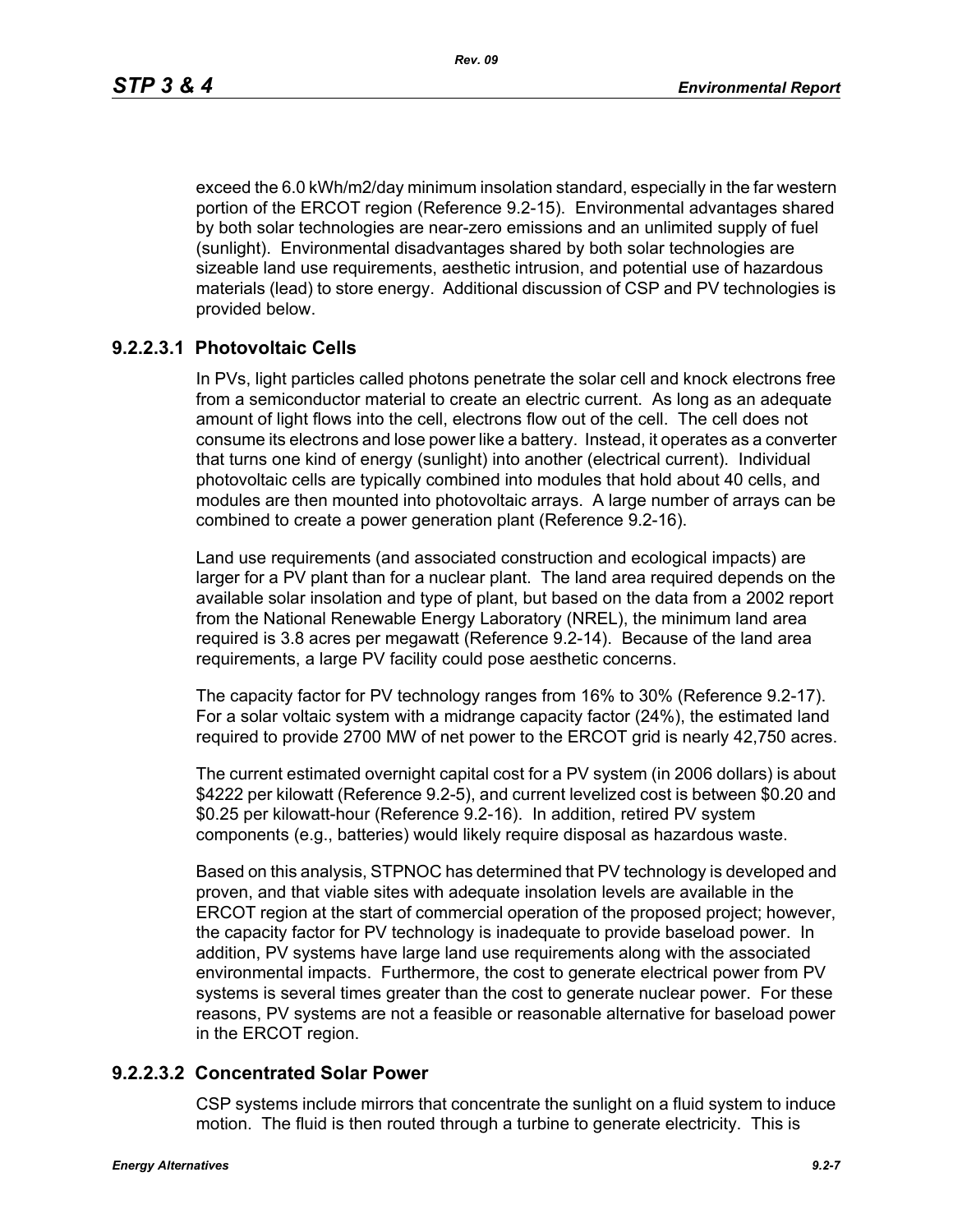basically the same type of system that is used to generate electricity from combustion of coal, except the thermal energy comes from the sun instead of from coal combustion. For this reason, CSP systems provide easy integration into the transmission grid. Solar thermal systems can also be equipped with a thermal storage tank to store the energy in the heat transfer fluid. This allows a solar thermal plant to provide dispatchable electric power (Reference 9.2-18). Current CSP systems are as large as 200 MW, with capacity factors that range from 30% to 50% (Reference 9.2-5).

The land area required depends on the available solar insolation and type of plant; however, based on a report from the Western Governors Association, the nominal land area required for a CSP system in a favorable solar region is around 5.0 acres per megawatt (Reference 9.2-18). Because of the land area requirements, a large CSP facility could pose aesthetic concerns.

To provide 2700 MWe of net power to the ERCOT grid, a CSP system that operates at a nominal 40% capacity factor (Reference 9.2-5) would require a land area of 33,750 acres.

The overnight capital cost for a CSP system (based on 2006 dollars) ranges from \$2745 to \$3410 per kilowatt (Reference 9.2-5). In areas with good solar insolation (at least 6.0 kWh/m2/day), the levelized cost of solar power in 2003 was between \$0.108 and \$0.187 per kilowatt-hour (Reference 9.2-19). Solar energy costs would likely be on the lower end of this range in the western portions of the ERCOT region that receive stronger ground-level radiation levels.

Based on this analysis, STPNOC has determined that CSP technology is developed and proven, and that viable sites with adequate insolation levels are available in the ERCOT region at the start of commercial operation of the proposed project; however, the capacity factor for CSP technology is inadequate to provide baseload power. In addition, CSP systems have large land use requirements along with the associated environmental impacts. Furthermore, the cost to generate electrical power from CSP systems is several times greater than the cost to generate nuclear power. For these reasons, CSP systems are not a feasible alternative for baseload power in the ERCOT region.

## **9.2.2.3.3 Hydroelectric Power**

Hydroelectric power is a fully commercialized technology. The summer capacity for hydropower in Texas in 2005 was about 673 MW, which represented approximately 0.7% of the electric generation capacity in Texas (Reference 9.2-20). About 532 MW of hydropower was generated in the ERCOT region (Reference 9.2-21). A recent DOE study indicates another 328 MW of hydropower is feasible (Reference 9.2-22); however, the available hydropower in the entire state of Texas is well below the 2700 MW capacity of the proposed project.

Land use for a large-scale hydropower facility is estimated to be quite large. NUREG-1437 estimates land use of 1600 square miles per 1000 MWe generated by hydropower (Reference 9.2-2). Based on this estimate, a 2700 MWe hydroplant that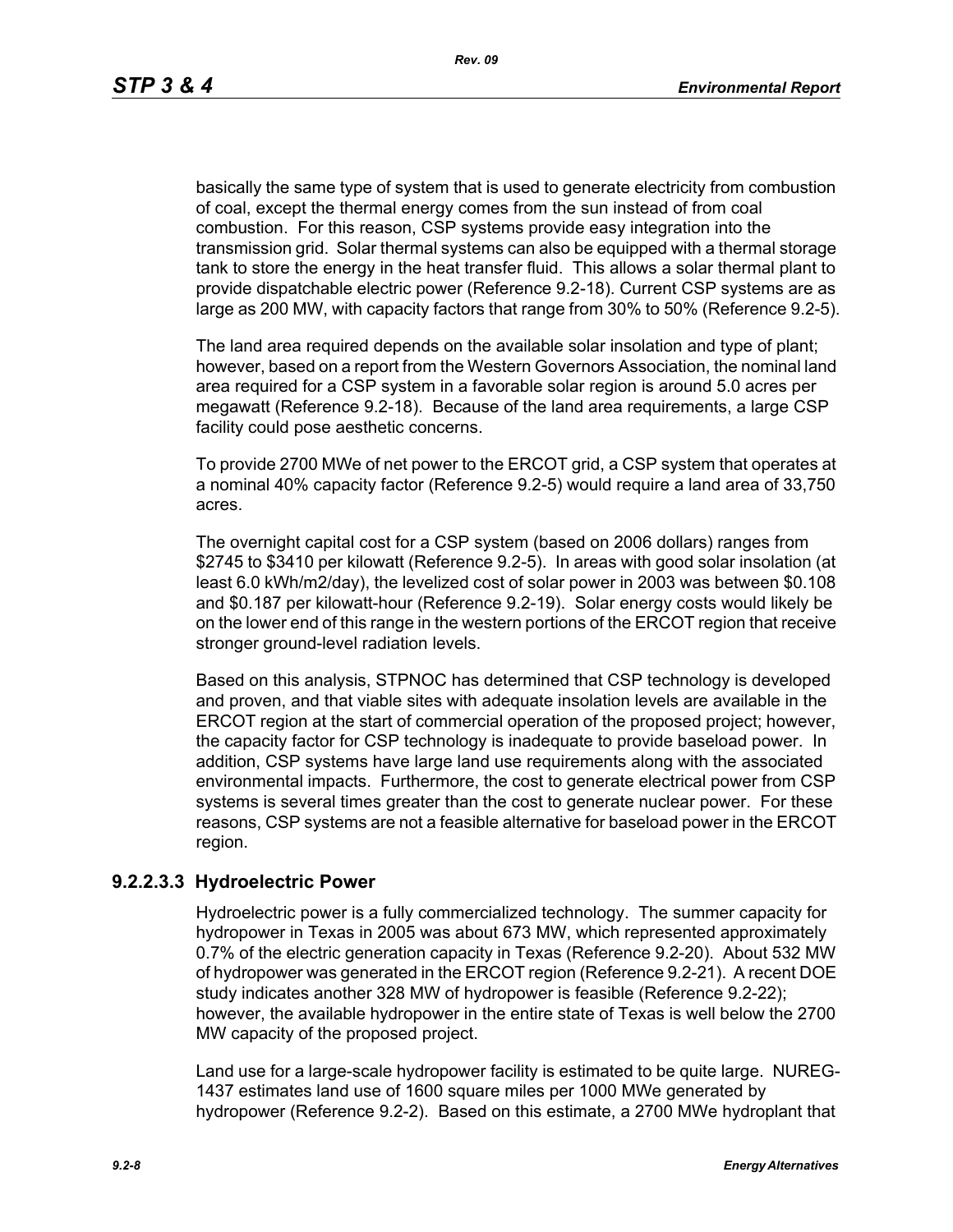operates at a 40% capacity factor (Reference 9.2-23) would require that about 10,800 square miles be flooded. This would pose a large impact on land use.

If a new hydropower were constructed, wildlife habitat would be lost for terrestrial and free-flowing aquatic biota, and additional habitat would be created for some aquatic species. Associated with the loss of land would be some erosion, sedimentation, dust, equipment exhaust, potential loss of cultural artifacts, and aesthetic impacts from land clearing and excavation. Land that once was lived on, farmed, ranched, forested, hunted, or mined would be submerged under water indefinitely. The original land uses would be replaced by electricity generation and recreation, and perhaps, residential and business developments that take advantage of the lake environment. Changes in water temperature, currents, and amount of sedimentation would produce a different aquatic environment above and below the dam. Alterations to terrestrial and aquatic habitats could change the risks to threatened and endangered species (Reference 9.2- 2).

In 2005, the overnight capital cost for a new large-scale hydropower facility was estimated between \$1700 and \$2300 per kilowatt (Reference 9.2-23), and the levelized cost of electricity produced from new hydropower facilities was estimated at around \$0.05 per kilowatt-hour (Reference 9.2-24).

Based on this analysis, STPNOC has determined that although hydropower is developed and proven, the potential for future hydropower development in the ERCOT region is inadequate to supply the power of STP 3 & 4. In addition, hydropower has large land use requirements along with the associated environmental impacts. For these reasons, hydropower is not a feasible alternative for baseload power in the ERCOT region.

## **9.2.2.3.4 Geothermal**

Geothermal energy is a proven resource for power generation. Geothermal power plants use naturally heated fluids in underground reservoirs as an energy source for electricity production. There are three types of geothermal energy plants in use today, dry steam, flash steam, and binary-cycle. Dry steam plants use the earth's thermal energy to spin turbines directly. Flash steam plants pump hot high pressure water into low pressure tanks instantly creating steam which is then used to spin turbine blades to generate electricity. In binary-cycle plants, geothermal steam is used to heat a secondary fluid—one that has a much lower boiling point than water—causing it to vaporize. The vapor is then used to drive turbines (Reference 9.2-5).

Geothermal energy systems can be used for baseload power where this type of energy source is available. Flash steam and binary-cycle geothermal energy systems can operate with a 93% capacity factor (Reference 9.2-5). According to the Energy Information Administration (EIA), as of January 2006, there were no geothermal power plants connected to the ERCOT grid (Reference 9.2-25).

Shallow, high-temperature convective geothermal reservoirs have not been discovered in the ERCOT region or the state. However, recent research indicates that it may be feasible to extract geothermal electric power from geopressured reservoirs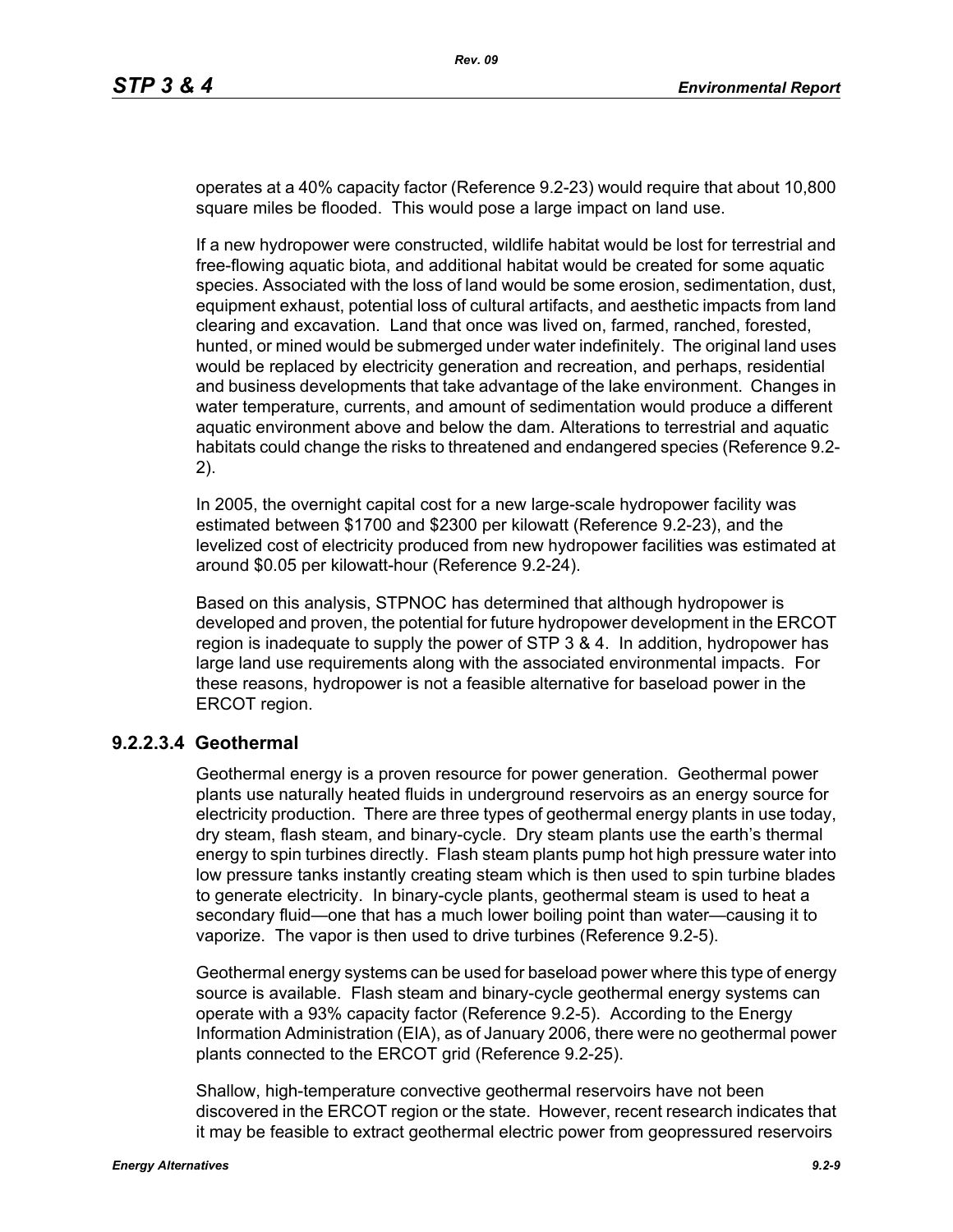*Rev. 09*

of hot water and natural gas or hot wastewater from deep oil and gas wells, using a binary system. Over 600,000 oil and gas wells have been drilled in Texas, most of which are located in the ERCOT region. High-temperature fluid (250°F or greater) has been encountered in many of the wells that are 16,000 feet or deeper, with the highest temperatures above 400°F. Texas also has significant geopressured geothermal resources (Reference 9.2-26).

Researchers have estimated that electric power production potential from Texas oil and gas wells range from 400 MW in the near-term to over 2,000 MW once the technology is demonstrated (Reference 9.2-26).

Geothermal power generation facilities require between 1 and 8 acres per MWe (Reference 9.2-27). Based on a 93% capacity factor, a geothermal power plant with a net output of 2700 MWe would require between 2900 acres (4.5 square miles) and 23,200 acres.

The primary impacts of geothermal plant construction and energy production are gaseous emissions, land use, noise, and potential ground subsidence. Subsidence and reservoir depletion may be a concern if withdrawal of geothermal fluids exceeds natural recharge or injection (Reference 9.2-27).

Overnight construction costs for geothermal power plant (in 2006 dollars) ranges from \$2200 to \$2300 per kilowatt (Reference 9.2-5). The levelized cost of electricity produced from geothermal power plants located in favorable areas is estimated between \$0.045 and \$0.073 per kilowatt-hour (Reference 9.2-28).

Based on this analysis, STPNOC has determined that geothermal power is developed and proven; however, because there are no known shallow high-temperature geothermal sources in the ERCOT region, the potential for future geothermal power generation utilizing currently available technology is inadequate to supply the power of STP 3 & 4. The generation of electricity from geopressured reservoirs or hot wastewater from deep oil and gas wells is in the early stages of development, and STPNOC believes that this technology has not matured sufficiently to support production for a baseload facility. For these reasons, geothermal power is not a feasible alternative for baseload power in the ERCOT region.

# **9.2.2.3.5 Biomass Related Fuels**

Biopower refers to electric power generated from converted vegetation (i.e., biomass). The most common biomass resources today are waste wood and agricultural crop residues such as corn and sugar cane. Research is underway to explore the production of switchgrass and other crops for the specific purpose of biomass conversion for electricity production (Reference 9.2-5).

Biopower generation is a two-step process. The first step is to convert biomass feed stock into what is known as biofuel. The second step is to convert biofuel into electricity via combustion. Most biopower today is produced in direct combustion gas turbines, but it can also be used in combined-cycle turbines, diesel engines, or serve as a substitute in existing coal-fired burners (Reference 9.2-5). Power from biomass is a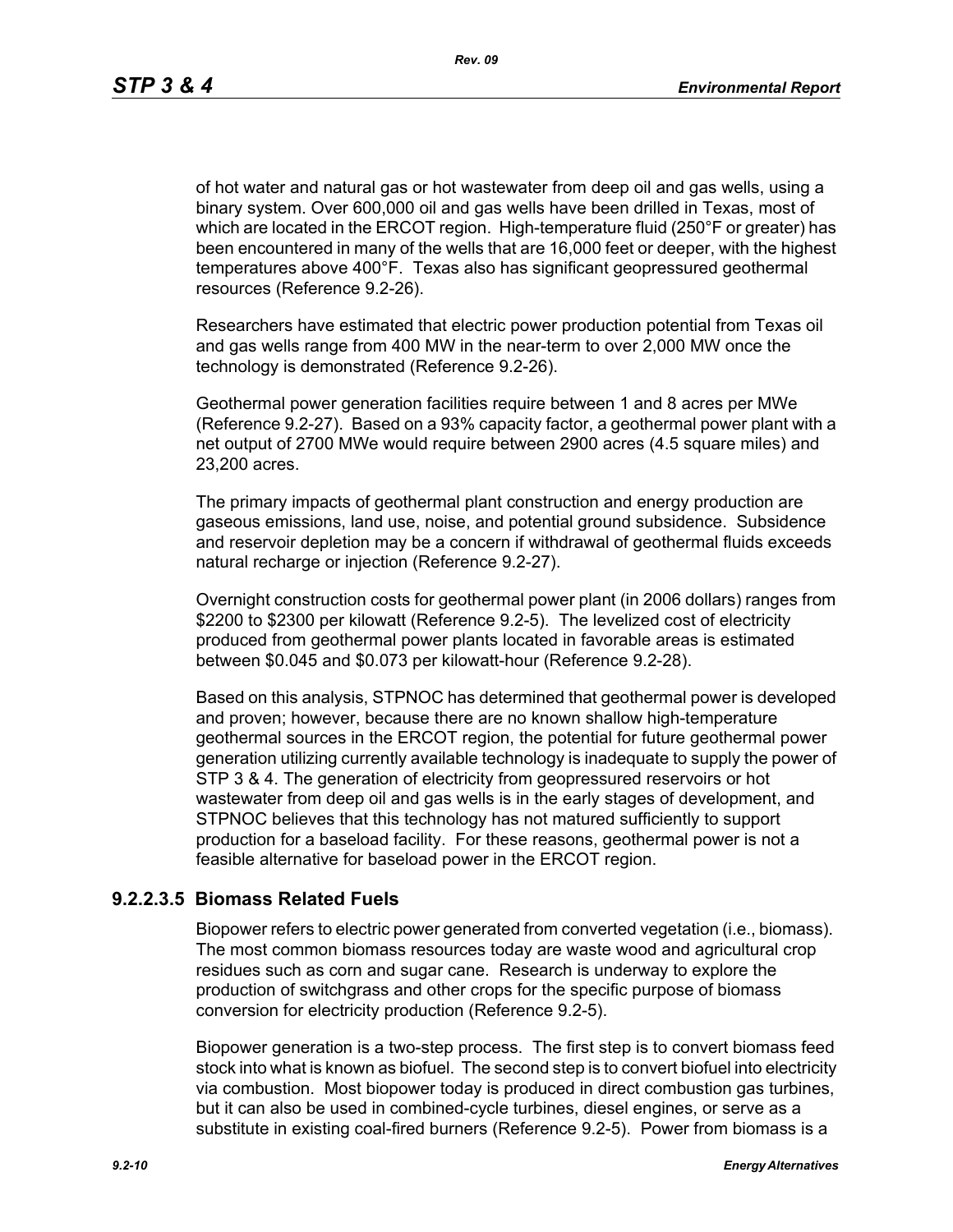proven commercial electricity generation option in the United States (Reference 9.2- 29).

The ERCOT region has abundant biomass resources in the form of wood waste and other agricultural residues. Significant biomass sources include cotton gin trash, forestry, and biomass-derived waste from the large urban base. Prime agricultural areas include regions along the Gulf Coast, the central Blackland Prairie, and delta lands near the mouth of the Rio Grande. Switchgrass, a tall native grass proposed as an energy crop by the DOE, can be grown in all of these regions. Other locally abundant agricultural wastes include rice hulls, sugarcane, and cottonseed hulls. Manures generated throughout the ERCOT region also form an important resource (Reference 9.2-30).

Steam turbine conversion technology is relatively simple to operate and it can accept a wide variety of biomass fuels. However, at the scale appropriate for biomass (the largest biomass power plant listed by the EIA has a 74.9 MW nameplate capacity), the technology is expensive and inefficient, and is therefore relegated to applications where there is a readily available supply of low-cost, zero-cost, or negative-cost delivered feedstocks (Reference 9.2-25).

The domestic cost of biofuel (in 2006 dollars) varies from about \$0.174/million British thermal units (MMBtu) for landfill gas, to \$2.78/MMBtu for agricultural field residue, to \$5.52/MMBtu for logging residue. The capital cost for a biomass power plant is between \$1760 and \$2160 per kilowatt (Reference 9.2-5). The levelized cost of electricity produced from biomass power plants in 2006 dollars is \$0.063 to \$0.118 per kilowatt-hour (Reference 9.2-19).

Biomass energy crops can produce a net fuel yield of 3.0 to 4.3 dry ton per acre per year (Reference 9.2-31), and the heat value is generally between 6450 and 8200 Btu/pound (Reference 9.2-32). For a nominal heat value of 7300 Btu/pound, and 40% conversion efficiency, the acreage required to grow enough biomass crop to generate 2700 MWe would be around 5.26 million acres, or 8200 square miles.

Although biomass offers some advantages, combustion of biomass fuels in modern power plants leads to many of the same kinds of emissions as the combustion of fossil fuels; including criteria air pollutants, greenhouse gases, and ash. Fuel processing, which in most cases involves some type of grinding operation, produces emissions of dust and particulates. Air emissions and water consumption are usually the principal sources of environmental concern related to biomass facilities (Reference 9.2-33).

Conversion of large tracts of land for production of energy crops would pose potentially adverse environmental impacts on wildlife habitat and biodiversity, reduce soil fertility, increase erosion, and reduce water quality. The net environmental impacts would depend on previous land use, the particular energy crop, and how the crop is managed. If the land has not previously been developed for farming or other purposes, displacement of natural land cover, such as forests and wetlands, with energy crops would likely have negative environmental impacts. In addition, conversion of food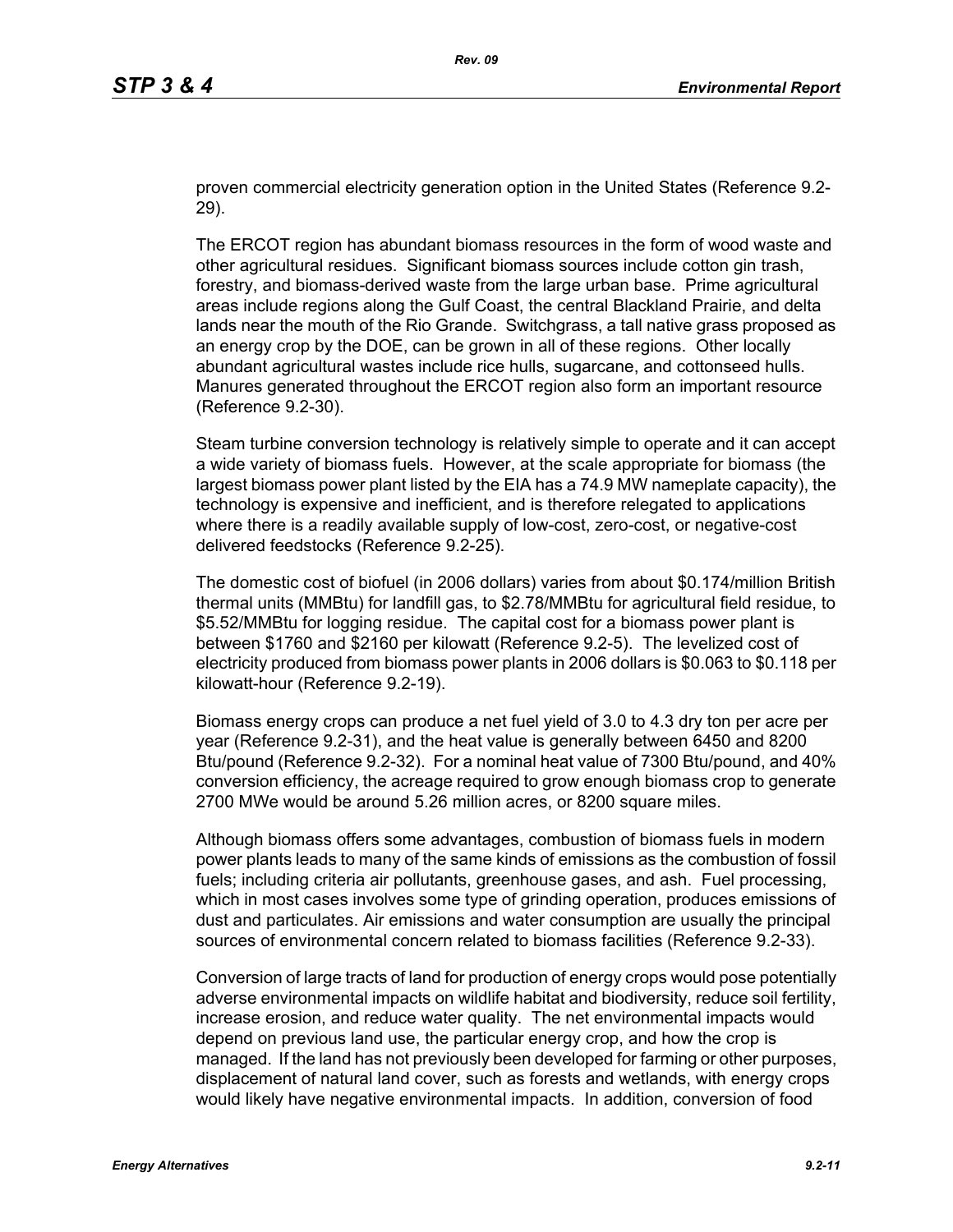crops into energy crops means a reduction in food production that may need to be replaced elsewhere.

Based on this analysis, STPNOC has determined that biomass energy technology is developed, proven, and available in the ERCOT region at the start of commercial operation of the proposed project; however, biomass energy has large land use requirements and would produce substantial combustion gas emissions. Furthermore, the cost to generate electrical power from biomass systems is substantially greater than the costs of nuclear power. For these reasons, biomass power alone is not a feasible alternative for baseload power in the ERCOT region and is not environmentally preferable to STP 3 & 4.

## **9.2.2.3.6 Municipal Solid Waste**

Municipal solid waste refers to the stream of garbage collected through community sanitation services. Since municipal solid waste generally includes some materials not suitable for combustion, segregation must be performed on the waste supply stream. For this reason, the capital and operations cost for a municipal solid waste generation plant are generally higher than other steam turbine generation plants that use a homogeneous waste feed such as wood waste (Reference 9.2-34).

The combustion of municipal solid waste can generate energy and reduce the volume of waste by up to 90% and the waste mass by up to 75%, an environmental benefit (Reference 9.2-35). However, municipal solid waste combustion also generates emissions of nitrogen dioxide, sulfur dioxide, and toxic pollutants such as mercury. The variation in the composition of municipal solid waste affects the emissions. For example, municipal solid waste that contains batteries and tires would generate higher levels of toxic emissions (Reference 9.2-34).

Power plants that burn municipal solid waste are normally smaller than fossil fuel power plants but typically require a similar amount of water per unit of electricity generated. When water is removed from a lake or river, fish and other aquatic life can be killed, which affects the animals and people who depend on these resources (Reference 9.2-34).

At the end of 2005, the EIA reported 96 municipal solid waste generation facilities in operation. Nameplate capacities range from 1.2 MWe to 90 MWe with combined output from all 96 plants of around 2650 MWe, and half of those are less than 20 MWe (Reference 9.2-26). It would require 30 municipal solid waste plants at 90 MWe to equal 2700 MWe of baseload capacity.

The overnight construction cost for a municipal solid waste generation facility (based on 2004 dollars) is about \$1500 per kilowatt based on an 80 MW unit (Reference 9.2- 36). The levelized cost for municipal solid waste-generated power (in 2000 dollars) is about \$0.75 per kilowatt-hour (Reference 9.2-37).

The nominal heat content in municipal solid waste is around 11.7 MMBtu/ton, or about 5850 Btu/pound (Reference 9.2-38). There are about 20 million people that live within the ERCOT service area (Reference 9.2-39), and on average each person generates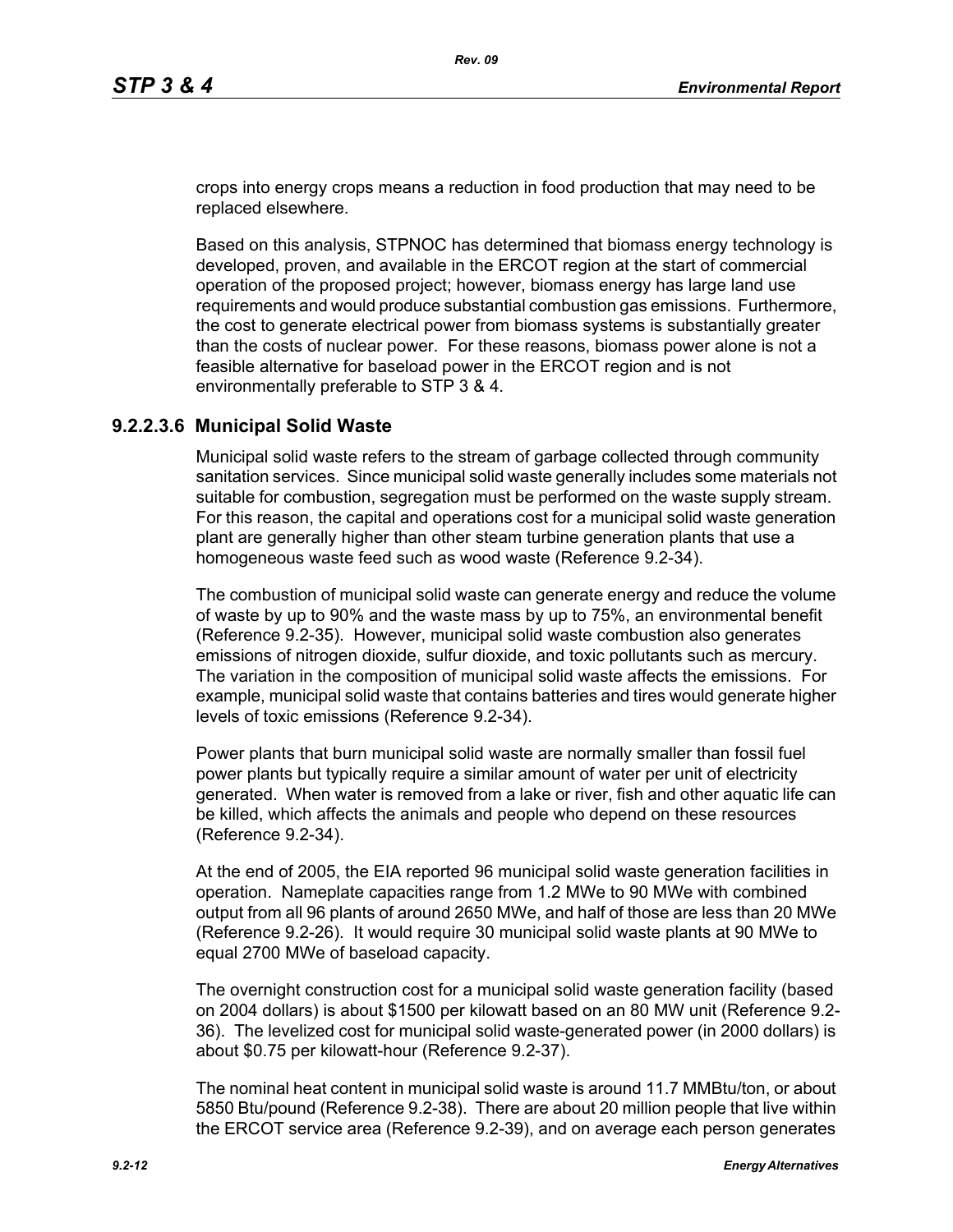about 7.11 pounds of municipal solid waste per day which amounts to roughly 2600 pounds of municipal solid waste each year (Reference 9.2-40). This is more than the nation average of 4.5 pounds per day per person (Reference 9.2-41). About 35% of municipal solid waste generated is recovered for recycling (Reference 9.2-40). If the other 65% is burned to generate electricity and the combustion process is 30% efficient, the total annual energy potential in the ERCOT region from municipal solid waste would be around 2000 MW. This is less than the 2700 MW proposed by STPNOC.

Another option for conversion of landfill waste into electricity is to capture and burn the gases produced as municipal solid waste decomposes. This gas, which is primarily methane, can be collected from wells within the landfill, filtered, and used to fuel for engines connected to generators. Landfill gas generation plants are generally in the range of 3 to 8 MW, and can economically produce power for 10 to 15 years. In addition, combustion of the waste gas is beneficial to the environment because it prevents the introduction of raw methane, a greenhouse gas with global-warming potential 21 times that of carbon dioxide, into the atmosphere (Reference 9.2-42).

Based on this analysis, STPNOC has determined that municipal solid waste energy technology is developed, proven, and available in the ERCOT region at the start of commercial operation of the proposed project; however, because the full potential of municipal solid waste in the ERCOT region is still less than the 2700 MW needed, and because of the adverse environmental impacts to air and water quality, municipal solid waste is not environmentally preferable to STP 3 & 4.

#### **9.2.2.3.7 Petroleum Liquids**

Electricity generated in 2005 in Texas from combustion of petroleum liquids represented less than 0.5% of the total electricity generated in the state (Reference 9.2-20). Based on the ERCOT Unit Data Report for June 2007, petroleum-fueled (i.e., diesel) generation facilities in operation within the ERCOT region produce about 38 MW (Reference 9.2-21).

Although the capital cost for a new petroleum-fired plant would be similar to the cost of a new gas-fired plant, the viability of petroleum-fired electricity generation is linked to the price of crude oil, the rise of which has made petroleum-fired electricity generation relatively less economic. Based on a 2003 estimate, the levelized cost of electricity produced by conventional petroleum-fired operation is about \$0.61 per kilowatt-hour (Reference 9.2-43). According to EIA, during the years 2003 through 2006, the average spot price of crude oil in the U.S. increased 120% from \$26.60 per barrel to \$58.41 per barrel (Reference 9.2-44). Future increases in petroleum prices are expected to make petroleum-fired generation even more expensive relative to other alternatives. Also, the United States depends heavily on foreign petroleum supplies (Reference 9.2-45). This reliance coupled with regional instability in the primary petroleum producing regions presents potential concerns with the long-term reliability and economic stability of petroleum-fired electricity generation. For these reasons, liquid petroleum is not considered an economically viable fuel source for new electricity generation facilities.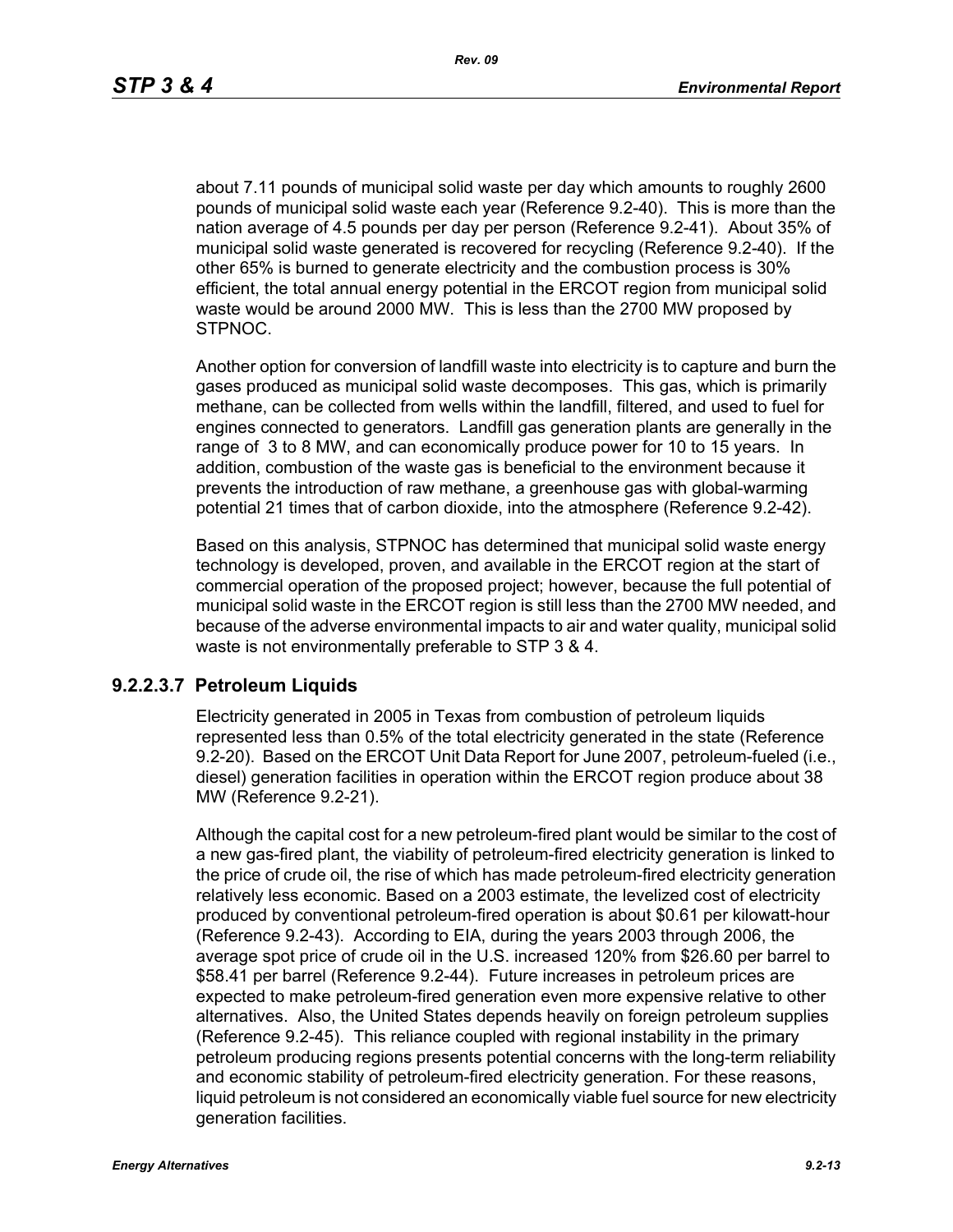Construction and operation of a petroleum-fired plant would have identifiable environmental impacts. For example, NUREG-1437 estimates that construction of a 1000 MWe petroleum-fired plant would require about 120 acres. Based on a 95% capacity factor, a petroleum-fired power plant with a net output of 2700 MWe would require about 341 acres. Operation of petroleum-fired plants would have environmental impacts (including impacts on the aquatic environment and air) that would be similar to those from a coal-fired plant (Reference 9.2-2).

Based on this analysis, STPNOC has determined that petroleum energy technology is developed, proven, and available in the ERCOT region at the start of commercial operation of the proposed project, and that the land use requirements are relatively small; however, because of the high cost of the fuel, combined with concerns related to availability, energy independence, and the adverse environmental impacts to air and water quality, petroleum-fired generation is not a feasible alternative for baseload power in the ERCOT region.

#### **9.2.2.4 Fuel Cells**

Fuel cells are similar to common batteries. Both have a positive end and a negative end, rely on chemical reaction, and produce electricity when the circuit is closed. In hydrogen fuel cells, hydrogen passes through an anode catalyst where it is ionized. The hydrogen ions then pass through a conductive medium and combine with oxygen. The electrons formed by the ionization process create an electrical current. Fuel cells can generate up to 2 MW of power (Reference 9.2-5).

The fuel cell generation process is a clean technology because the byproduct is water. However, the hydrogen gas used in the fuel cells is generally obtained from fossil fuels—mainly natural gas. Fuel cells can be sized for grid-connected or customer-sited applications, but are generally too expensive to compete without subsidies (Reference 9.2-5).

Fuel cell power plants are in the initial stages of commercialization. Although more than 650 large stationary fuel cell systems have been built and operated worldwide, the global stationary fuel cell electricity generation capacity in 2003 was 125 MWe. The largest stationary fuel cell power plant ever built is 11 MWe (Reference 9.2-46). STPNOC believes that this technology has not matured sufficiently to support production for a baseload facility.

Fuel cells are not cost-effective when compared with other generation technologies, both renewable and fossil based. The estimated overnight construction cost (in 2006 dollars) is around \$4015 per kilowatt (Reference 9.2-5), with a levelized electricity cost of \$0.058 to \$0.119 per kilowatt-hour based on a 2003 estimate (Reference 9.2-47).

Based on this analysis, fuel cell technology has not matured sufficiently to support production for a baseload facility, and is therefore not a reasonable alternative for baseload capacity due to the cost and production limitations.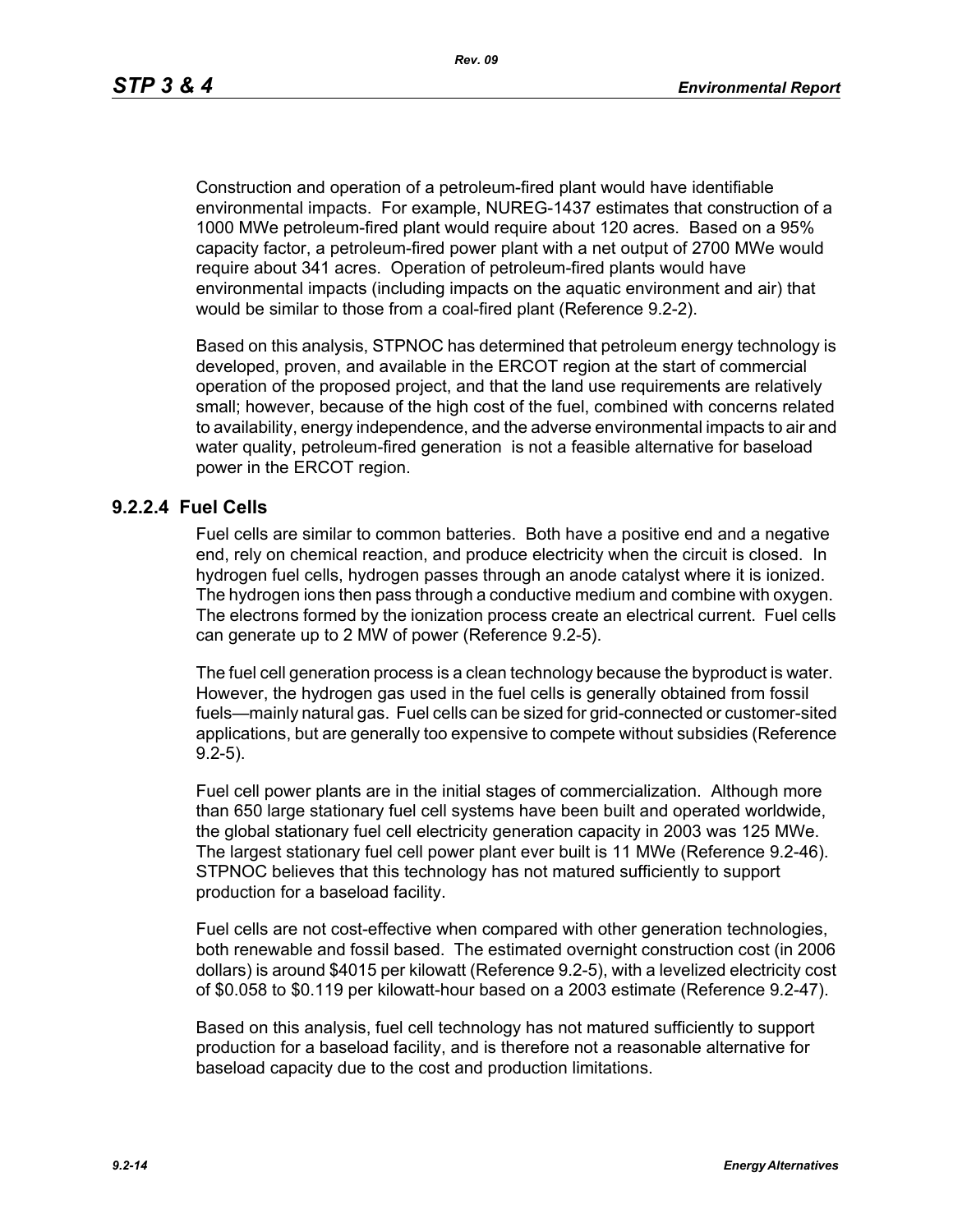# **9.2.2.5 Coal**

The United States has abundant low-cost coal reserves, and the price of coal for electric generation is projected to remain steady for the next 20 years. By 2030, coal consumption is projected to increase by 50% over 2005 levels, with significant additions of new coal-fired generation capacity over the last decade of the projection period; however, projections for coal consumption are based on the assumption that current energy and environmental policies remain unchanged throughout the projection period (Reference 9.2-48). In year 2005, coal-fired generation facilities in Texas accounted for about 37.4 percent of the electricity generated and about 20 percent of its electric generation capacity (Reference 9.2-20).

There are three primary technologies identified to generate electrical energy from coal: conventional pulverized coal boiler, fluidized bed, and integrated gasification combined-cycle (IGCC). As part of the alternatives evaluation, all three technologies (conventional, fluidized bed, and IGCC) are evaluated.

# **9.2.2.5.1 Conventional Pulverized Coal Boiler**

In conventional pulverized coal-fired plants, pulverized coal is blown into the combustion chamber of a boiler. The idea is that if the coal is sufficiently pulverized, it will burn almost as easily and efficiently as a gas. In the combustion chamber, hot gases and heat energy from the incineration process convert water into high-pressure steam. The steam is then passed through a turbine to produce electricity. Flue gases are routed through a selective catalytic reduction unit for nitrogen oxides ( $NO<sub>v</sub>$ ) reduction, and into an air heater. From the air heater the flue gas flows to a sulfur dioxide  $(SO<sub>2</sub>)$  scrubber system and a particulate removal system.

The steam systems used in the current generation of pulverized coal plants are generally designated as subcritical (or conventional), supercritical, or ultrasupercritical. This designation is based on the pressure and temperature of the steam. The demarcation for these designations varies within the worldwide power generation industry (Reference 9.2-5).

In the United States, subcritical plants operate at a nominal pressure of 2400 psi and a peak temperature of 1050°F. A supercritical unit would operate at a similar peak temperature but at a nominal pressure of 3500 psi. Ultra-supercritical units operate at a nominal pressure of 4500 psi and a minimum temperature of 1100°F. As the temperature and pressure of the steam at the generator turbine inlet increases, so does the efficiency of the power steam cycle. As the efficiency of the steam cycle is increased, the amount of fuel necessary to produce the same amount of energy is reduced, which also reduces plant emissions (Reference 9.2-5). The subcritical and supercritical technologies are commercially mature and widely used throughout the world. The ultra-supercritical technology, however, is currently in the development phase and is not a feasible alternative for the proposed nuclear project. Pulverized coal-fired boilers provide an output between 100 and 1300 MWe (Reference 9.2-5). To mitigate the impact of a system failure on the electrical distribution system, most boiler/turbine combinations are generally less than 1000 MWe.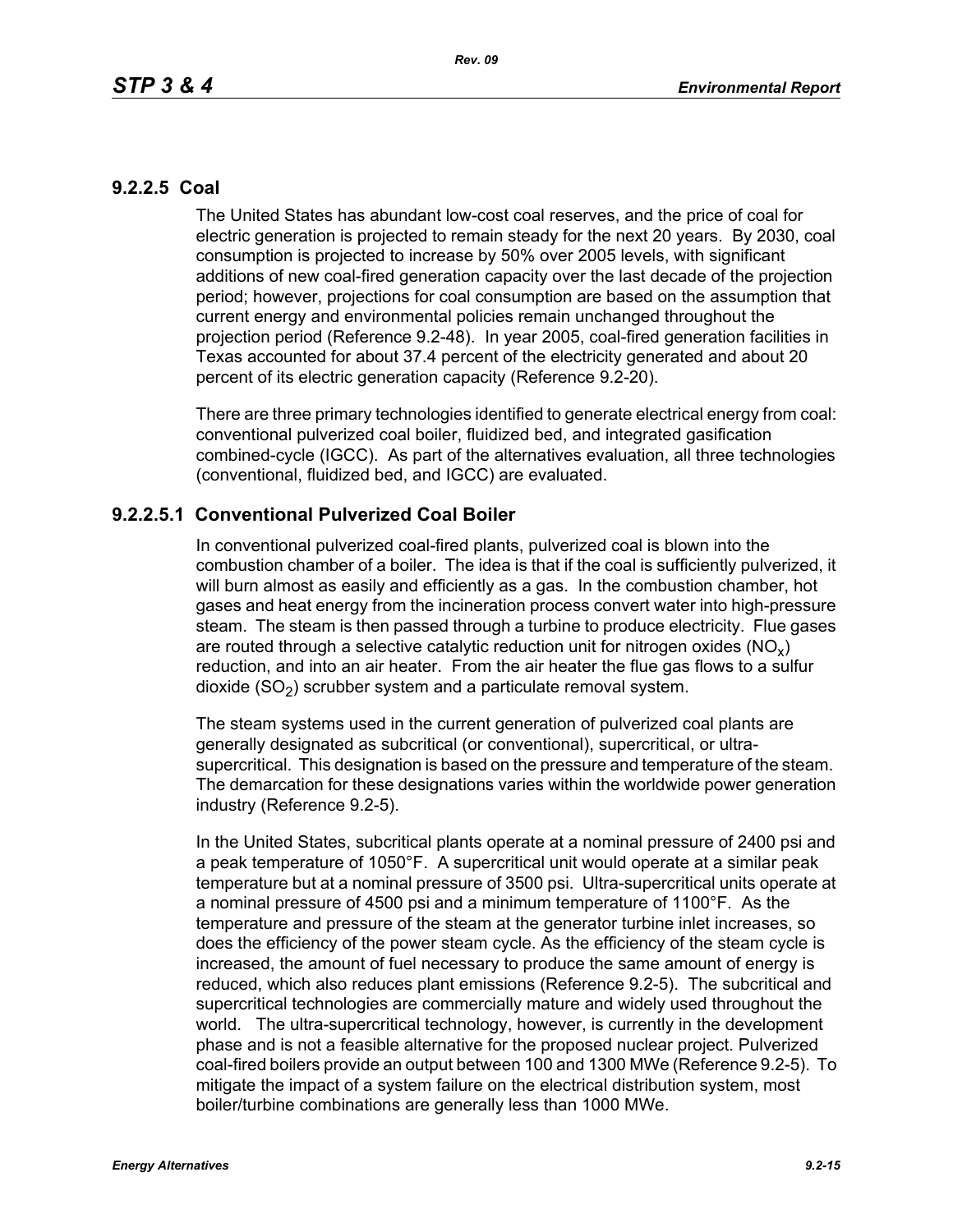The environmental impacts of construction of a typical pulverized coal-fired steam plant are well known because coal-fired steam plants represent about a third of the electrical generation in the United States (Reference 9.2-20). The estimated capital costs (in 2006 dollars) for a new pulverized coal-fired power plant range from \$1235 to \$2270 per kilowatt (Reference 9.2-5). The levelized cost of new generation capacity from a pulverized coal-fired power plant is \$0.056 per kilowatt-hour (Reference 9.2- 48).

# **9.2.2.5.2 Fluidized Bed**

Fluidized bed is an advanced coal combustion process that involves the injection of a sorbent material, such as crushed limestone, into the combustion chamber along with the fuel. The presence of the sorbent helps minimize the formation of gaseous pollutants. The fuel and sorbent mixture is fluidized on air jets in the combustion chamber to enhance combustion and heat transfer. Sulfur released from the fuel as  $SO<sub>2</sub>$  is captured by the sorbent to form a solid compound that is removed with the ash, generating large quantities of solid waste. The waste stream is potentially marketable for agricultural and construction applications. More than 90% of the sulfur in the fuel is captured in this process.  $NO_{v}$  formation in fluidized bed power plants is lower than that for conventional pulverized coal boilers because the operational temperature range is below the temperature at which thermal  $NO<sub>x</sub>$  is formed (Reference 9.2-49). Overall, emissions from fluidized bed units are comparable to the emissions from a conventional pulverized coal boiler equipped with post-combustion  $SO<sub>2</sub>$  and  $NO<sub>x</sub>$ control equipment. As discussed in Subsection 9.2.3.1, these environmental impacts are greater than those of a nuclear plant. Fluidized bed units are currently available in sizes as large as 300 MW, and designs are being developed for units as large as 600 MW. The technology is more suited to low-grade, high ash, high sulfur coals, which are more difficult to pulverize, and which may have variable combustion characteristics (Reference 9.2-50). Also, because the operational temperature of the fluidized bed system is lower, it does not achieve the higher efficiency levels achieved by conventional pulverized coal boilers.

To improve the thermal efficiency of the fluidized bed technology, a new type of fluidized bed boiler has been proposed that encases the entire boiler inside a large pressure vessel. Combustion of coal in a pressurized fluidized bed boiler results in a high-pressure stream of combustion gases that can spin a gas turbine to make electricity and boil water for a steam turbine. It is estimated that pressurized fluidized bed plants could generate 50% more electricity from coal than a regular power plant from the same amount of coal. The pressurized fluidized bed technology is currently in the demonstration phase and is not a feasible alternative for the proposed nuclear project. (Reference 9.2-49). Additionally, the fluid bed technology is not environmentally preferable to nuclear power.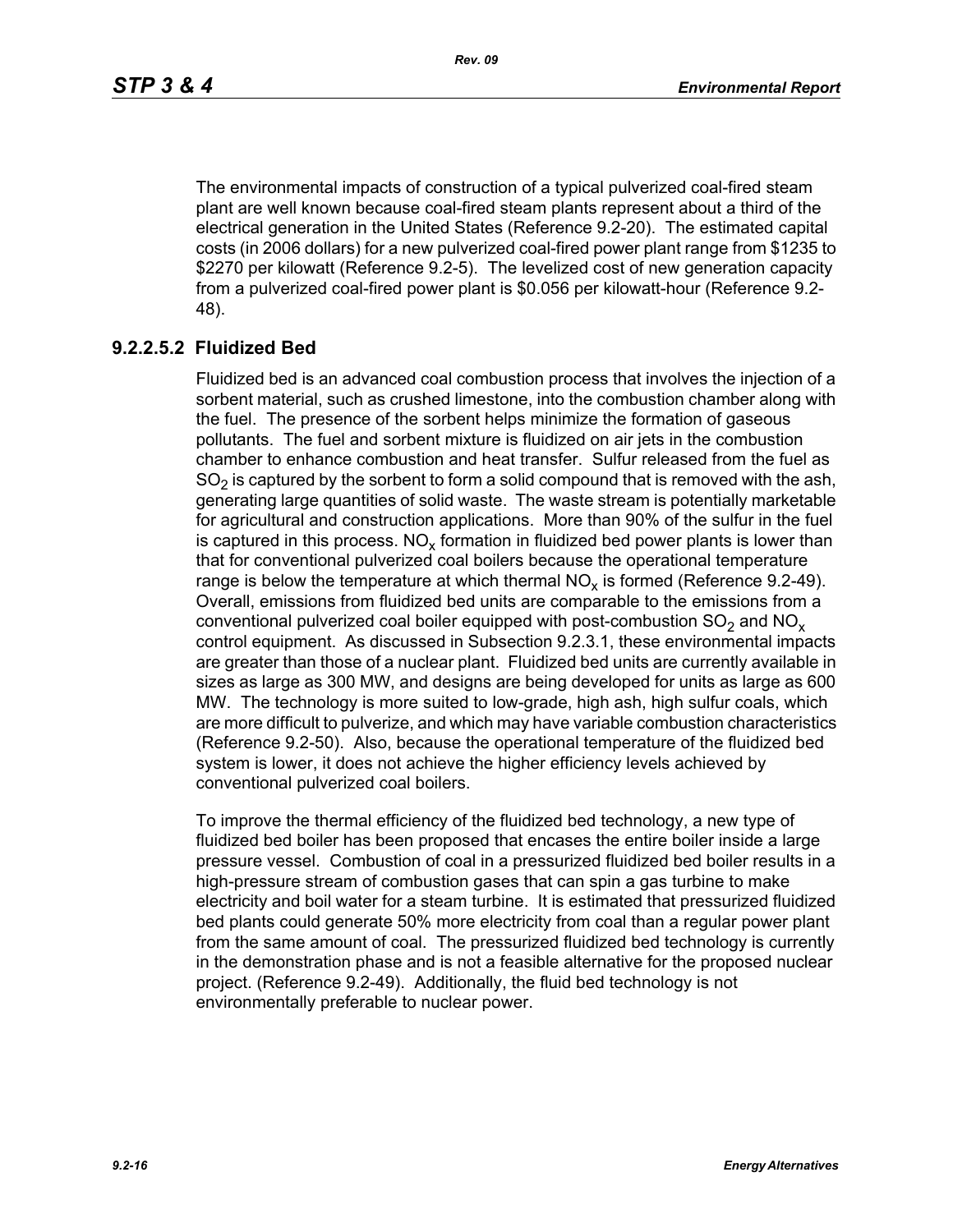# **9.2.2.5.3 Integrated Gasification Combined Cycle**

IGCC is an innovative electric power generation concept that combines modern coal gasification technology with both gas turbine and steam turbine power generation. The technology is substantially cleaner than conventional pulverized coal plants because major pollutants can be removed from the inlet gas stream before combustion.

The IGCC alternative generates substantially less solid waste than a conventional coal-fired boiler. The largest solid waste stream produced by IGCC installations is slag, a black, glassy, sand-like material that is potentially a marketable byproduct. Slag production is a function of ash content in the coal (Reference 9.2-51). The other large-volume byproduct produced by IGCC plants is sulfur, which is extracted during the gasification process and can be marketed rather than placed in a landfill. IGCC units do not produce ash or scrubber wastes.

IGCC power plants are in the early stages of commercialization. There are currently two commercial-size, coal-based IGCC plants in the United States. Both were supported initially under the DOE Clean Coal Technology demonstration program, but now operate commercially without DOE support (Reference 9.2-51). Experience has been gained with the chemical processes of gasification, coal properties, and their impact on IGCC design, efficiency, economics, etc. However, system reliability is still relatively lower than conventional pulverized coal-fired power plants and the major reliability problem is from the gasification section. There are problems with the integration between gasification and power production as well. For example, if the gases are not adequately cleaned, uncleaned gas can cause various types of damage to the gas turbine (Reference 9.2-52).

An IGCC plant is estimated to cost about 20% to 25% more than a comparably sized conventional pulverized coal plant (Reference 9.2-51). STPNOC believes this technology has not matured sufficiently to support production for a large baseload facility and is not a reasonable alternative for a large baseload facility.

# **9.2.2.5.4 Conclusion for Coal-Fired Alternatives**

Pulverized coal-boilers and fluidized bed units (if such units become commercially mature) are reasonable alternatives to the proposed nuclear plant. Because the supercritical pulverized coal technology has a higher thermal efficiency and lower emissions than either the subcritical pulverized coal or fluidized bed technologies, supercritical pulverized coal was selected as the representative technology for the coal-fired alternative. The coal-fired alternative includes four supercritical boiler units, each with a net capacity of 675 MWe for a combined capacity of 2700 MWe. Table 9.2-1 describes the assumed basic operational characteristics of the coal-fired units. Emission control technology and percent-control assumptions are based on alternatives identified by the EPA (Reference 9.2-53). For the purpose of analysis, it is assumed that coal and limestone (calcium carbonate) would be delivered by rail after upgrades are applied to the existing rail spur into STP.

Based on the well-known technology, fuel availability, and generally understood environmental impacts associated with construction and operation of a coal-fired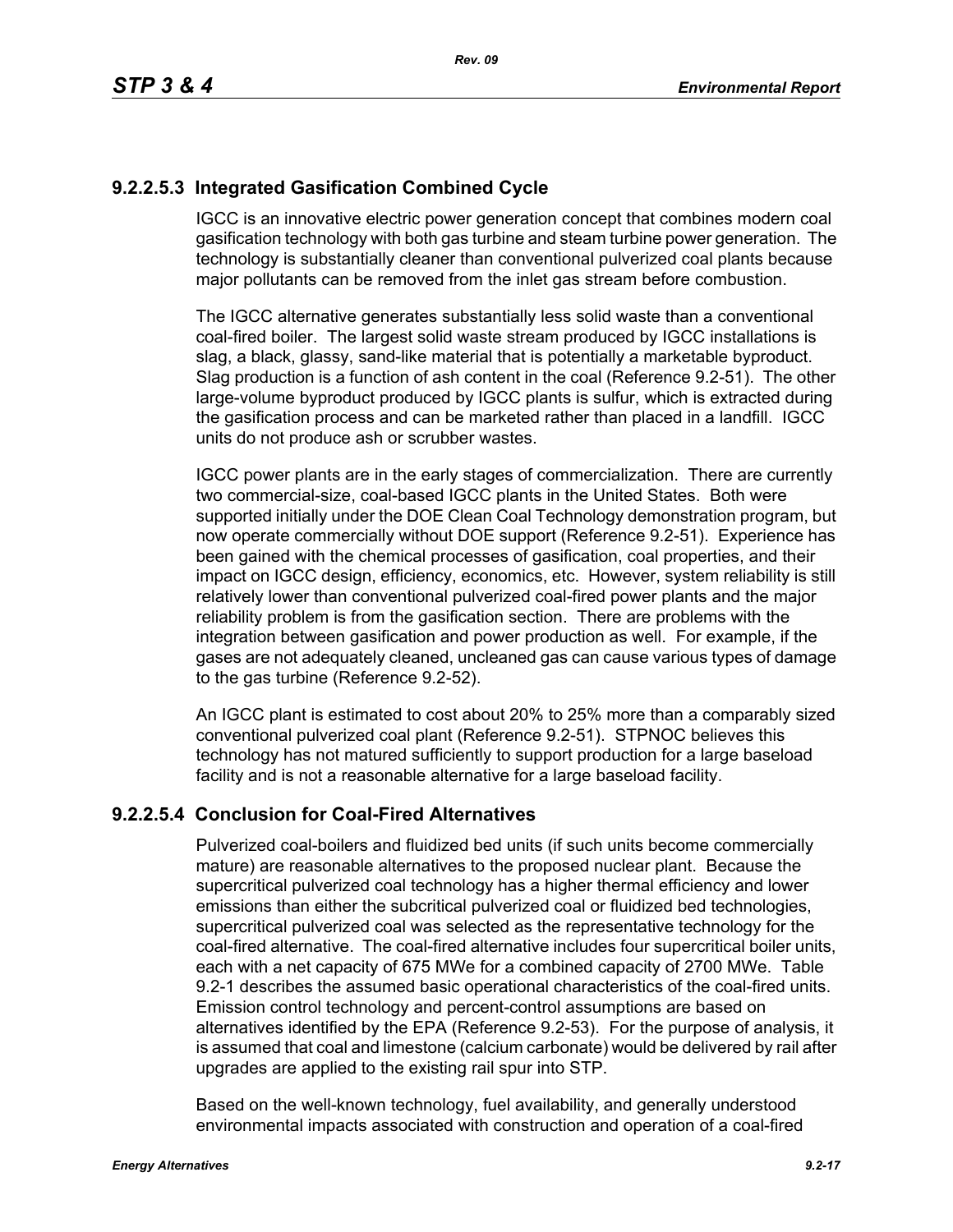power generation plant, it is considered a reasonable alternative and is therefore retained for further evaluation in Subsection 9.2.3.

#### **9.2.2.6 Natural Gas**

Gas-fired generation with combined-cycle turbines is mature and has relatively low capital costs. Overnight construction costs (based on 2006 dollars) for a combinedcycle turbine range from \$565 to \$620 per kilowatt (Reference 9.2-5). The levelized cost of electricity produced from a new gas-fired power plants in 2005 was around \$0.055 per kilowatt-hour (Reference 9.2-48).

For the purpose of the gas-fired alternative analysis, four standard-sized units, each with an output of 675 MWe are postulated to achieve the target output of 2700 MWe. Table 9.2-2 describes assumed basic operational characteristics of the gas-fired units. It is also assumed that there would be sufficient gas availability.

Based on the well-known technology, fuel availability, and generally understood environmental impacts associated with construction and operation of a natural gasfired power generation plant, natural gas is considered a reasonable alternative and is therefore retained for further evaluation in Subsection 9.2.3.

## **9.2.2.6.1 Combination of Alternatives**

Although individual alternatives might not be sufficient to provide 2700 MWe capacity due to the small size of the resource or lack of cost-effective opportunities, it is conceivable that a mix of alternatives might be cost-effective and may also provide for a better environmental solution. There are many possible combinations of fuel types to generate 2700 MWe, and STPNOC has not exhaustively evaluated each combination. However, STPNOC reviewed combinations that, due to technological maturity, economics, and other factors, could be reasonable alternatives to the proposed project. Two of these combinations of alternatives are addressed below.

As discussed in Subsection 9.2.2.2, wind energy, as a stand-alone technology, is not a feasible alternative for baseload power. However, it is conceivable that a mix of wind energy and gas-fired combined cycle units could provide baseload power. For example, the 2700 MWe target capacity could be satisfied with a 600 MWe wind farm, along with 4 675 MWe natural gas combined-cycle units. During operation, a combined-cycle plant could ramp up and down quickly to "follow" the wind load. However, the impacts, including impacts to air quality, associated with the gas-fired plant alone would exceed those of the nuclear plant. Additionally, the wind portion of the alternative—land use impacts, noise impacts, and visual impacts—would be more than the stand-alone natural gas alternative; therefore, the combination would have greater adverse environmental impacts than a single fuel type. The cost of implementing the combination would also be greater than the cost of the stand-alone natural gas alternative. These conclusions would also apply for any combination of wind or solar coupled with any fossil fuel type facility. The environmental impacts and costs associated with the combined alternative would compare unfavorably with the proposed project.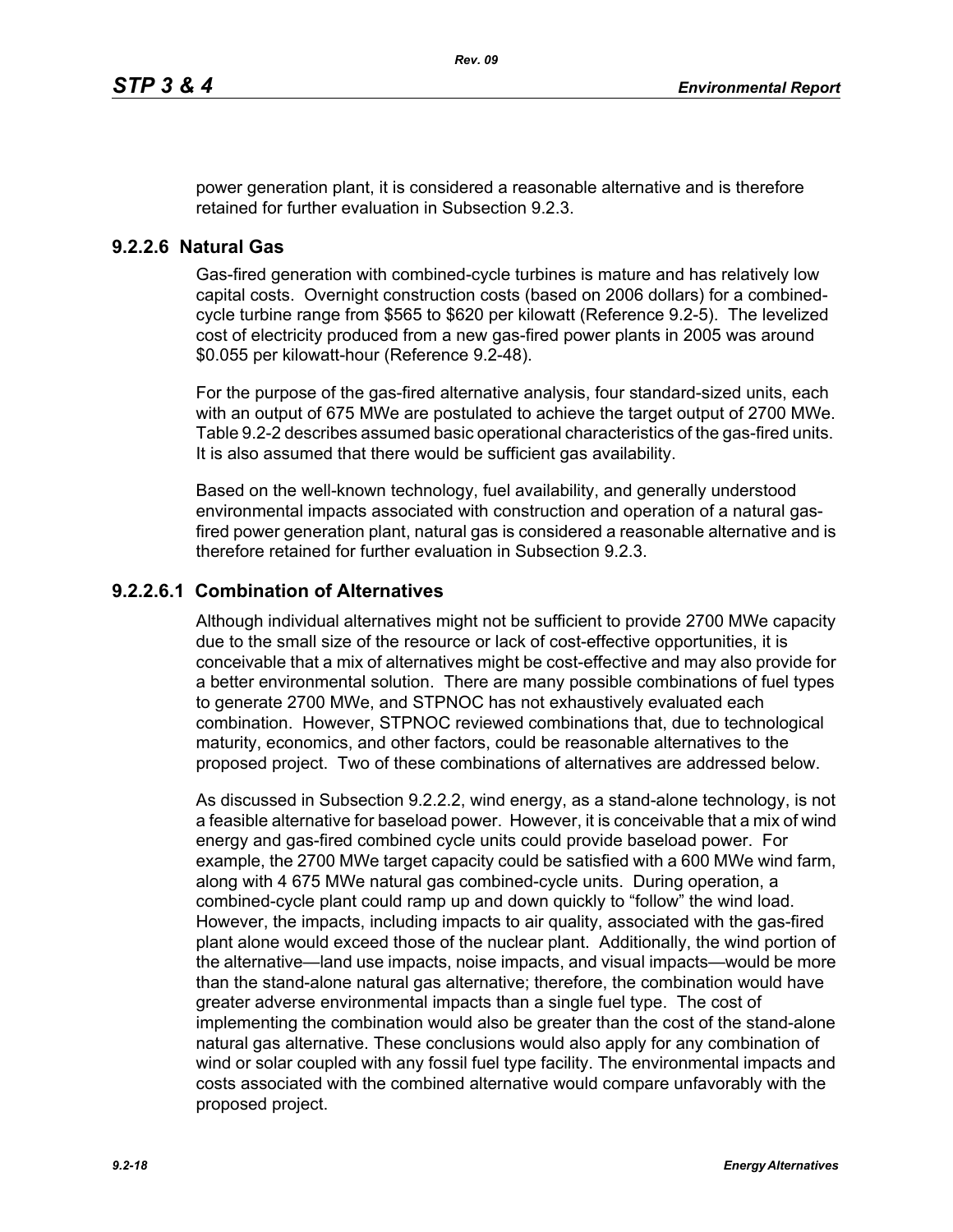If the hypothetical mix included coal-fired generation, the environmental impacts associated with construction (land use, ecology) and air quality would be expected to be greater than that of the proposed project. For example, the 2700 MWe target capacity could be met with two 675 MWe coal-fired units and two 675 MWe natural gas combined-cycle units. This combination coal-gas facility would require an estimated 291 acres for permanent structures. As discussed in Subsection 4.1.1, construction of the proposed project would disturb about 540 acres of which about 300 acres of these lost permanently due to construction of new facilities and a new heavy haul road. Air quality impacts for the 675 MWe coal-fired units would compare unfavorably with the proposed project due to the large quantity of combustion emissions from coal-fired generation. The additional impact, including combustion emissions, from the natural gas unit would only strengthen the overall favorable position of the proposed project.

Wind and solar facilities could be used in combination with storage systems to produce baseload power. By storing the power produced from wind or solar facilities and releasing it when the wind and solar facilities are not generating power, energy storage in combination with the wind or solar facilities would be able to generate electricity continuously. However, large-scale energy storage in Texas is either not available or would not be economically viable. For example, the storage of even one day's output at 2700 MW is well beyond any demonstration projects using batteries, compressed air, hydrogen, or other storage mechanism and the cost of such systems, even if available, would be prohibitive. Adding the significant cost of storage systems to the cost of wind or solar facilities would render the total cost non-competitive. In the northwestern United States, existing hydropower reservoirs are used to store and release the energy produced by wind generation. This combination of alternatives, in the form of "pumped storage," is not available in Texas at this scale. In addition to not being available, the costs to develop such storage would be prohibitive.

Other combinations of the various alternatives are not discussed here. In general, poor annual average capacity factors, higher environmental impacts (land use, ecological, air quality), immature technologies, and a lack of cost-competitiveness are not expected to lead to a viable, competitive combination of alternatives that would be either environmentally equivalent or preferable.

## **9.2.3 Assessment of Reasonable Alternative Energy Sources and Systems**

This section evaluates the environmental impacts of reasonable alternatives to the proposed project: pulverized coal-fired generation and gas-fired generation. The significance of the impacts associated with each issue is identified as SMALL, MODERATE, or LARGE. This characterization is consistent with the criteria that NRCestablished criteria in 10 CFR 51, Appendix B, Table B-1, Footnote 3, and presented as follows:

SMALL - Environmental effects are not detectable or are so minor that they will neither destabilize nor noticeably alter any important attribute of the resource. For the purpose of radiological impacts assessment, the Commission has concluded that those impacts that do not exceed permissible levels in the Commission's regulations are considered small.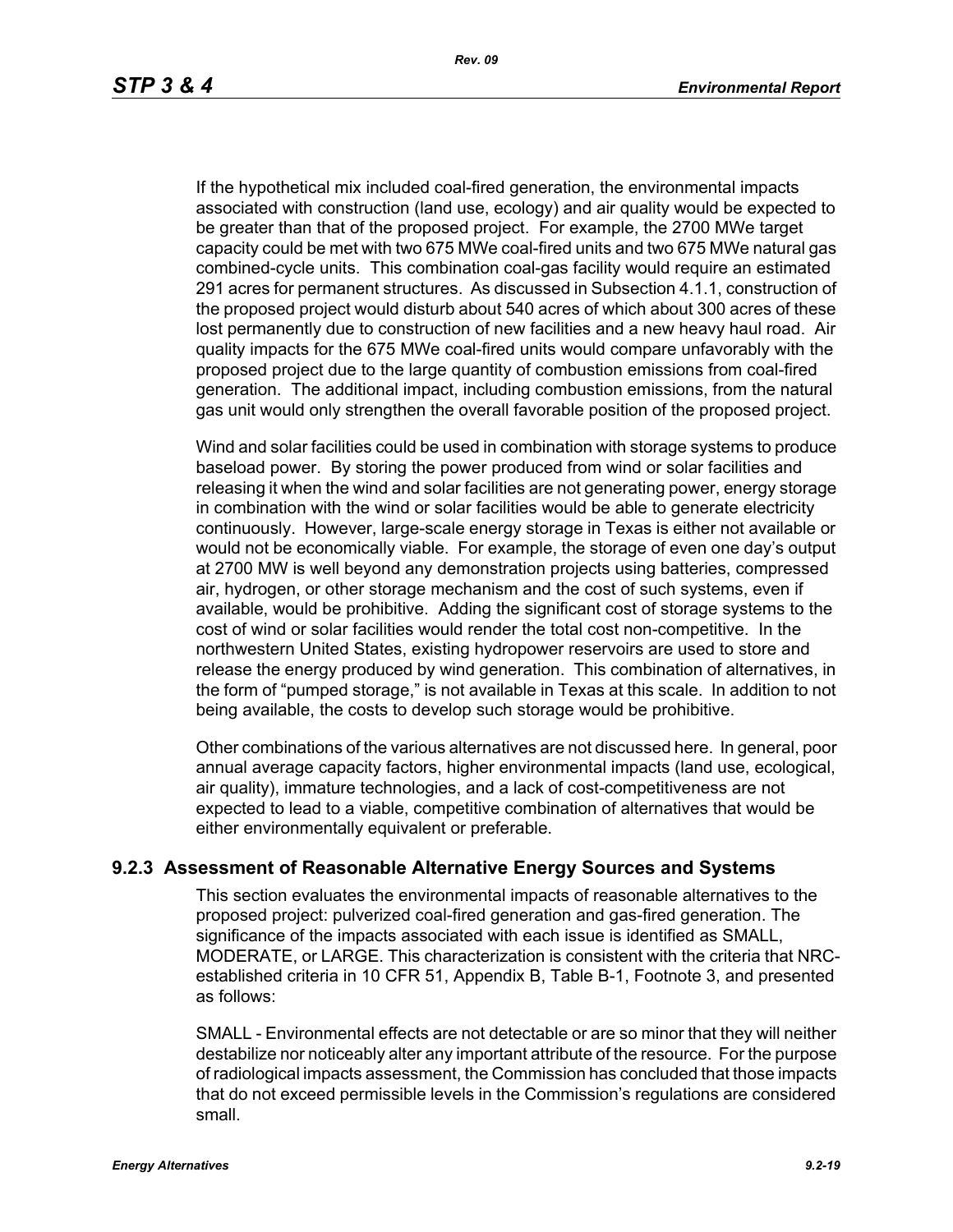MODERATE - Environmental effects are sufficient to alter noticeably, but not to destabilize, any important attribute of the resource.

LARGE - Environmental effects are clearly noticeable and are sufficient to destabilize any important attributes of the resource.

Consideration is given to ongoing and potential additional mitigation in proportion to the significance of the impact to be addressed (i.e., impacts that are SMALL receive less mitigative consideration than impacts that are LARGE).

# **9.2.3.1 Coal-Fired Generation**

STPNOC has reviewed the NRC analysis of environmental impacts from coal-fired generation alternatives presented in NUREG-1437 and found the NRC analysis to be reasonable. Construction impacts could be substantial, due in part to the large land area required (which can result in natural habitat loss) and the large workforce needed; however, NRC pointed out that the installation of a new coal-fired plant where an existing nuclear plant is located would reduce many construction impacts. There are major adverse impacts from operations such as human health concerns associated with air emissions, waste generation, and losses of aquatic biota due to cooling water withdrawals and discharges.

# **9.2.3.1.1 Air Quality**

Air quality impacts of coal-fired generation are considerably different from those of nuclear power. A coal-fired plant would emit sulfur dioxide  $(SO<sub>2</sub>)$ , as  $SO<sub>x</sub>$  surrogate), oxides of nitrogen (NO<sub>x</sub>), particulate matter (PM), carbon monoxide (CO), and mercury (Hg), all of which are regulated pollutants. A coal-fired plant would also emit carbon dioxide  $(CO<sub>2</sub>)$ , which has been linked to global warming. As Subsection 9.2.2.10 indicates, it is assumed a plant design would minimize air emissions through a combination of boiler technology and post combustion pollutant removal. The coalfired alternative emissions would be as follows:

 $SO<sub>2</sub>$  = 2900 tons per year

 $NO<sub>x</sub>$  = 2000 tons per year

CO = 2800 tons per year

 $CO<sub>2</sub> = 27$  million tons per year

 $Hq = 0.46$  tons per year

 $PM_{10}$  (particulates with a diameter of less than 10 microns) = 50 tons per year

 $PM<sub>2.5</sub>$  (particulates with a diameter of less than 2.5 microns) = 13 tons per year

These emission totals are calculated based on the parameters and assumptions identified in Table 9.2-1 and emission factors published in AP-42 (9.2-53).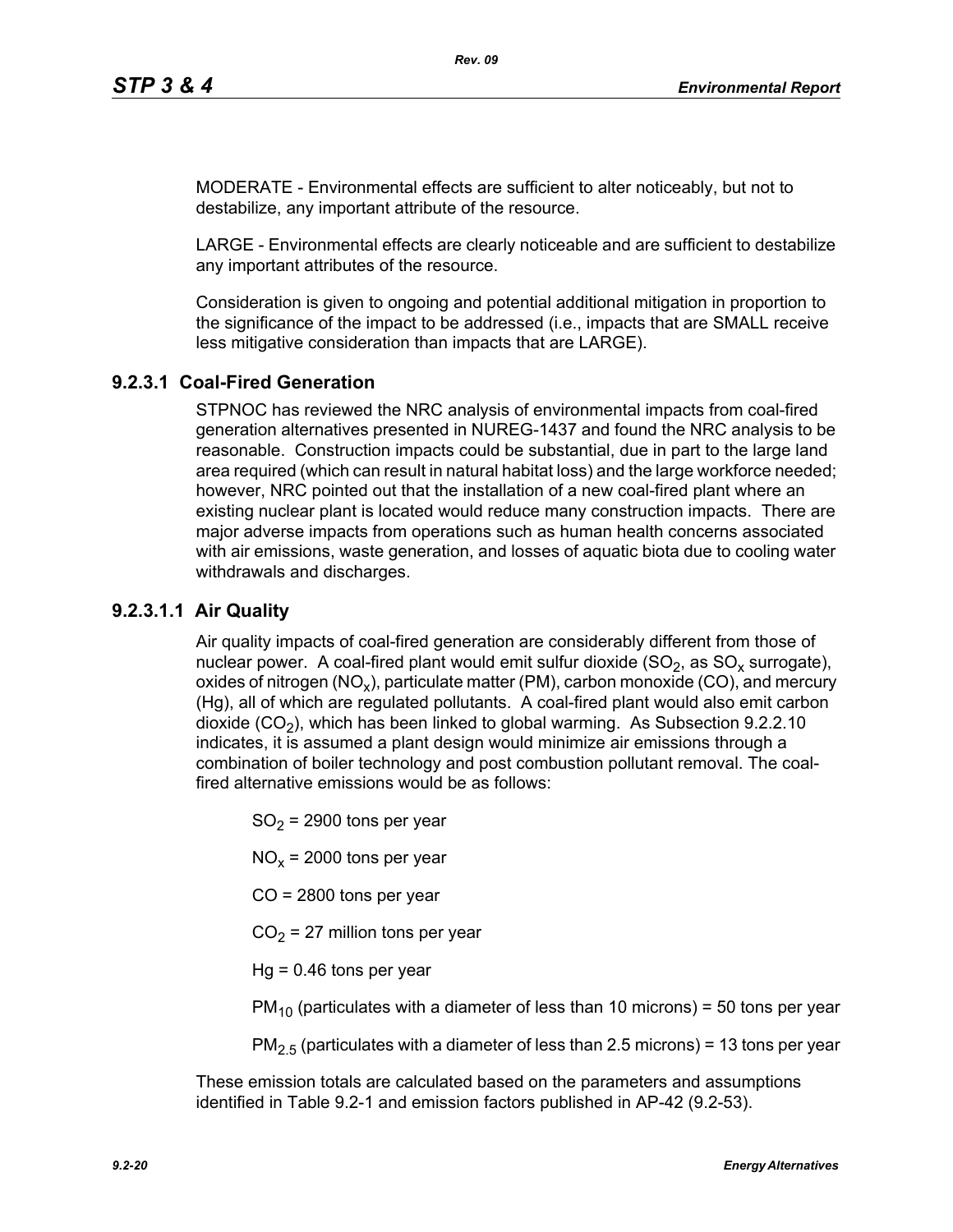The acid rain requirements of the Clean Air Act Amendments establish a cap on the allowable  $SO<sub>2</sub>$  emissions from power plants. Each company with fossil fuel-fired units was allocated  $SO<sub>2</sub>$  allowances. To be in compliance with the Act, the companies must hold enough allowances to cover their annual  $SO<sub>2</sub>$  emissions. In 2005, emissions from generators in Texas ranked highest nationally for  $NO<sub>x</sub>$  and fifth highest nationally for  $SO<sub>2</sub>$  (Reference 9.2-20). Both  $SO<sub>2</sub>$  and  $NO<sub>x</sub>$  emissions would increase if a new coalfired plant were operated at STP. To operate a fossil-fuel generation plant, STPNOC would have to purchase  $SO<sub>2</sub>$  allowances from the open market or shut down existing fossil-fired capacity from one of its owning members and apply the credits from that plant to the new one.

In March 2005, EPA issued the final Clean Air Interstate Rule which addresses power plant  $SO_2$  and  $NO_x$  emissions that contribute to non-attainment of the 8-hour ozone and fine particulate matter standards in downwind states. Twenty-eight states, including Texas, are subject to the requirements of the rule. The rule calls for further reductions of NO<sub>x</sub> and SO<sub>2</sub> emissions from power plants. These reductions can be accomplished by the installation of additional emission controls at existing coal-fired facilities or by the purchase of emission allowances from a cap-and-trade program.

In March 2005, EPA finalized the Clean Air Mercury Rule which sets emissions limits on mercury to be met in two phases beginning in 2010 and 2018, and encourages a cap and trade approach to achieve the target emission limits.  $NO<sub>x</sub>$  and  $SO<sub>2</sub>$  controls indirectly help to reduce mercury emissions. However, according to the EPA, the second phase cap reflects a level of mercury emissions reduction that exceeds the level that would be achieved solely as a co-benefit of controlling  $NO<sub>x</sub>$  and  $SO<sub>2</sub>$  under the Clean Air Interstate Rule. Each new coal-fired electrical generation unit in Texas must acquire enough mercury allowances to cover its annual mercury emissions. Compliance with EPA mercury standards must be achieved by January 01, 2010 (Reference 9.2-54).

Texas has regions that are designated as non-attainment with respect to the National Ambient Air Quality Standards for one or more criteria pollutants. Therefore, the state of Texas was required to submit a State Implementation Plan (SIP) to the EPA (1) to establish control strategies to reduce criteria pollutant emissions, and (2) to identify the technical and regulatory processes to demonstrate compliance with the SIP. The Texas SIP includes a cap and trade program for  $NO<sub>x</sub>$ ,  $SO<sub>x</sub>$ , and  $H<sub>q</sub>$  emissions. New stationary fossil fuel facilities in Texas must acquire trade credits to cover the new potential emissions. Compliance with the  $NO<sub>x</sub>$  and  $SO<sub>x</sub>$  standards identified in the SIP must be achieved by January 01, 2009 and January 01, 2010, respectively (Reference 9.2-54).

The region of non-attainment nearest to the proposed project location is the Houston-Galveston-Brazoria region. Brazoria County is east of and conterminous with Matagorda County. This region is designated as moderate non-attainment with respect to the 8-hour ozone standard (40 CFR 81.344).

Air impacts from a coal-fired generation facility would be substantial. Adverse human health effects from coal combustion have led to important federal legislation in recent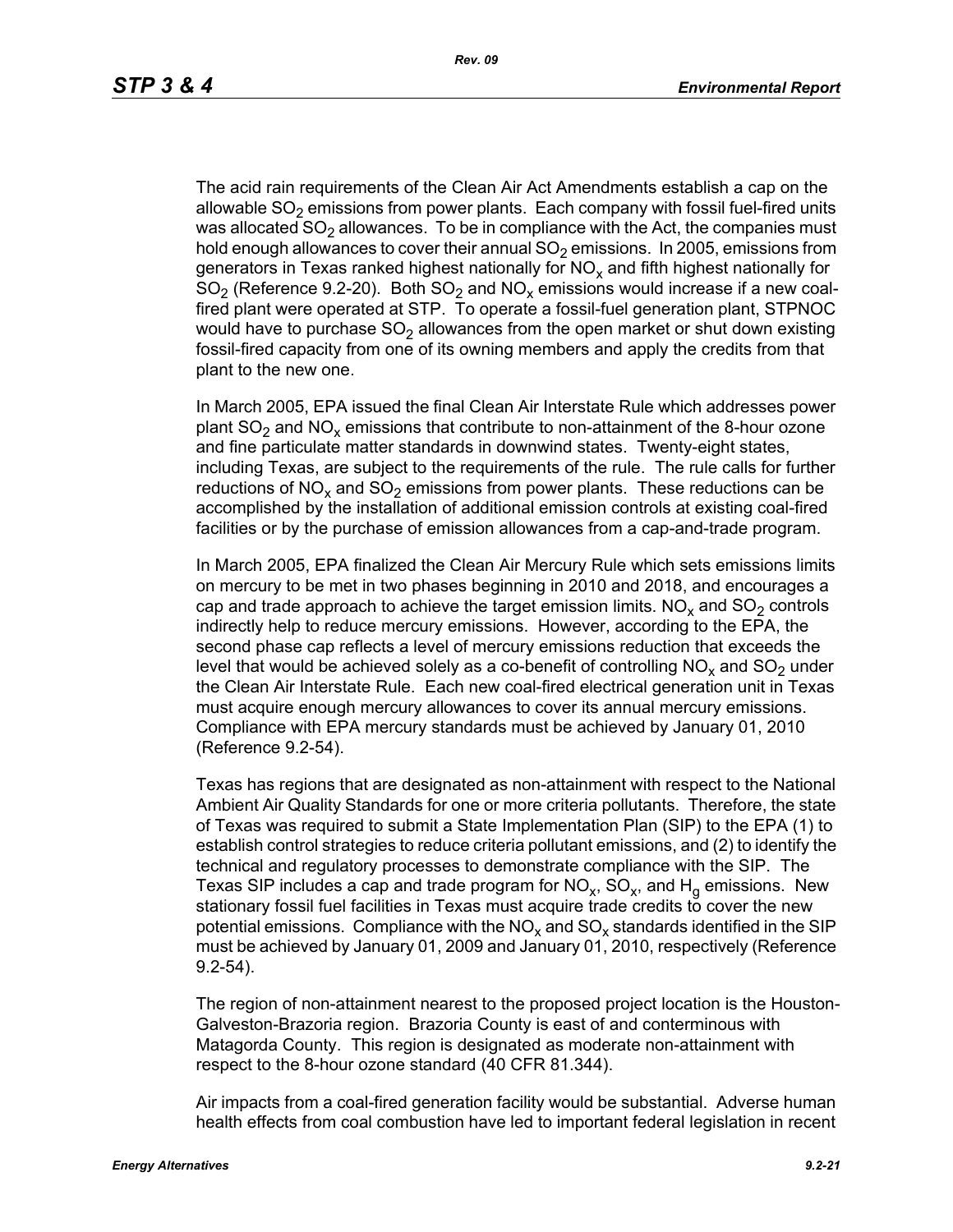*Rev. 09*

years because public health risks, such as cancer and emphysema, have been associated with coal combustion. Global warming and acid rain are also potential impacts. Recent changes in air quality regulations indicate that the EPA and the federal government recognize the importance of stability for air resources.  $SO<sub>2</sub>$  and mercury emission allowances,  $NO_x$  emission offsets, low  $NO_x$  burners, overfire air, fabric filters or electrostatic precipitators, and scrubbers are regulatory-imposed mitigation measures. The coal-fired alternative would have MODERATE impacts on air quality—the impacts may be noticeable, but would not destabilize air quality in the area due to the use of mitigation technologies.

# **9.2.3.1.2 Waste Management**

The coal-fired alternative would generate substantial solid waste. Based on the assumed plant parameters, the coal would have 3.9% ash content, and the facility would consume around 11 million tons of coal annually. Particulate control equipment would collect most (99.9%) of this ash (about 435,000 tons per year). If 75% of the coal ash were recycled, an annual total of about 109,000 tons of ash would require disposal.

SO<sub>y</sub>-control equipment would require about 105,000 tons of limestone and would generate another 124,000 tons per year of waste in the form of scrubber sludge. Ash and scrubber waste disposal over a 40-year plant life would require about 141 acres.

With proper facility placement, coupled with current waste management and monitoring practices, waste disposal would not destabilize any resources. There would be space within the current STP property for this disposal. After closure of the waste site and revegetation, the land would be available for other uses. Waste disposal for the coal-fired alternative would have MODERATE impacts—the impacts of increased waste disposal would be clearly noticeable, but would not destabilize any important resource and further mitigation of the impact would be unwarranted.

# **9.2.3.1.3 Other Impacts**

Construction of the power block and coal storage area would impact about 435 acres of land and associated terrestrial habitat. Because most of this construction would be in previously disturbed areas, impacts would be minimal. Visual impacts would be consistent with the industrial nature of the site. As with any large construction project, some erosion, sedimentation, and fugitive dust emissions could be anticipated, but would be minimized through application of best management practices. Onsite disposal is assumed for debris generated when the area is cleared and grubbed and that other construction debris would be accepted at a nearby municipal disposal facility.

Short-term socioeconomic impacts would result from the estimated 2414 construction workers to build the facilities, and long-term impacts would result from the estimated 315 full-time workers to operate the coal-fire facility. These impacts would be SMALL due to the influence of the nearby Houston-Galveston metropolitan area.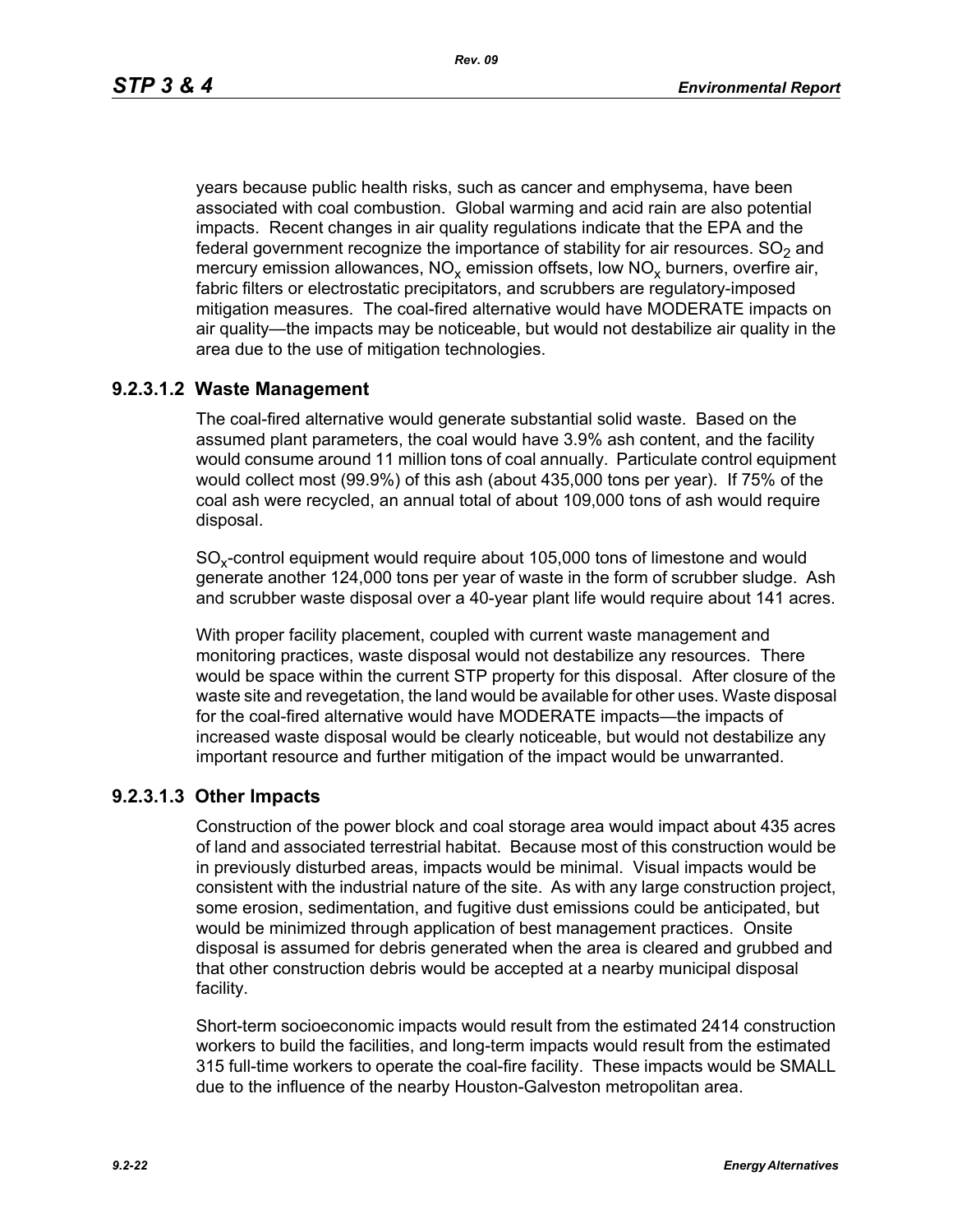Cultural resource impacts would be unlikely due to the previously disturbed nature of the site and could be, if needed, minimized by survey and recovery techniques.

The existing STP Main Cooling Reservoir (MCR) would be used to minimize impacts to aquatic resources and regional water quality; therefore, STPNOC believes that these impacts would be SMALL.

The new stacks, boilers, and rail deliveries would be an incremental addition to the visual impact from existing STP structures and operations. Coal delivery would add noise and transportation impacts associated with unit-train traffic. Based on a unit train with 125 cars, where each car holds 100 tons, about 900 unit trains per year (about 17 trains per week) would be needed to deliver coal and limestone to the coal-fired plant.

Other construction and operation impacts would be SMALL. In most cases, the impacts would be detectable, but they would not destabilize any important attribute of the resource involved. Due to the minor nature of these impacts, mitigation would not be warranted beyond that mentioned.

# **9.2.3.1.4 Design Alternatives**

The in-land location of the STP site lends itself to coal delivery by truck. However, this design alternative would necessitate substantial upgrades to area roads. The alternative would trade truck traffic impacts for rail traffic impacts, a tradeoff that provides no obvious environmental benefit. Subsection 9.4.1 analyzes alternative designs for the STP 3 & 4 heat dissipation systems. Based on this analysis, STPNOC assumed the MCR would be used for the coal-fired alternative. Use of the existing MCR would minimize water consumption, thermal impacts, and additional visual intrusion; therefore, the heat dissipation system would pose a SMALL impact. The analysis of air quality impacts in Subsection 9.2.3.1.1 is based on use of best available control technology; therefore, there are no reasonable alternates for reducing those impacts.

# **9.2.3.1.5 Conclusion**

As discussed in Subsection 9.2.2.10, STPNOC determined that coal-fired generation using supercritical boilers is a reasonable alternative to the proposed nuclear project because it is a mature technology, coal is available in the ERCOT region, and the environmental impacts associated with construction and operation of a coal-fired power generation plant are well understood. The impacts of coal-fired generation on the STP site are evaluated in Subsection 9.2.3.1 and STPNOC determined impacts would be SMALL to MODERATE. The impacts of coal-fired generation are compared to the proposed nuclear project in Tables 9.2-3 and 9.2-4. As these tables demonstrate, coal-fired plants are not environmentally preferable to nuclear power.

# **9.2.3.2 Natural Gas Generation**

Subsection 9.2.2.11 presents the basis to select a combined-cycle plant as the gasfired alternative. Land-use impacts from gas-fired units would be less than those of the coal-fired alternative. Reduced land requirements, due to construction on the existing site and a smaller facility footprint, would reduce impacts to ecological, aesthetic, and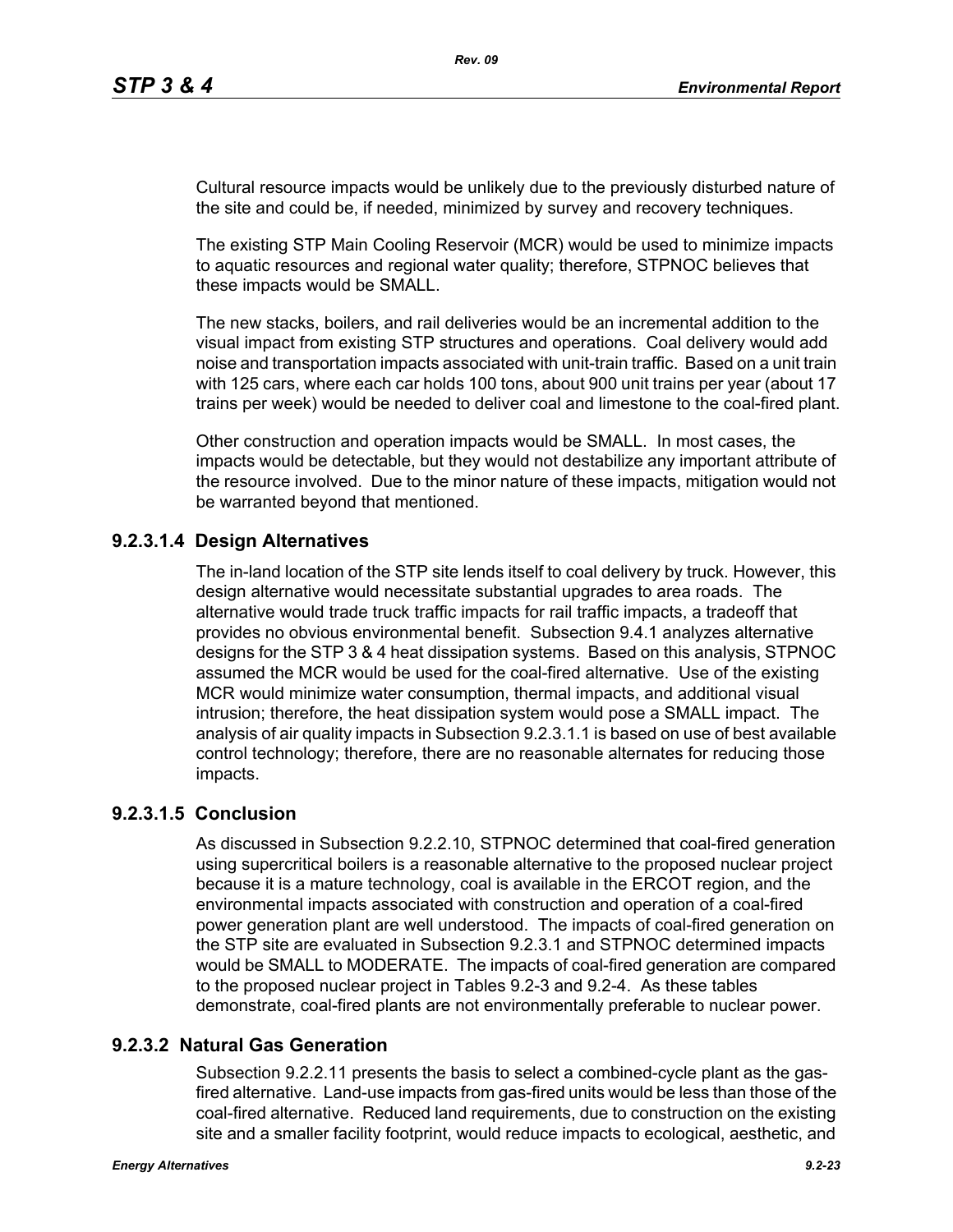cultural resources. As discussed under "Other Impacts," an incremental increase in the workforce could have socioeconomic impacts. Human health effects associated with air emissions would be of concern, but the effect would be less than those of coalfired generation. The gas-fired alternative defined in Subsection 9.2.2.11 would be located on land adjacent to the STP site.

# **9.2.3.2.1 Air Quality**

Natural gas combustion is relatively clean compared to other fossil fuel combustion. Also, because the heat recovery steam generator does not receive supplemental fuel, the combined-cycle operation is highly efficient (56% vs. 33% for the coal-fired alternative). Therefore, the gas-fired alternative would release similar types of emissions, but generally in quantities less than the coal-fired alternative. Control technology for gas-fired turbines focuses on the reduction of  $NO<sub>x</sub>$  emissions. The gasfired alternative would use about 121 billion standard cubic feet of natural gas per year and would generate these emissions:

 $SO<sub>2</sub> = 41$  tons per year

 $NO<sub>x</sub>$  = 680 tons per year

 $CO = 141$  tons per year

 $CO<sub>2</sub> = 6.9$  million tons per year

PM = 119 tons per year (all particulates are  $PM<sub>2.5</sub>$ )

These emission totals are calculated based on the parameters and assumptions identified in Table 9.2-2 and emission factors published in AP-42 (9.2-58).

The Subsection 9.2.3.1 discussion of regional air quality, Clean Air Act requirements, the  $NO<sub>x</sub>$  SIP, and the Clean Air Interstate Rule also apply to the gas-fired generation alternative.  $SO_2$  allowances,  $NO_x$  effects on ozone levels, and  $NO_x$  emission offsets could be issues of concern for gas-fired combustion. STPNOC concludes that emissions from a gas-fired alternative could noticeably alter local air quality and would not destabilize regional resources. Air quality impacts would therefore be MODERATE.

## **9.2.3.2.2 Waste Management**

Gas-fired generation would result in almost no solid waste generation and would therefore produce minor (if any) impacts. STPNOC concludes that gas-fired generation waste management impacts would be SMALL.

## **9.2.3.2.3 Other Impacts**

Similar to the coal-fired alternative, the ability to construct the gas-fired alternative on land adjacent to the STP site would reduce construction-related impacts relative to construction on a greenfield site.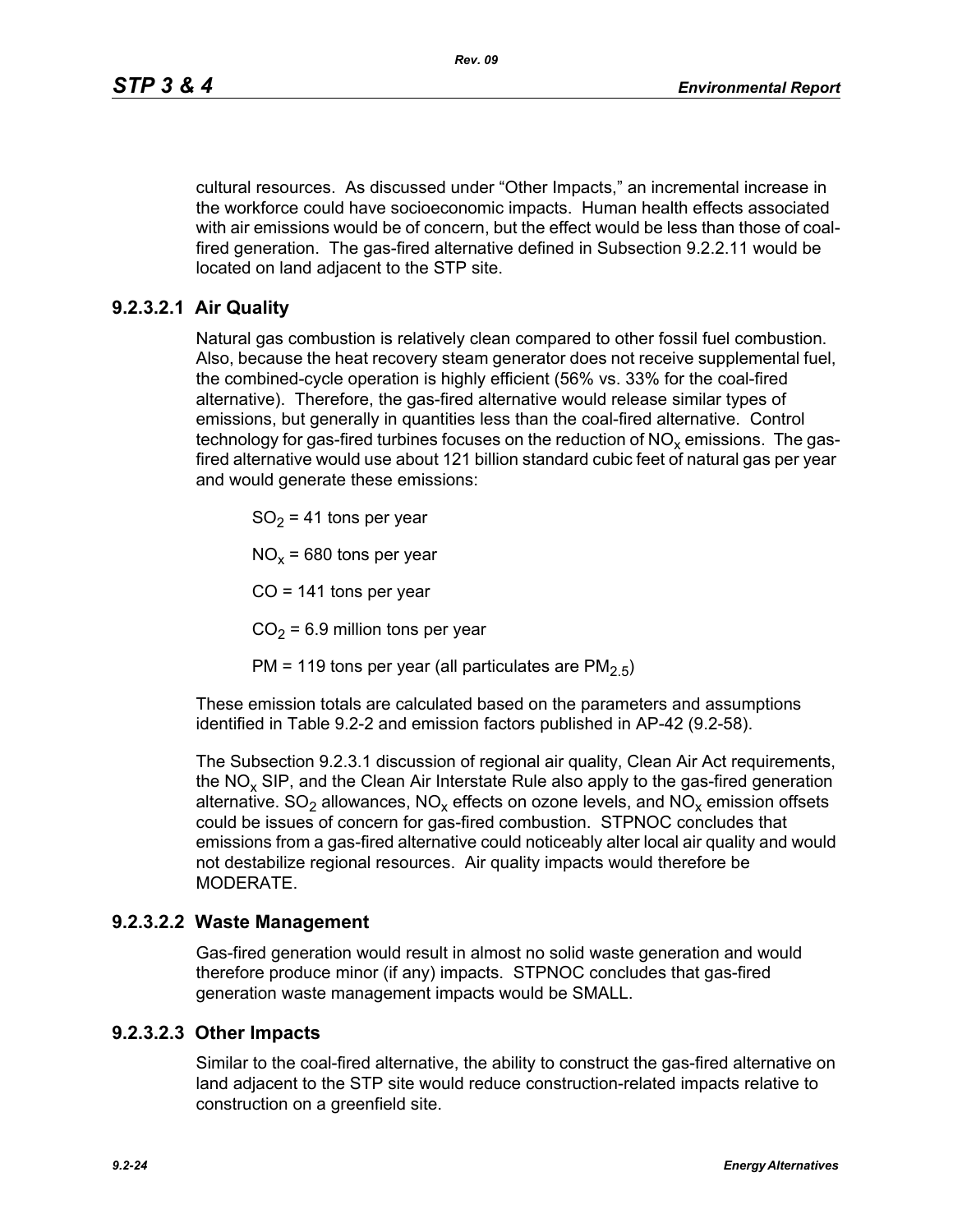*Rev. 09*

A new 24-inch diameter pipeline would need to be constructed from an existing 24-inch transmission pipeline located about 2 miles northwest of the proposed site. Upgrades to the existing pipeline and gas storage facilities would also be required. To the extent practicable, new gas supply pipeline would be routed in previously disturbed areas to minimize impacts. Based on a 75-foot easement, about 18 acres would need to be graded to permit the installation of the pipeline. Construction impacts would be minimized through the application of best management practices to minimize soil loss and restore vegetation immediately after the excavation is backfilled. Installation of a gas pipeline would not create a long-term reduction in the local or regional diversity of plants and animals. In theory, impacts from construction of a pipeline could be reduced or eliminated if the gas-fired plant were located adjacent to an existing pipeline.

Construction of the combined-cycle plant would impact about 107 acres of land. Because this much previously disturbed acreage is available at the STP site, loss of terrestrial habitat would be minimal. Aesthetic impacts, erosion and sedimentation accumulation, fugitive dust, and construction debris impacts would be similar to the coal-fired alternative, but smaller because of the reduced site size. Socioeconomic impacts would result from the estimated 661 construction workers to build the facilities and 91 people needed to operate the gas-fired facility. These impacts would be SMALL due to the influence of the nearby metropolitan area.

## **9.2.3.2.4 Design Alternatives**

Subsection 9.4.1 analyzes alternative designs for the STP 3 & 4 heat dissipation systems. Based on this analysis, STPNOC assumed the MCR would be used for the gas-fired alternative. Use of the MCR would minimize evaporative water loss, visual intrusion, and thermal impacts; the heat dissipation system would pose a SMALL impact. The analysis of air quality impacts in Subsection 9.2.3.2.1 is based on use of maximum achievable control technology; therefore there are no reasonable alternatives for reducing those impacts.

# **9.2.3.3 Conclusion**

As discussed in Subsection 9.2.2.11, STPNOC determined that gas-fired generation using combined-cycle turbines is a reasonable alternative to the proposed nuclear project because it is a mature technology, natural gas is available in the ERCOT region, and the environmental impacts associated with construction and operation of a natural gas-fired power generating plant are well understood. The impacts of gas-fired generation on a site adjacent to the STP site are evaluated in Subsection 9.2.3.2 and STPNOC determined impacts would be SMALL to MODERATE. The impacts of gasfired generation are compared to the proposed nuclear project in Tables 9.2-3 and 9.2- 4. As these tables demonstrate, coal-fired plants are not environmentally preferable to nuclear power.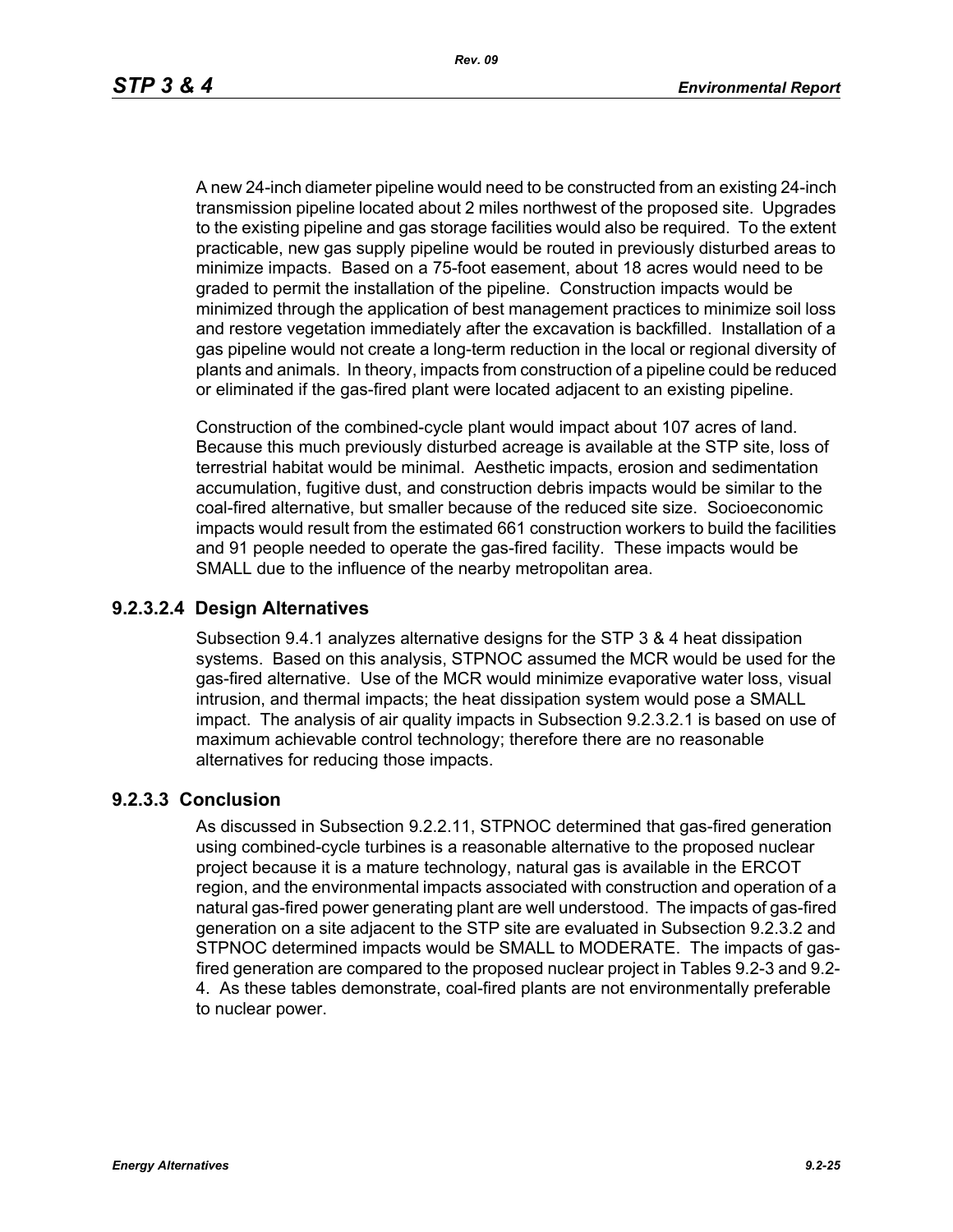# **9.2.4 Conclusion**

As shown in detail in Tables 9.2-3 and 9.2-4, based on environmental impacts, neither a coal-fired nor a gas-fired plant would provide an appreciable reduction in overall environmental impacts relative to a nuclear plant. Furthermore, each of these types of plants would entail a significantly greater relative environmental impact on air quality than would the proposed nuclear project. Therefore, neither a coal-fired or gas-fired plant would be environmentally preferable to the proposed project.

## **9.2.5 References**

- 9.2-1 "ERCOT Protocols Section 1—Overview," ERCOT 2007a. Available at http://www.ercot.com/mktrules/protocols/current/01-050107.doc.
- 9.2-2 "Generic Environmental Impact Statement for License Renewal of Nuclear Reactors," NRC 1996. NUREG-1437. Office of Nuclear Regulatory Research. Washington, D.C., May. Available at http://www.nrc.gov/reading-rm/doccollections/nuregs/staff/sr1437/v1/index.html.
- 9.2-3 "Analysis of Transmission Alternatives for Competitive Renewable Energy Zones in Texas," ERCOT 2007c. Available at http://www.ercot.com/news/ presentations/2006/ATTCH\_A\_CREZ\_Analysis\_Report.pdf.
- 9.2-4 "Wind Energy Basics," AWEA (American Wind Energy Association) 2007a. Available at http://www.awea.org/faq/wwt\_basics.html.
- 9.2-5 "What Generation Mix Suits Your State? Tools for Comparing Fourteen Technologies across Nine Criteria," National Regulatory Research Institute 2007. Available at http://www.nrri.ohio-state.edu.
- 9.2-6 "Basic Principles of Wind Resource Evaluation," AWEA 2007b. Available at http://www.awea.org/faq/basicwr.html.
- 9.2-7 "A Guidebook to Expanding the Role of Renewables in a Power Supply Portfolio," American Public Power Association, September 2004. Available at http://www.eere.energy.gov/windandhydro/windpoweringamerica/pdfs/po wer\_supply\_guidebook.pdf.
- 9.2-8 TSECO (Texas State Energy Conservation Office) 2007. Texas Wind Energy Resources. Available at http://www.infinitepower.org/reswind.htm.
- 9.2-9 "Wind Energy—An Untapped Resource," AWEA 2007c. Available at http://www.awea.org/pubs/factsheets/Wind\_Energy\_An\_Untapped\_ Resource.pdf.
- 9.2-10 "Wind Generation Assessment—A Report to the Electric Reliability Council of Texas," AWS Truewind, January 2007.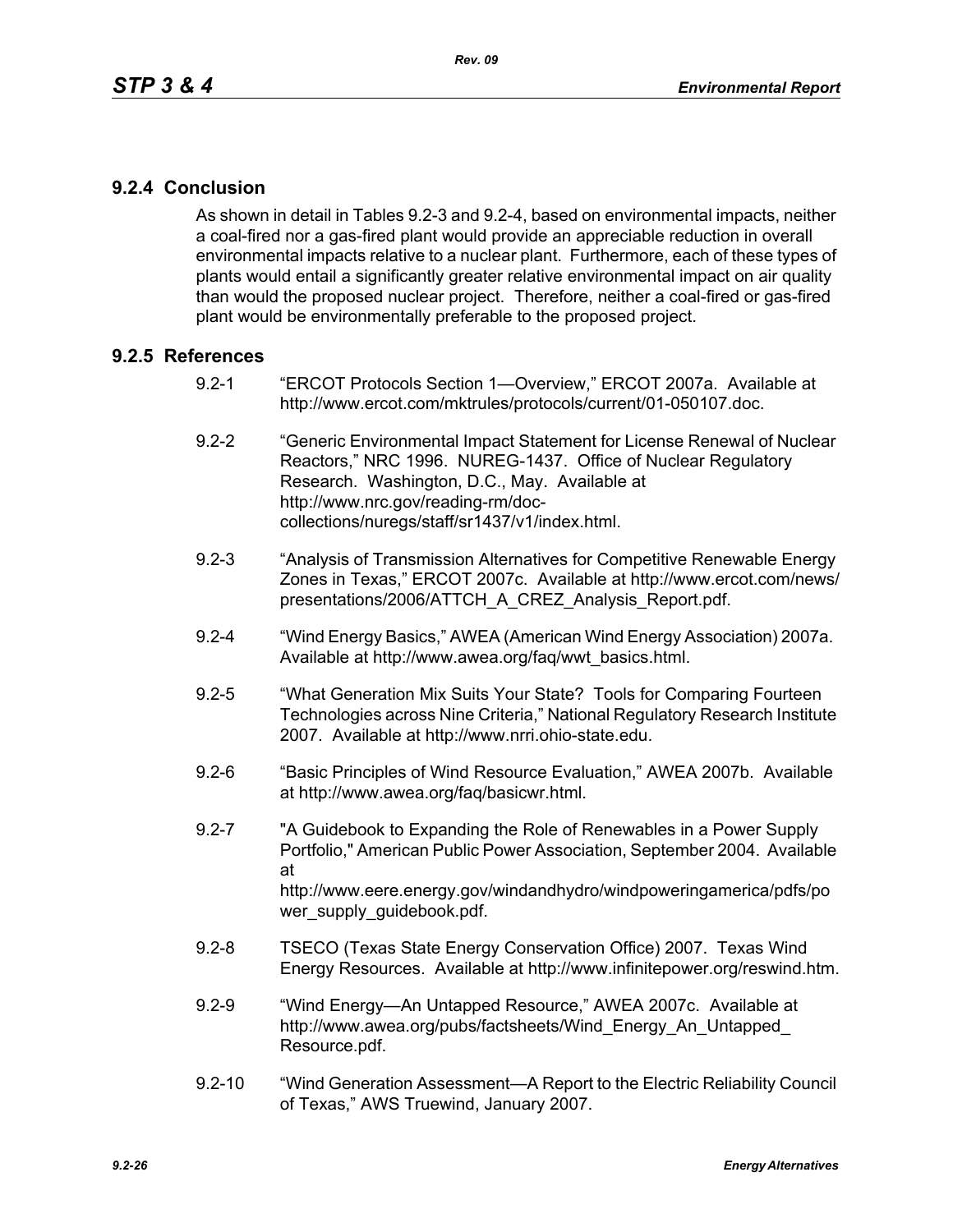- 9.2-11 "Wind Energy and the Environment," AWEA 2007d. Available at http://www.awea.org/faq/wwt\_environment.html.
- 9.2-12 "Wind Resource of Offshore Texas, Wind Power Density at 50 Meters," AWS Truewind, December 2006. Available at http://www.seco.cpa.state.tx.us/ zzz\_re/re\_offshore\_pwr50m.pdf.
- 9.2-13 "Future for Offshore Wind Energy in the United States," NREL, NREL/CP-500-36313, Golden, Colorado, June 2004. Available at http://www.nrel.gov/docs/ fy04osti/36313.pdf.
- 9.2-14 "Fuel from the Sky: Solar Power's Potential for Western Energy Supply," NREL/SR-550-32160, Golden, Colorado, July 2002. Available at http://www.nrel.gov/csp/publications.html?print.
- 9.2-15 "Texas Renewable Energy Resource Assessment," Virtus Energy Research Associates 1995. Available at http://www.seco.cpa.state.tx.us/zzz\_re/ re\_study1995.pdf.
- 9.2-16 "Solar Cells Increasing Use of Electricity from Sunlight Photovoltaic technology a multibillion-dollar market worldwide," USINFO 2005. Available at http://usinfo.state.gov/gi/Archive/2005/Apr/19-464962.html.
- 9.2-17 "Renewable Energy Technology—Solar Fact Sheet," Renewable Northwest Project, September 2006. Available at http://www.rnp.org/RenewTech/tech\_ solar.html.
- 9.2-18 "Solar Task Force Report, Clean and Diversified Energy Initiative," Western Governors' Association, January 2006. Available at http://www. westgov.org/wga/initiatives/cdeac/Solar-full.pdf.
- 9.2-19 "An Assessment of Renewable Electric Generating Technologies for Florida," Florida Public Service Commission and the Department of Environmental Protection) 2003. Available at http://www.psc.state.fl.us/publications/pdf/ electricgas/Renewable\_Energy\_Assessment.pdf.
- 9.2-20 EIA 2007a. State Electricity Profiles 2005. DOE/EIA-(348)/02. Washington, D.C. March. Available at http://www.eia.doe.gov/cneaf/electricity/ st\_profiles/sep2005.pdf.
- 9.2-21 "ERCOT Unit Data Report June 2007," ERCOT 2007d. Available upon request via email to info@ercot.com.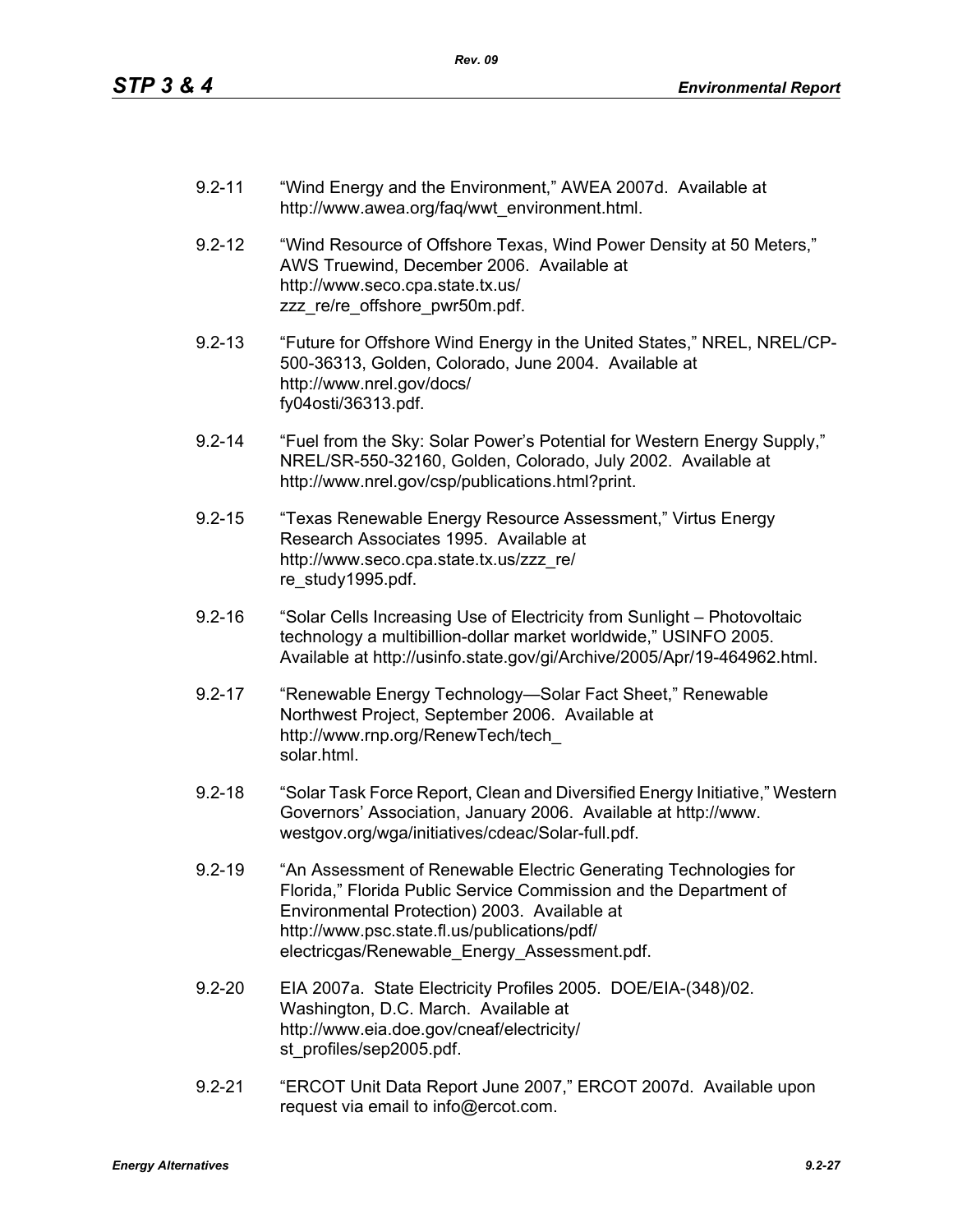| $9.2 - 22$ | "Feasibility Assessment of the Water Energy Resources of the United |
|------------|---------------------------------------------------------------------|
|            | States for New Low Power and Small Hydro Classes of Hydroelectric   |
|            | Plants," DOE, DOE-ID-11263, January 2006.                           |

- 9.2-23 "Hydropower Program: Hydrofacts," Idaho National Laboratory, July 2005. Available at http://hydropower.id.doe.gov/hydrofacts/plant\_costs.shtml.
- 9.2-24 "The Real Cost of Electricity Generation Alternatives: A Portfolio Approach," Energy-Regulatory Economics and Finance, Shimon Awerbuch, Ph.D., 2005.
- 9.2-25 "Annual Electric Generator Report—Spreadsheet Download," EIA 2006. Available at http://www.eia.doe.gov/cneaf/electricity/page/capacity/ capacity.html.
- 9.2-26 "An Assessment of Geothermal Resource Development Needs in the Western United States," Geothermal Energy Association, Daniel J. Fleischmann, January 2007. Available at http://www.geoenergy.org/publications/reports/States%20 Guide.pdf.
- 9.2-27 "Geothermal Energy for Electric Power, Renewable Energy Policy Project," Shibaki, Masashi, Washington, D.C., December 2003. Available at http://www.repp.org/repp/index.html.
- 9.2-28 "All About Geothermal Energy—Power Plant Cost," Geothermal Energy Association 2007n. Available at http://www.geo-energy.org/aboutGE/ powerPlantCost.asp.
- 9.2-29 "DOE Energy Efficiency and Renewable Energy Biomass Program," DOE March 2007. Available at http://www1.eere.energy.gov/biomass/printable\_ versions/electrical\_power.html.
- 9.2-30 TSECO 2007. Texas Biomass Energy Resources. Available at http://www. infinitepower.org/resbiomass.htm.
- 9.2-31 "Potential Supply and Cost of Biomass from Energy Crops," ORNL (Oak Ridge National Laboratory) 1996. Available at http://bioenergy.ornl.gov/reports/tvareg/ supply3.html.
- 9.2-32 "Bioenergy Feedstock Characteristics," ORNL 2007. Available at http:// bioenergy.ornl.gov/papers/misc/biochar\_factsheet.html.
- 9.2-33 "The Value of the Benefits of U.S. Biomass Power," NREL 1999, NREL/SR-570-27541. Available at http://www.energyproducts.com/Documents/NREL%20 Biomass%20Power%20value.pdf.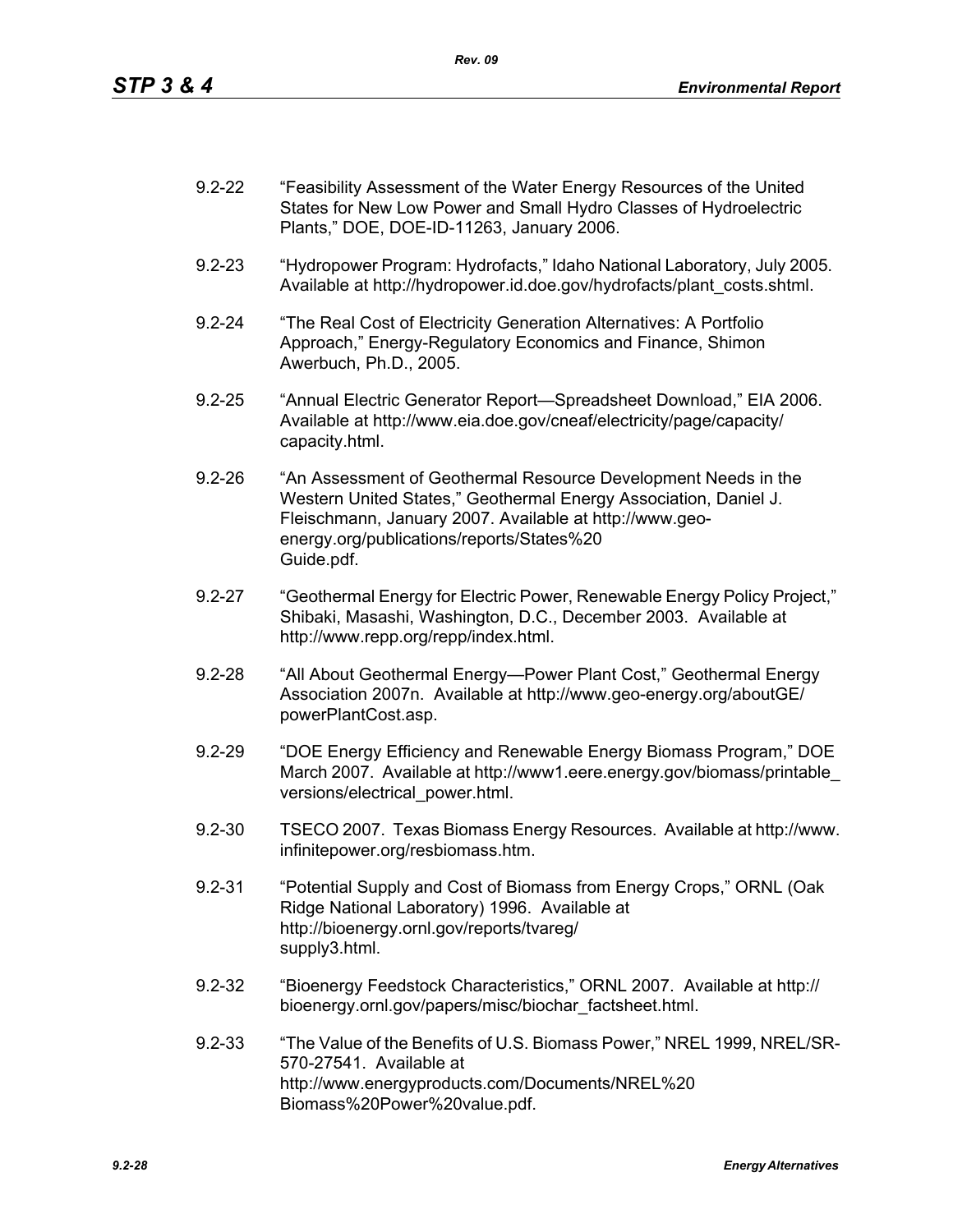| $9.2 - 34$ | "Electricity from Municipal Solid Waste," EPA (U.S. Environmental<br>Protection Agency), July 2006. Available at<br>http://www.epa.gov/solar/muni.htm.                                                                                                          |
|------------|-----------------------------------------------------------------------------------------------------------------------------------------------------------------------------------------------------------------------------------------------------------------|
| $9.2 - 35$ | "Municipal Solid Waste-Basic Facts," EPA, March 2007. Available at<br>http://www.epa.gov/epaoswer/non-hw/muncpl/facts.htm.                                                                                                                                      |
| $9.2 - 36$ | "Biomass for Electricity Generation," EIA 2004. Available at http://www.<br>epa.gov/cleanenergy/pdf/haq apr20.pdf.                                                                                                                                              |
| $9.2 - 37$ | "Texas Energy, The Next Generation — The Role of Renewables in<br>Generating," University of Texas, 2004. Available at<br>http://utopia.utexas.edu/articles/tbr/<br>energy.html?sec=business⊂=economics.                                                        |
| $9.2 - 38$ | "Methodology for Allocating Municipal Solid Waste to Biogenic and Non-<br>Biogenic Energy," EIA 2007b. Available at<br>http://www.eia.doe.gov/cneaf/solar.<br>renewables/page/mswaste/msw.pdf.                                                                  |
| $9.2 - 39$ | "ERCOT Quick Facts," ERCOT 2007b. Available at<br>http://www.ercot.com/news<br>/presentations/2007/ERCOT%20Quick%20Facts%20May%202007.pdf.                                                                                                                      |
| $9.2 - 40$ | "Municipal Solid Waste in Texas: A Year in Review FY 2005 Data<br>Summary and Analysis," TCEQ (Texas Commission on Environmental<br>Quality), AS-187/06, June 2006. Available at<br>http://www.tceq.state.tx.us/assets/<br>public/comm_exec/pubs/as/187_06.pdf. |
| $9.2 - 41$ | "Municipal Solid Waste Generation, Recycling, and Disposal in the United<br>States-Facts and Figures for 2005," EPA 2005. Available at<br>http://www.epa.<br>gov/epaoswer/osw/conserve/resources/msw-2005.pdf.                                                  |
| $9.2 - 42$ | "Green Power FAQ," Santee Cooper 2007. Available at https://www.<br>santeecooper.com/portal/page/portal/SanteeCooper/Environment/GreenP<br>ower/GreenPower%20FAQ.                                                                                               |
| $9.2 - 43$ | "A Portfolio—Risk Analysis of Electricity Supply Options in the<br>Commonwealth of Virginia," Clean Energy Commercialization, October<br>2005. Available at<br>http://www.chesapeakeclimate.org/doc/VA Renewables Study.pdf.                                    |
| $9.2 - 44$ | "United States Spot Price FOB Weighted by Estimated Import Volume<br>(Dollars per Barrel)." Energy Information Administration, July 25, 2007.<br>Available at http://tonto.eia.doe.gov/dnav/pet/hist/wtotusaw.htm.                                              |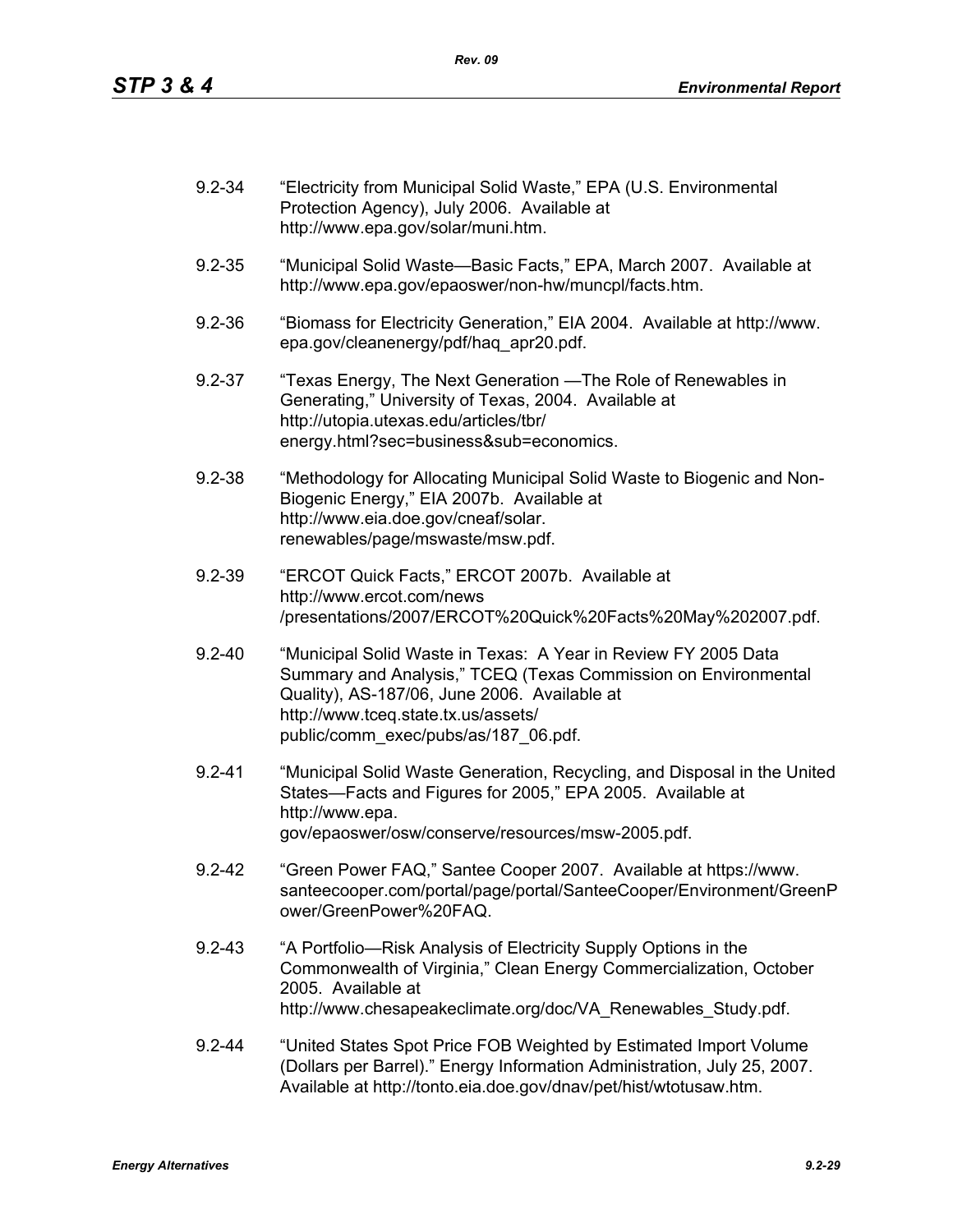| $9.2 - 45$ | "U.S. Crude Oil Supply & Disposition" Energy Information Administration,<br>June 21, 2007. Available at |
|------------|---------------------------------------------------------------------------------------------------------|
|            | http://tonto.eia.doe.gov/dnav/pet/pet sum crdsnd adc<br>mbbl m.htm.                                     |

- 9.2-46 "Fuel Cells Market Survey: Large Stationary Applications," Fuel Cell Today, 2003. Available at http://www.fuelcelltoday.com.
- 9.2-47 "Electricity Generation Technologies: Performance and Cost Characteristics," Canadian Energy Research Institute, August 2005. Prepared for the Ontario Power Authority.
- 9.2-48 "Annual Energy Outlook 2007 with Projections to 2030," EIA 2007c. DOE/EIA-0383, Washington, D.C., February. Available at http://www.eia. doe.gov/oiaf/aeo/pdf/0383(2006).pdf.
- 9.2-49 "Clean Coal Technology The JEA Large-Scale CFB Combustion Demonstration Project," DOE 2003. Topical Report Number 22. Available at http://www.fossil.energy.gov/programs/powersystems/publications/ Clean\_Coal\_Topical\_Reports/topical22.pdf.
- 9.2-50 "Assessment of Advanced Coal-Based Electricity Generation Options for India: Potential Learning from U.S. Experiences," BCSIA Discussion Paper 2005-02, Energy Technology Innovation Project, Kennedy School of Government, Harvard University, 2005. Available at hhttp://bcsia.ksg.harvard.edu/BCSIA\_ content/documents/ghosh200502.pdf.
- 9.2-51 "About IGCC Power," Clean Energy 2007. Available at http://www.cleanenergy.us/facts/igcc.htm.
- 9.2-52 "Factors that Affect the Design and Implementation of Clean Coal Technologies in Indiana," Rardin, Ronald, Zuwei Yu, Forrest Holland, Anthony Black, Jesse Oberbeck 2005. Available at https://engineering.purdue.edu/IE/Research/ PEMRG/CCTR/Purdue-InterimReport-Jun10-2005.pdf.
- 9.2-53 "Bituminous and Subbituminous Coal Combustion," EPA 1998. Air Pollutant Emission Factors, Volume 1, Stationary Point Sources and Area Sources, Section 1.1, AP-42. Washington, D.C., September 1998. Available at http://www.epa. gov/ttn/chief/ap42/ch01/final/c01s01.pdf.
- 9.2-54 "Air Quality and the State Implementation Plan," TCEQ, Texas SIP 101 May 2007. Available at http://www.tceq.state.tx.us/implementation/ air/sip/sipintro.html.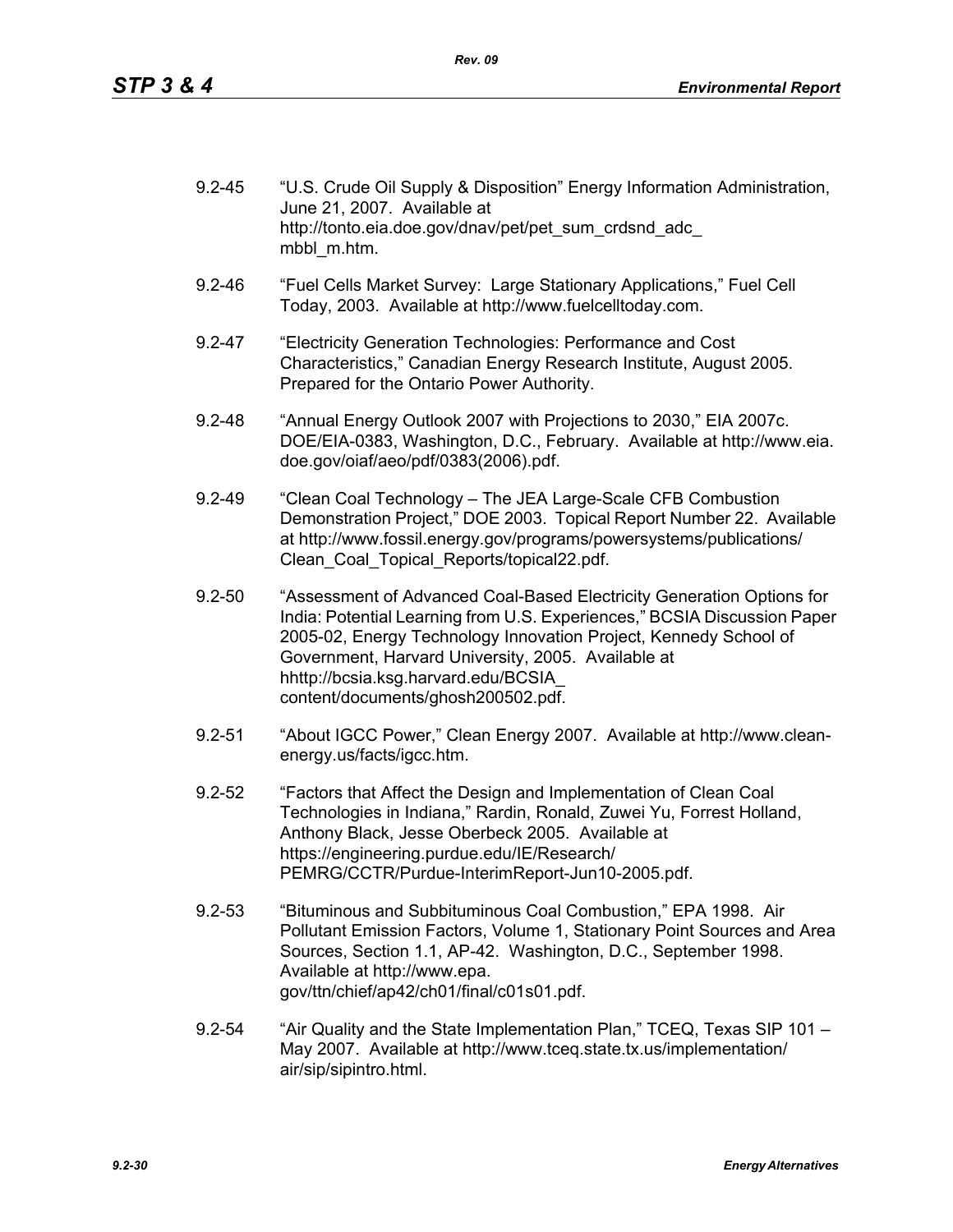| $9.2 - 55$ | NRG Energy 2006. Application for a Texas Commission on Environmental           |
|------------|--------------------------------------------------------------------------------|
|            | Quality Flexible Air Quality Permit, W. A. Parish Electric Generation Station, |
|            | June.                                                                          |

- 9.2-56 "Market-Based Advanced Coal Power Systems Final Report," DOE/FE-0400, DOE 1999. Available at http://www.netl.doe.gov/technologies/coalpower/ refshelf/marketbased\_systems\_report.pdf.
- 9.2-57 "Sulfur Dioxide Content in Natural Gas," Interstate Natural Gas Association of America 2007. Available at http://www.ingaa.org/environment/pollutants.htm.
- 9.2-58 "Stationary Gas Turbines," EPA, Air Pollutant Emission Factors, Vol. 1. Stationary Point Sources and Area Sources, Section 3.1. AP-42. Washington, D.C., April 2000. Available at http://www.epa.gov/ttn/chief/ap42/ch03/final/ c03s01.pdf.
- 9.2-59 "Siemens Power Generation: Combined Cycle Plant Ratings," Siemens, January 2006. Available at http://www.powergeneration.siemens.com/ en/plantrating/index.cfm.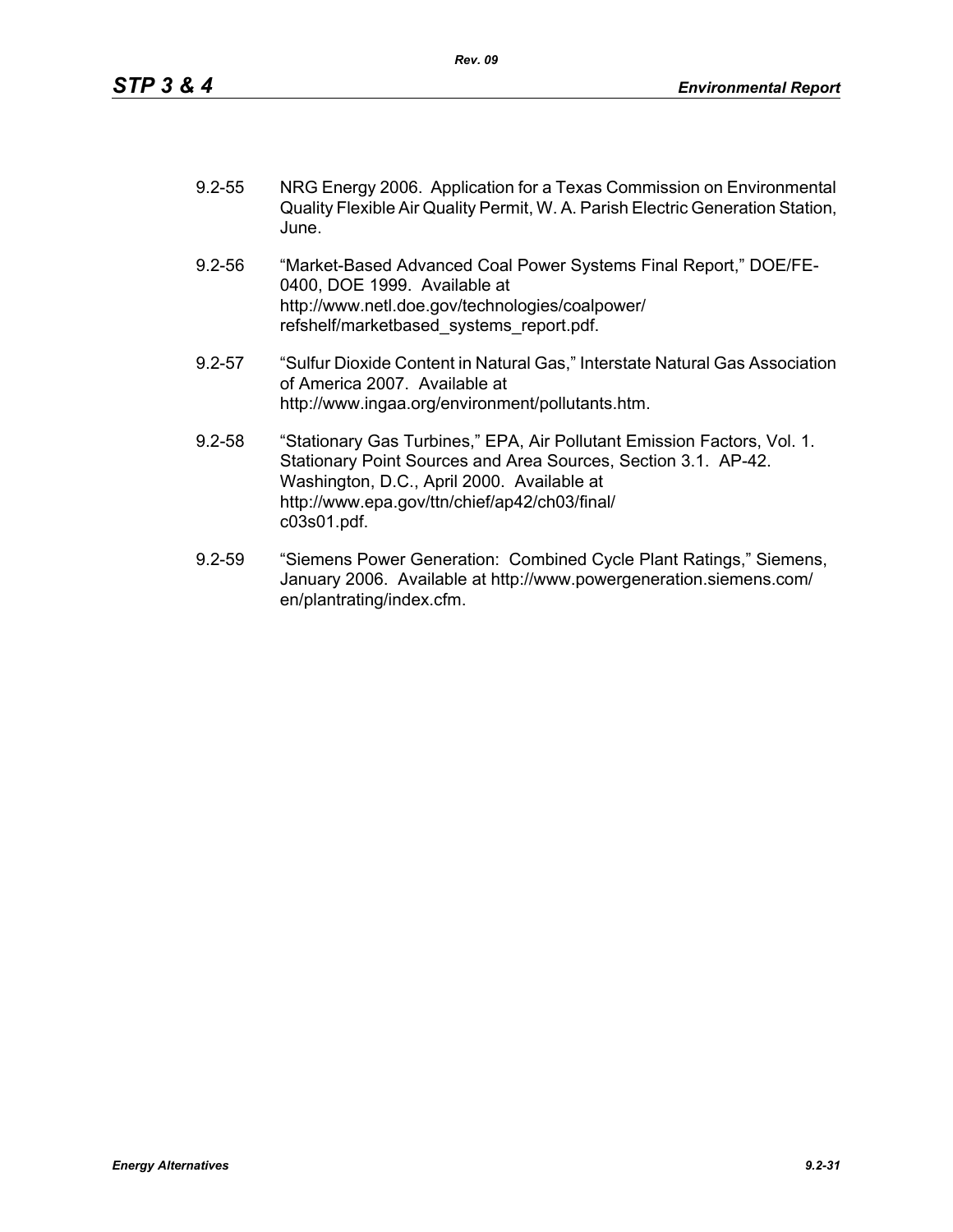| <b>Characteristic</b>                                                                                  | <b>Basis</b>                                                                              |
|--------------------------------------------------------------------------------------------------------|-------------------------------------------------------------------------------------------|
| Unit size = $675$ MWe ISO rating net [1]                                                               | Assumed                                                                                   |
| Unit size = 718 MWe ISO rating gross [1]                                                               | Calculated based on 6% onsite power                                                       |
| Number of units $=$ 4                                                                                  | Assumed                                                                                   |
| Boiler type = PC, dry bottom, tangentially fired, sub-<br>bituminous, NSPS                             | Minimizes nitrogen oxides emissions (Reference<br>$9.2 - 49$                              |
| Fuel type = Powder River Basin Sub-bituminous coal                                                     | Typical for coal used by NRG                                                              |
| Fuel heat value = $8200$ Btu/lb                                                                        | NRG Experience (Reference 9.2-55)                                                         |
| Fuel ash content by weight = $3.9\%$                                                                   | NRG Experience ((Reference 9.2-55)                                                        |
| Fuel sulfur content by weight = $0.3\%$                                                                | NRG experience (Reference 9.2-55)                                                         |
| Uncontrolled $NO_x$ emission = 7.2 lb/ton                                                              | Typical for pulverized coal, tangentially fired,<br>dry-bottom, NSPS (Reference 9.2-53)   |
| Uncontrolled CO emission $= 0.5$ lb/ton                                                                | Typical for pulverized coal, tangentially fired, dry-<br>bottom, NSPS (Reference 9.2-53)  |
| Heat rate = $8,568$ Btu/kWh                                                                            | Assumed based on DOE data (Reference 9.2-56)                                              |
| Capacity factor = $0.85$                                                                               | Typical for large coal-fired units                                                        |
| $NO_x$ control = low $NO_x$ burners, overfire air and<br>selective catalytic reduction (95% reduction) | Best available and widely demonstrated to<br>minimize $NO_x$ emissions (Reference 9.2-53) |
| Particulate control = fabric filters (baghouse-99.9%<br>removal efficiency)                            | Best available for minimizing particulate emissions<br>(Reference 9.2-53)                 |
| $SO_x$ control = Wet scrubber - limestone (95%<br>removal efficiency)                                  | Best available for minimizing $SO_{x}$ emissions<br>(Reference 9.2-53)                    |

| Table 9.2-1 Coal-Fired Alternative |  |
|------------------------------------|--|
|------------------------------------|--|

[1] The difference between "net" and "gross" is electricity consumed onsite.

Btu = British thermal unit

ISO rating = International Standards Organization rating at standard atmospheric conditions of 59°F, 60% relative humidity, and 14.696 pounds per square inch of atmospheric pressure kWh = kilowatt hour

NSPS = New Source Performance Standard

MWe = megawatt electrical output

 $NO<sub>x</sub>$  = nitrogen oxides

 $SO_x =$  oxides of sulfur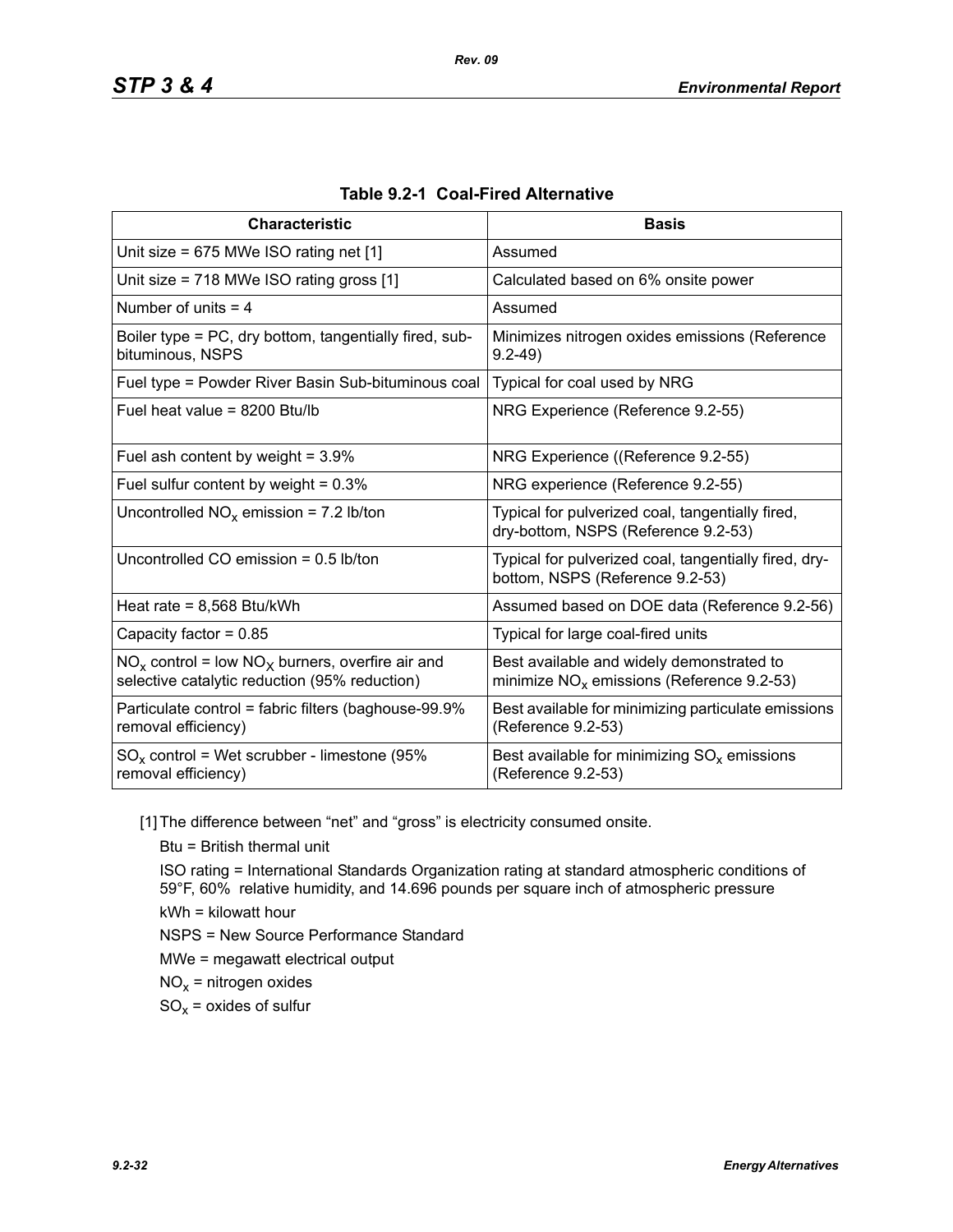| <b>Characteristic</b>                                                             | <b>Basis</b>                                                                                |
|-----------------------------------------------------------------------------------|---------------------------------------------------------------------------------------------|
| Unit size = $675$ MWe ISO rating net [1]                                          | Assumed                                                                                     |
| Unit size = $703$ MWe ISO rating gross [1]                                        | Calculated based on 4% onsite power                                                         |
| Number of units $=$ 4                                                             | Assumed                                                                                     |
| Fuel type $=$ natural gas                                                         | Assumed                                                                                     |
| Fuel heating value = $1,029$ Btu/ft <sup>3</sup>                                  | 2005 value for gas used in Texas (Reference 9.2-<br>20, Table 6)                            |
| Fuel $SO_x$ content = 0.0007%                                                     | Reference 9.2-57                                                                            |
| $NOx$ control = selective catalytic reduction (SCR) with<br>steam/water injection | Best available to minimize $NOx$ emissions<br>(Reference 9.2-58)                            |
| Fuel $NO_x$ content = 0.0109 lb/MMBtu                                             | Typical for large SCR-controlled gas fired units<br>with water injection (Reference 9.2-58) |
| Fuel CO content = $0.00226$ lb/MMBtu                                              | Typical for large SCR-controlled gas fired units<br>(Reference 9.2-58)                      |
| Fuel $PM2.5$ content [2] = 0.0019 lb/MMBtu                                        | Reference 9.2-58, Table 3.1-2a                                                              |
| Heat rate = $5,960$ Btu/kWh                                                       | Assumed based on Siemens SCC6-5000F 2x1<br>plant configuration (Reference 9.2-59)           |
| Capacity factor = $0.85$                                                          | Assumed based on performance of modern plants                                               |

|  |  | Table 9.2-2 Gas-Fired Alternative |
|--|--|-----------------------------------|
|--|--|-----------------------------------|

[1] The difference between "net" and "gross" is electricity consumed onsite.

[2] All particulate matter is  $PM<sub>2.5</sub>$ .

ISO rating = International Standards Organization rating at standard atmospheric conditions of 59°F, 60% relative humidity, and 14.696 pounds of atmospheric pressure per square inch MM = million

 $PM_{2.5}$  = particulates with a diameter of 2.5 microns or less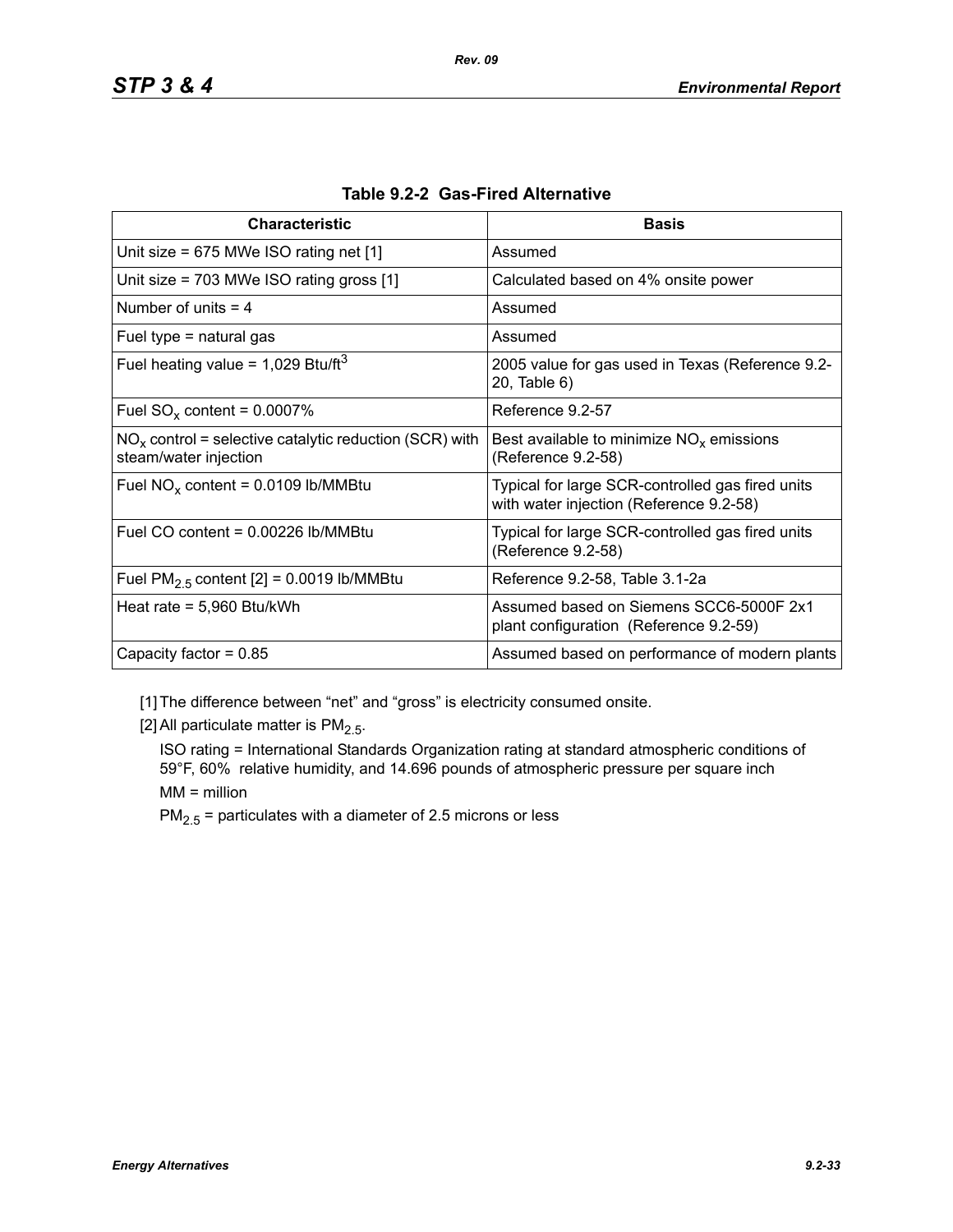| <b>Impact Category</b>                     | <b>Proposed</b><br><b>Action</b><br>(STP COL) | Coal-Fired<br>Generation | Gas-Fired<br>Generation | <b>Combinations of</b><br><b>Alternatives</b> |
|--------------------------------------------|-----------------------------------------------|--------------------------|-------------------------|-----------------------------------------------|
| Land Use                                   | <b>SMALL</b>                                  | SMALL                    | <b>SMALL</b>            | SMALL to LARGE                                |
| <b>Water Quality</b>                       | SMALL                                         | SMALL                    | SMALL                   | SMALL                                         |
| <b>Air Quality</b>                         | <b>SMALL</b>                                  | <b>MODERATE</b>          | <b>MODERATE</b>         | <b>SMALL to MODERATE</b>                      |
| <b>Ecological Resources</b>                | SMALL                                         | SMALL                    | SMALL                   | SMALL to LARGE                                |
| Threatened or<br><b>Endangered Species</b> | <b>SMALL</b>                                  | <b>SMALL</b>             | SMALL                   | SMALL to LARGE                                |
| Human Health                               | <b>SMALL</b>                                  | <b>MODERATE</b>          | <b>SMALL</b>            | SMALL to MODERATE                             |
| Socioeconomics                             | SMALL                                         | SMALL                    | SMALL                   | SMALL to LARGE                                |
| Waste Management                           | <b>SMALL</b>                                  | <b>MODERATE</b>          | SMALL                   | SMALL to MODERATE                             |
| Aesthetics                                 | SMALL                                         | SMALL                    | SMALL                   | SMALL to LARGE                                |
| <b>Cultural Resources</b>                  | <b>SMALL</b>                                  | SMALL                    | SMALL                   | SMALL                                         |
| Accidents                                  | SMALL                                         | <b>SMALL</b>             | SMALL                   | <b>SMALL</b>                                  |

**Table 9.2-3 Impacts Comparison Summary**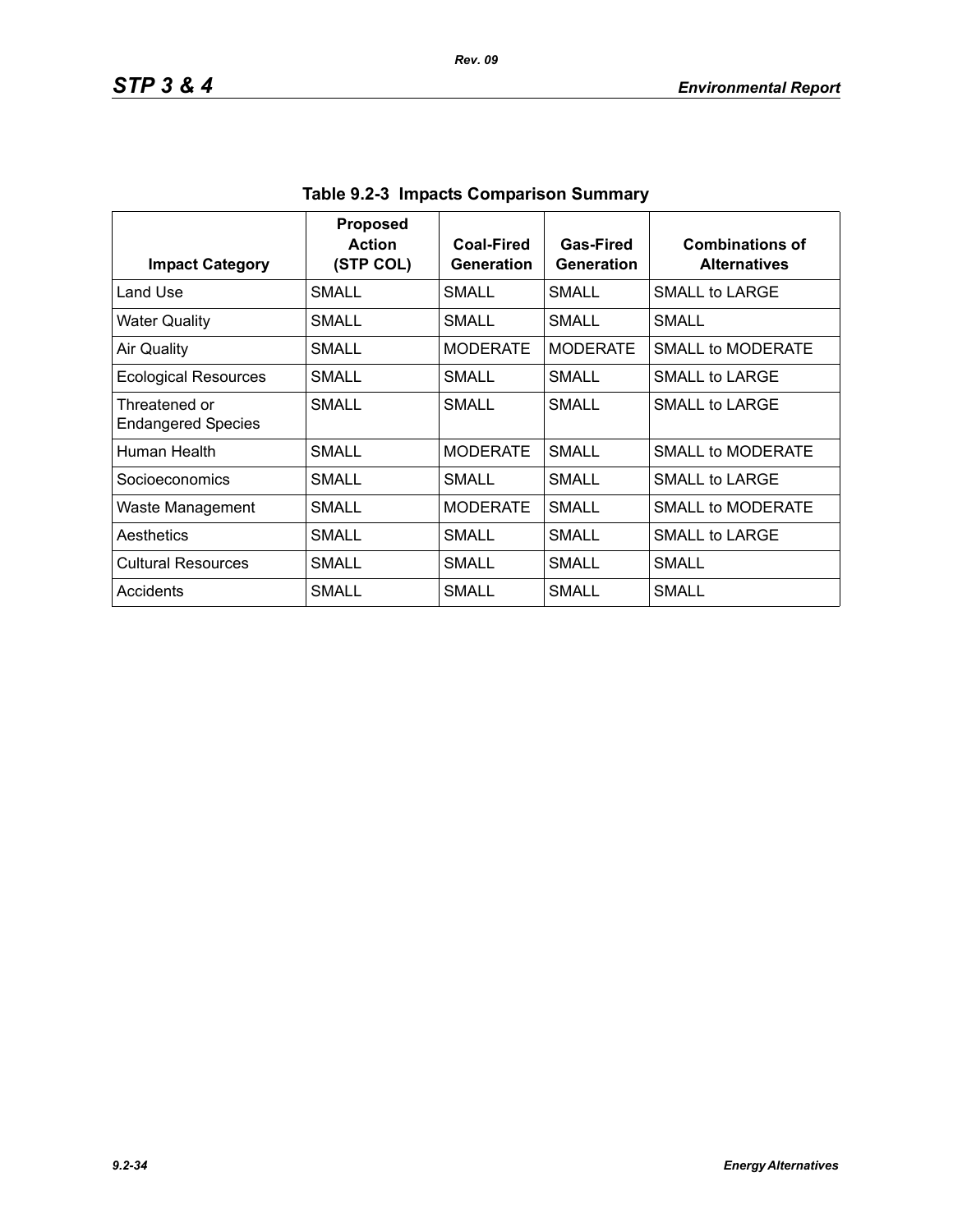| <b>Proposed Action</b><br>(STP COL)        | <b>Coal-Fired Generation</b>                                                                                                                                                                                                                      | <b>Gas-Fired Generation</b>                                                                                                                                                         | <b>Combination of</b><br><b>Alternatives</b>                                                                                                                        |
|--------------------------------------------|---------------------------------------------------------------------------------------------------------------------------------------------------------------------------------------------------------------------------------------------------|-------------------------------------------------------------------------------------------------------------------------------------------------------------------------------------|---------------------------------------------------------------------------------------------------------------------------------------------------------------------|
|                                            |                                                                                                                                                                                                                                                   | <b>Alternative Descriptions</b>                                                                                                                                                     |                                                                                                                                                                     |
| New construction at the<br>STP site        | New construction at the<br>STP site.                                                                                                                                                                                                              | New construction on<br>land adjacent to the STP<br>site.                                                                                                                            | New construction at the<br>STP site, a greenfield<br>site, or a combination of<br>the two. Site selection<br>would be dependent on<br>the technologies<br>selected. |
| Two 1350-MWe (net)<br><b>ABWR</b> reactors | Four 675-MWe (net)<br>tangentially-fired, dry<br>bottom boilers.                                                                                                                                                                                  | Four 675-MWe (net)<br>combined-cycle units<br>that includes two 198-<br>MWe gas turbines and a<br>279-MWe heat recovery<br>steam generator.                                         | A combination of two or<br>more of the technologies<br>described in Subsection<br>9.2.2.                                                                            |
|                                            | Pulverized bituminous<br>coal, 8,200 Btu/pound;<br>8,568 Btu/kWh; 3.9%<br>ash; 0.3% sulfur; 7.2<br>Ib/ton $NO_x$ ; 11 million<br>tons of coal per year.                                                                                           | Natural gas, 1,029<br>Btu/ft <sup>3</sup> ; 5,960 Btu/kWh;<br>0.00066 lb SO <sub>v</sub> /MMBtu;<br>0.0109 lb NO <sub>x</sub> /MMBtu;<br>121 billion cubic feet of<br>gas per year. |                                                                                                                                                                     |
|                                            | Low $NOx$ burners,<br>overfire air and selective<br>catalytic reduction (95%<br>$NOx$ reduction<br>efficiency).                                                                                                                                   | Selective catalytic<br>reduction with<br>steam/water injection.                                                                                                                     |                                                                                                                                                                     |
|                                            | Wet scrubber-limestone<br>desulfurization system<br>(95% SO <sub>2</sub> removal<br>efficiency); 105 thousand<br>tons of limestone per<br>year.<br>Fabric filters or<br>electrostatic precipitators<br>(99.9% particulate<br>removal efficiency). |                                                                                                                                                                                     |                                                                                                                                                                     |
|                                            | Upgrade existing rail<br>spur.                                                                                                                                                                                                                    | Disturb about 18 acres to<br>construct 2.0 miles of<br>gas pipeline with a 75-<br>foot-wide corridor. May<br>require upgrades to<br>existing pipelines.                             | The need for material<br>transport facilities would<br>depend on the<br>technologies selected.                                                                      |

|  |  |  | Table 9.2-4 Impacts Comparison Detail |  |
|--|--|--|---------------------------------------|--|
|--|--|--|---------------------------------------|--|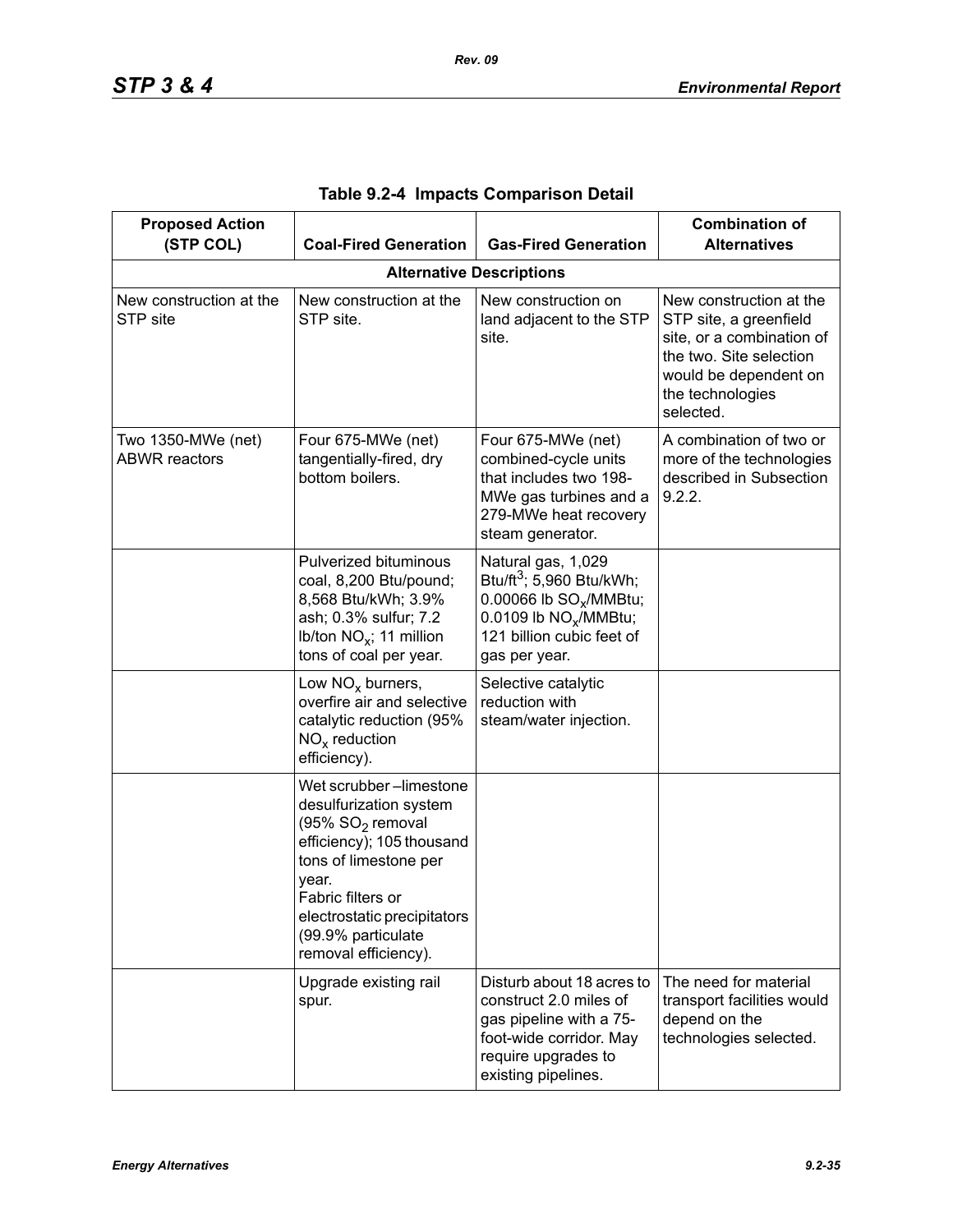| <b>Proposed Action</b><br>(STP COL)                                                                                                                                                                                                          | <b>Coal-Fired Generation</b>                                                                                                                                                                                                                 | <b>Gas-Fired Generation</b>                                                                                                                                                                                                                  | <b>Combination of</b><br><b>Alternatives</b>                                                                                                                                                                                                                                                                                                                                                                 |
|----------------------------------------------------------------------------------------------------------------------------------------------------------------------------------------------------------------------------------------------|----------------------------------------------------------------------------------------------------------------------------------------------------------------------------------------------------------------------------------------------|----------------------------------------------------------------------------------------------------------------------------------------------------------------------------------------------------------------------------------------------|--------------------------------------------------------------------------------------------------------------------------------------------------------------------------------------------------------------------------------------------------------------------------------------------------------------------------------------------------------------------------------------------------------------|
| New closed cycle cooling<br>water system that utilizes<br>the MCR                                                                                                                                                                            | New closed cycle cooling<br>water system that utilizes<br>the MCR.                                                                                                                                                                           | New closed cycle cooling<br>water system that utilizes<br>the MCR.                                                                                                                                                                           | The need for a cooling<br>water system would<br>depend on the<br>technologies selected.                                                                                                                                                                                                                                                                                                                      |
| 5950 peak construction<br>workers.                                                                                                                                                                                                           | 4467 peak construction<br>workers.                                                                                                                                                                                                           | 1637 peak construction<br>workers.                                                                                                                                                                                                           | The number of<br>construction workers<br>would depend on the<br>technologies selected.                                                                                                                                                                                                                                                                                                                       |
|                                                                                                                                                                                                                                              |                                                                                                                                                                                                                                              | <b>Land Use Impacts</b>                                                                                                                                                                                                                      |                                                                                                                                                                                                                                                                                                                                                                                                              |
| SMALL - 90 acres<br>required for facility at the<br>STP site (this acreage<br>excludes the MCR).                                                                                                                                             | SMALL - 435 acres at<br>the STP site required for<br>the powerblock and coal<br>storage; 141 acres<br>ash/scrubber waste<br>disposal (this acreage<br>excludes the MCR).                                                                     | SMALL - 107 acres for<br>facility at the STP site;<br>18 acres for gas pipeline<br>(this acreage excludes<br>the MCR).                                                                                                                       | SMALL to LARGE - The<br>amount land required<br>would depend on the<br>technologies selected,<br>but could range from 100<br>acres to more than 600<br>square miles.                                                                                                                                                                                                                                         |
| <b>SMALL - Construction</b><br>impacts would be<br>minimized by use of best<br>management practices.<br>Operational impacts<br>would be minimized by<br>use of the MCR and<br>compliance with<br>applicable TCEQ water<br>quality standards. | <b>SMALL - Construction</b><br>impacts would be<br>minimized by use of best<br>management practices.<br>Operational impacts<br>would be minimized by<br>use of the MCR and<br>compliance with<br>applicable TCEQ water<br>quality standards. | <b>SMALL - Construction</b><br>impacts would be<br>minimized by use of best<br>management practices.<br>Operational impacts<br>would be minimized by<br>use of the MCR and<br>compliance with<br>applicable TCEQ water<br>quality standards. | <b>SMALL - Construction</b><br>impacts would be<br>minimized by use of best<br>management practices.<br>Operational impacts, if<br>any, would be dependent<br>on the technologies<br>selected and the location<br>of the generating<br>facilities. Operational<br>impacts would be<br>minimized by use of best<br>management practices<br>and compliance with<br>applicable TCEQ water<br>quality standards. |

|  |  | Table 9.2-4  Impacts Comparison Detail (Continued) |  |  |
|--|--|----------------------------------------------------|--|--|
|--|--|----------------------------------------------------|--|--|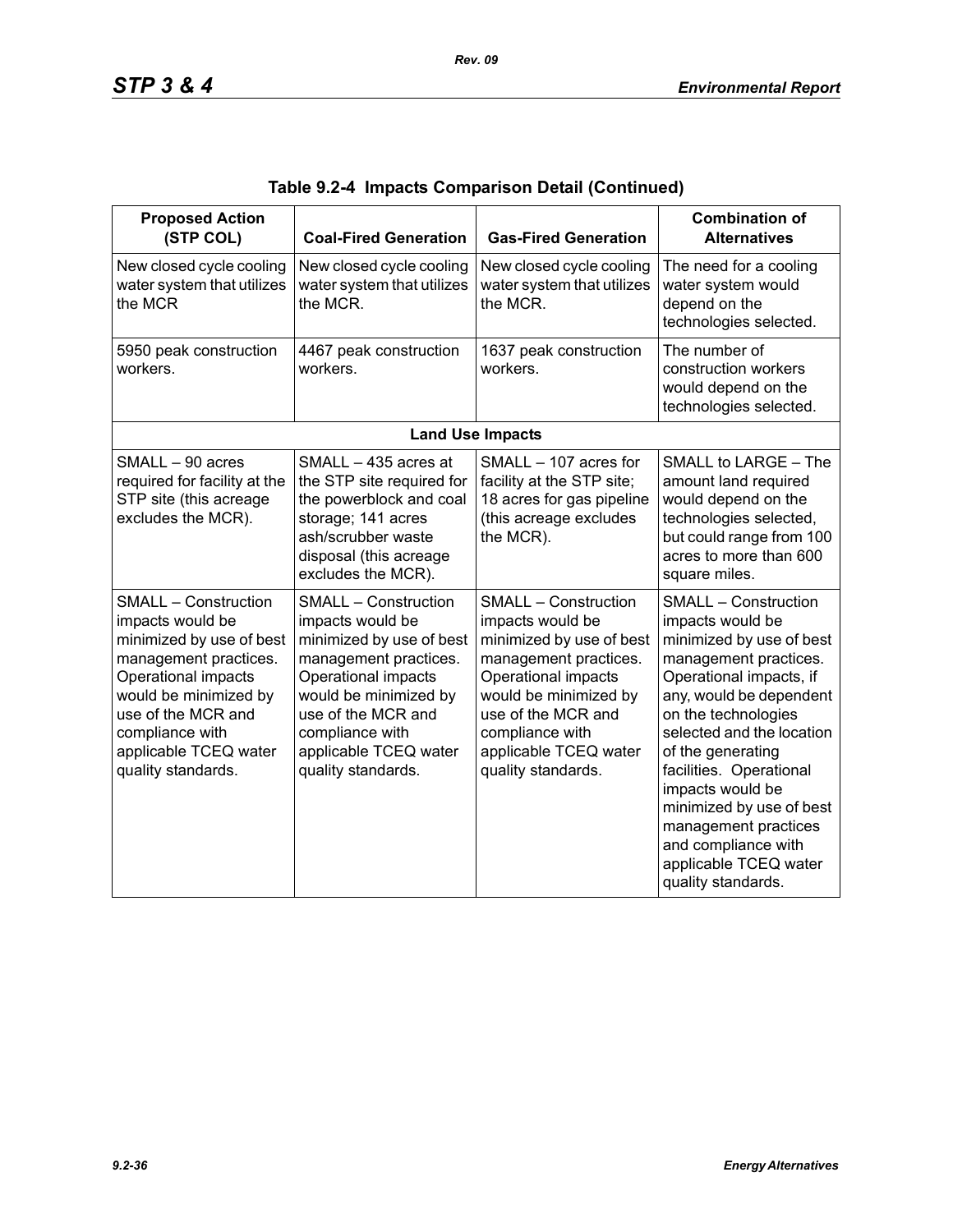| <b>Proposed Action</b><br>(STP COL)                                                                                                                                                                                                                                         | <b>Coal-Fired Generation</b>                                                                                                                                                                                                                                                                                                              | <b>Gas-Fired Generation</b>                                                                                                                                                                                                                                                                                                         | <b>Combination of</b><br><b>Alternatives</b>                                                                                                                                                                                                                                                                                                                                                                                                                                       |  |  |  |  |
|-----------------------------------------------------------------------------------------------------------------------------------------------------------------------------------------------------------------------------------------------------------------------------|-------------------------------------------------------------------------------------------------------------------------------------------------------------------------------------------------------------------------------------------------------------------------------------------------------------------------------------------|-------------------------------------------------------------------------------------------------------------------------------------------------------------------------------------------------------------------------------------------------------------------------------------------------------------------------------------|------------------------------------------------------------------------------------------------------------------------------------------------------------------------------------------------------------------------------------------------------------------------------------------------------------------------------------------------------------------------------------------------------------------------------------------------------------------------------------|--|--|--|--|
|                                                                                                                                                                                                                                                                             | <b>Air Quality Impacts</b>                                                                                                                                                                                                                                                                                                                |                                                                                                                                                                                                                                                                                                                                     |                                                                                                                                                                                                                                                                                                                                                                                                                                                                                    |  |  |  |  |
| <b>SMALL - Construction</b><br>impacts would be<br>minimized by use of best<br>management practices.<br>Operational impacts are<br>negligible.                                                                                                                              | MODERATE -<br>2,900 tons SO <sub>2</sub> per year<br>2,000 tons $NOx$ per year<br>2,800 tons CO per year<br>27 million tons $CO2$ per<br>year<br>0.46 tons Hg per year<br>50 tons PM <sub>10</sub> per year<br>13 tons $PM2.5$ per year                                                                                                   | MODERATE -<br>41 tons SO <sub>2</sub> per year<br>680 tons $NOx$ per year<br>141 tons CO per year<br>6.90 million tons CO <sub>2</sub> per<br>year<br>119 tons $PM2.5$ per year<br>$[1]$ .                                                                                                                                          | SMALL to MODERATE -<br>Construction impacts<br>would be minimized by<br>use of best management<br>practices. Operational<br>impacts are dependent<br>on the combination of<br>technologies selected.<br>Emissions could be zero<br>or they could be as much<br>as the emissions from<br>the coal-fired alternative.                                                                                                                                                                |  |  |  |  |
|                                                                                                                                                                                                                                                                             |                                                                                                                                                                                                                                                                                                                                           | <b>Ecological Resource Impacts</b>                                                                                                                                                                                                                                                                                                  |                                                                                                                                                                                                                                                                                                                                                                                                                                                                                    |  |  |  |  |
| SMALL - Construction of<br>the power block would<br>permanently impact<br>about 90 acres of<br>terrestrial habitat and<br>would displace various<br>species.<br>Use of the MCR would<br>minimize impingement,<br>entrainment, and thermal<br>impacts to aquatic<br>species. | SMALL - Construction of<br>the power block and coal<br>storage areas and 40<br>years of ash/sludge<br>disposal would<br>permanently impact<br>about 576 acres of<br>terrestrial habitat.<br>displacing various<br>species. Use of the MCR<br>would minimize<br>impingement,<br>entrainment, and thermal<br>impacts to aquatic<br>species. | SMALL - Construction of<br>the power block and<br>pipeline would impact up<br>to 125 acres of terrestrial<br>habitat, displacing<br>various species.<br>Approximately 107 acres<br>would be permanently<br>impacted.<br>Use of the MCR would<br>minimize impingement,<br>entrainment, and thermal<br>impacts to aquatic<br>species. | SMALL to LARGE -<br>Depending on the<br>technologies selected,<br>construction could<br>impact 100 acres to<br>more than 600 square<br>miles of terrestrial<br>habitat. Impacts to<br>aquatic resources would<br>be dependent on the site<br>and the technologies<br>selected. Use of cooling<br>towers and best<br>management practices<br>for the intake and outfall,<br>if needed, would<br>minimize impingement,<br>entrainment, and thermal<br>impacts to aquatic<br>species. |  |  |  |  |

|  |  | Table 9.2-4  Impacts Comparison Detail (Continued) |  |  |  |
|--|--|----------------------------------------------------|--|--|--|
|--|--|----------------------------------------------------|--|--|--|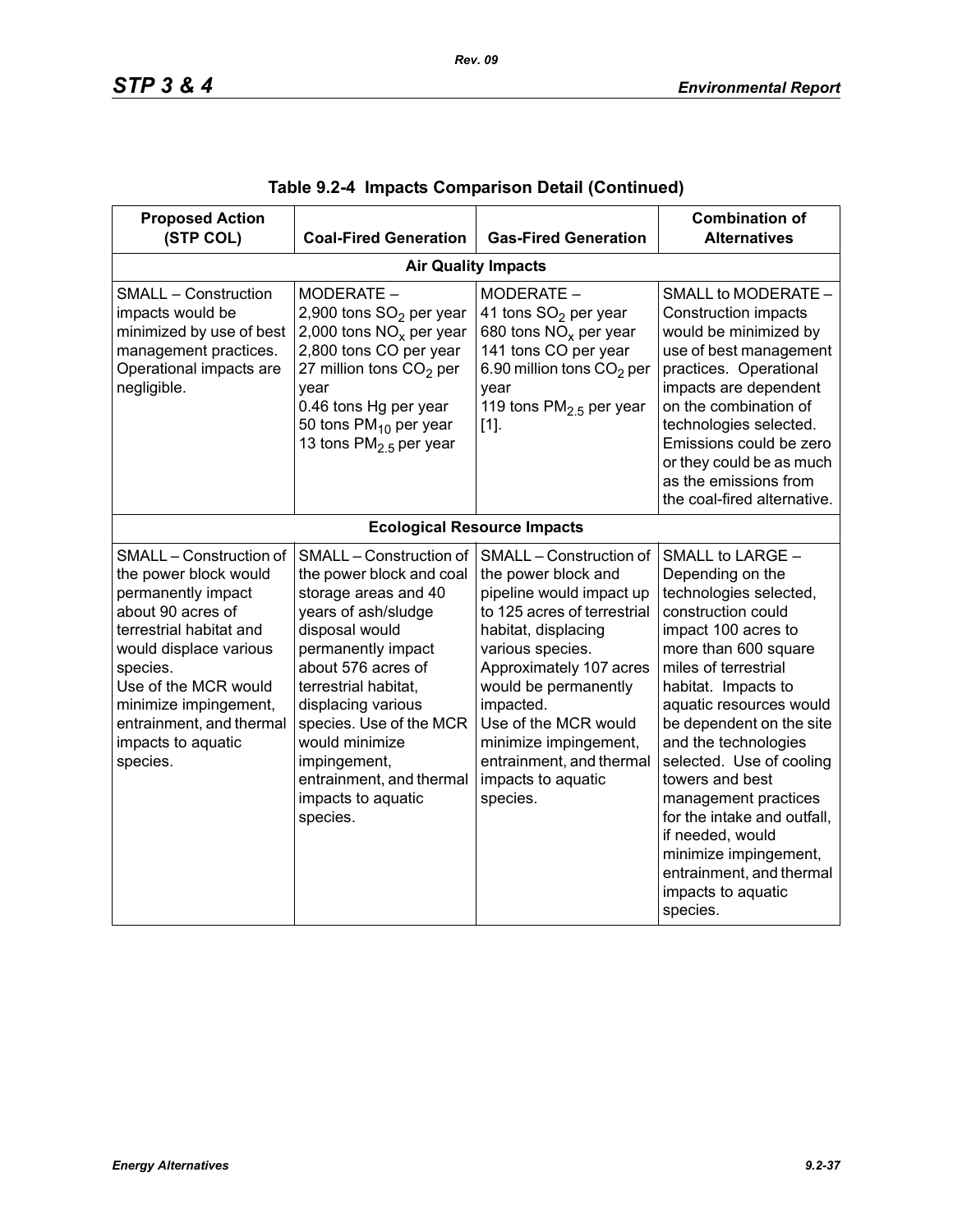| <b>Proposed Action</b>                                                                                                                                                                                                                                                                                                                                                                                            |                                                                                                                                                                                                                                                                                     |                                                                                                                                                                                                                                                                                            | <b>Combination of</b>                                                                                                                                                                                                                                                                                                                                                                                                                                                      |
|-------------------------------------------------------------------------------------------------------------------------------------------------------------------------------------------------------------------------------------------------------------------------------------------------------------------------------------------------------------------------------------------------------------------|-------------------------------------------------------------------------------------------------------------------------------------------------------------------------------------------------------------------------------------------------------------------------------------|--------------------------------------------------------------------------------------------------------------------------------------------------------------------------------------------------------------------------------------------------------------------------------------------|----------------------------------------------------------------------------------------------------------------------------------------------------------------------------------------------------------------------------------------------------------------------------------------------------------------------------------------------------------------------------------------------------------------------------------------------------------------------------|
| (STP COL)                                                                                                                                                                                                                                                                                                                                                                                                         | <b>Coal-Fired Generation</b>                                                                                                                                                                                                                                                        | <b>Gas-Fired Generation</b>                                                                                                                                                                                                                                                                | <b>Alternatives</b>                                                                                                                                                                                                                                                                                                                                                                                                                                                        |
|                                                                                                                                                                                                                                                                                                                                                                                                                   |                                                                                                                                                                                                                                                                                     | <b>Threatened or Endangered Species Impacts</b>                                                                                                                                                                                                                                            |                                                                                                                                                                                                                                                                                                                                                                                                                                                                            |
| SMALL - No areas<br>designated as critical<br>habitat exist at or near<br>the STP site.<br><b>Transmission lines would</b><br>have no adverse impacts<br>on protected species<br>because no new<br>transmission lines rights-<br>of-way or new<br>transmission lines would<br>be required.                                                                                                                        | SMALL - No areas<br>designated as critical<br>habitat exist at or near<br>the STP site.<br>Transmission lines would<br>have no adverse impacts<br>on protected species<br>because no new<br>transmission lines rights-<br>of-way or new<br>transmission lines would<br>be required. | SMALL - No areas<br>designated as critical<br>habitat exist at or near<br>the STP site.<br><b>Transmission lines would</b><br>have no adverse impacts<br>on protected species<br>because no new<br>transmission lines rights-<br>of-way or new<br>transmission lines would<br>be required. | SMALL to LARGE -<br>Impacts would depend<br>on the site and the<br>technologies selected,<br>and 100 acres to more<br>than 600 square miles of<br>terrestrial habitat could<br>be impacted, and any<br>endangered, threatened,<br>and other special status<br>species that occur in the<br>project area could be<br>disturbed. STPNOC and<br><b>ERCOT</b> procedures<br>would be employed to<br>minimize adverse<br>impacts to protected<br>species and their<br>habitats. |
|                                                                                                                                                                                                                                                                                                                                                                                                                   |                                                                                                                                                                                                                                                                                     | <b>Human Health Impacts</b>                                                                                                                                                                                                                                                                |                                                                                                                                                                                                                                                                                                                                                                                                                                                                            |
| SMALL - Impacts<br>associated with noise<br>are not anticipated.<br>Radiological exposure is<br>not considered<br>significant because<br>doses would be within<br>federal limits. Risk from<br>microbiological<br>organisms is minimal<br>due to thermal<br>characteristics at the<br>discharge. Risk due to<br>transmission-line<br>induced currents is<br>minimal due to<br>conformance with<br>consensus code. | MODERATE - Risks<br>such as cancer and<br>emphysema from<br>emissions are likely.                                                                                                                                                                                                   | SMALL - Some risk of<br>cancer and emphysema<br>exists from emissions.                                                                                                                                                                                                                     | SMALL to MODERATE -<br>Depending on the<br>combination of<br>technologies selected,<br>risks such as cancer and<br>emphysema from<br>emissions could be<br>likely.                                                                                                                                                                                                                                                                                                         |

|  |  | Table 9.2-4  Impacts Comparison Detail (Continued) |  |  |
|--|--|----------------------------------------------------|--|--|
|--|--|----------------------------------------------------|--|--|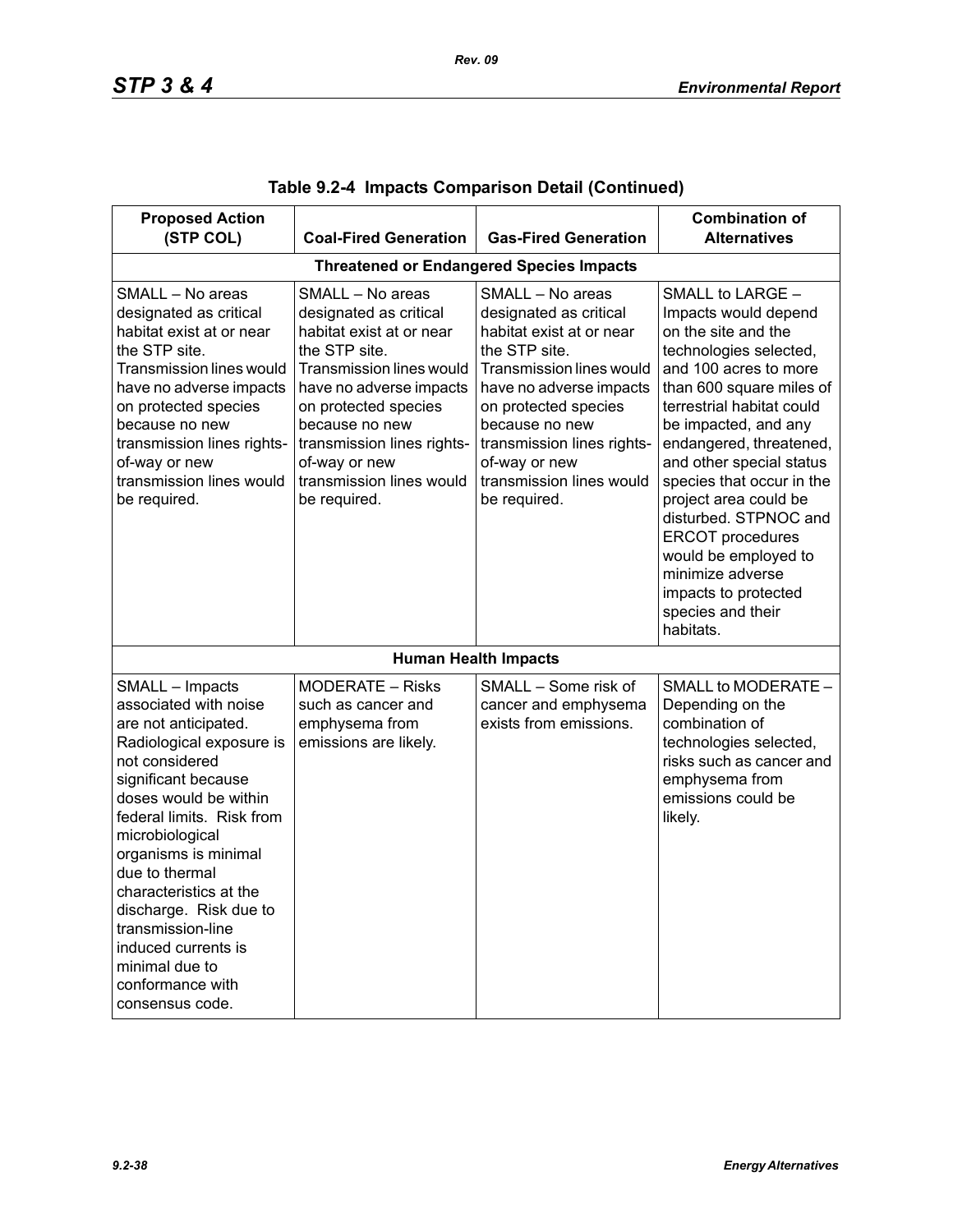| <b>Proposed Action</b><br>(STP COL)                                                                                                                                                                                             | <b>Coal-Fired Generation</b>                                                                                                          | <b>Gas-Fired Generation</b>                                                                                 | <b>Combination of</b><br><b>Alternatives</b>                                                                                                                                                                                                                                                                                       |  |  |  |
|---------------------------------------------------------------------------------------------------------------------------------------------------------------------------------------------------------------------------------|---------------------------------------------------------------------------------------------------------------------------------------|-------------------------------------------------------------------------------------------------------------|------------------------------------------------------------------------------------------------------------------------------------------------------------------------------------------------------------------------------------------------------------------------------------------------------------------------------------|--|--|--|
| <b>Socioeconomic Impacts</b>                                                                                                                                                                                                    |                                                                                                                                       |                                                                                                             |                                                                                                                                                                                                                                                                                                                                    |  |  |  |
| SMALL - Increase in<br>permanent workforce at<br>STP by 888 workers<br>could affect adjacent<br>counties.                                                                                                                       | SMALL - Increase in<br>permanent workforce at<br>STP by 315 workers<br>could affect surrounding<br>counties.                          | SMALL - Increase in<br>permanent workforce at<br>STP by 91 workers could<br>affect surrounding<br>counties. | SMALL-Given the<br>infinite number of<br>combinations of<br>alternatives that could be<br>pursued, it is impossible<br>to determine the size of<br>the permanent<br>workforce. It is likely<br>however, that the<br>workforce would be less<br>than or equal to the<br>permanent workforce<br>under the coal fired<br>alternative. |  |  |  |
|                                                                                                                                                                                                                                 |                                                                                                                                       | <b>Waste Management Impacts</b>                                                                             |                                                                                                                                                                                                                                                                                                                                    |  |  |  |
| SMALL - Non-<br>radiological impacts<br>would be negligible.<br>Radiological impacts<br>would be SMALL. All<br>radioactive wastes would<br>be managed according<br>to established laws,<br>regulations, and<br>exposure limits. | MODERATE - 109,000<br>tons of coal ash and<br>124,000 tons of scrubber<br>sludge would require 141<br>acres over the 40-year<br>term. | SMALL - Almost no<br>waste generation.                                                                      | SMALL to MODERATE -<br>Waste generation would<br>be dependent on the<br>combination of<br>technologies selected.<br>Many of the possible<br>technologies have no<br>waste streams while<br>others, like coal-fired<br>boilers, have substantial<br>waste streams.                                                                  |  |  |  |
| <b>Aesthetic Impacts</b>                                                                                                                                                                                                        |                                                                                                                                       |                                                                                                             |                                                                                                                                                                                                                                                                                                                                    |  |  |  |
| SMALL - Visual impacts<br>would be consistent with<br>the industrial nature of<br>the site.                                                                                                                                     | SMALL - Visual impacts<br>would be consistent with<br>the industrial nature of<br>the site.                                           | SMALL - Visual impacts<br>would be consistent with<br>the industrial nature of<br>the site.                 | SMALL to LARGE -<br>Visual impacts would be<br>dependent on the<br>combination of<br>technologies selected<br>and the location of the<br>site where the facilities<br>would be located.                                                                                                                                            |  |  |  |

|  |  | Table 9.2-4 Impacts Comparison Detail (Continued) |  |  |
|--|--|---------------------------------------------------|--|--|
|--|--|---------------------------------------------------|--|--|